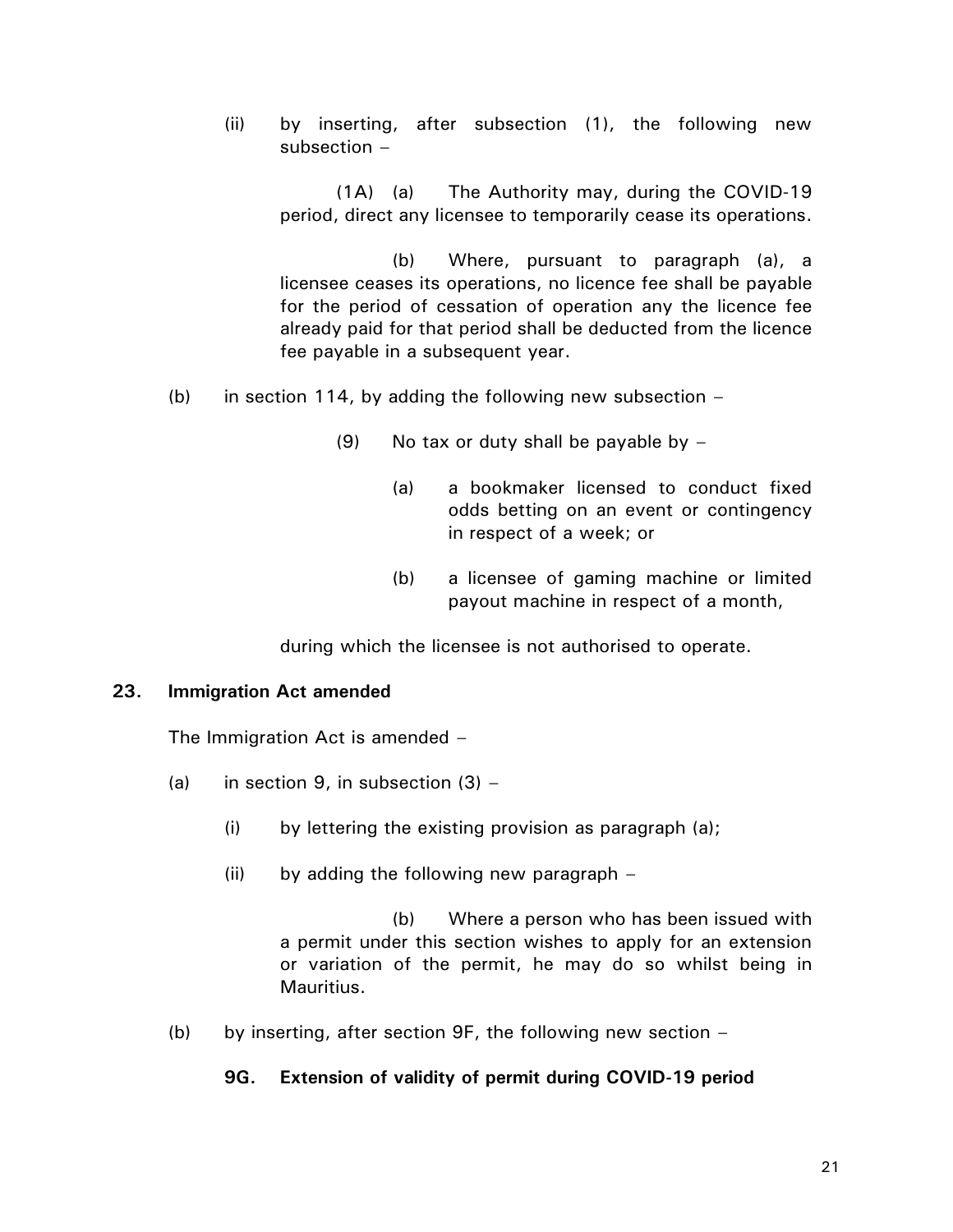Where, under this Act, a permit expires during –

- (a) the COVID-19 period, the permit shall, notwithstanding the time imposed, be deemed not to have expired and shall remain valid for a period of 30 days after the COVID-19 period lapses or for such further period as may be prescribed; or
- (b) a period of 21 days after the COVID-19 period lapses, the permit shall be deemed not to have expired and shall remain valid for a period of 30 days after the period of 21 days lapses or for such further period as may be prescribed.

### **24. Income Tax Act amended**

The Income Tax Act is amended –

(a) by inserting, after section 27G, the following new section  $-$ 

#### **27H. Contribution to COVID-19 Solidarity Fund**

(1) Subject to this section, where an individual has, in the income year commencing on 1 July 2019 or 1 July 2020, made a contribution to the COVID-19 Solidarity Fund, he shall be entitled to relief, by way of a deduction from his net income, after deducting any amount under sections 27, 27A, 27B and 27D, of the amount contributed or donated in that income year.

(2) Any unrelieved amount under subsection (1) for an income year may be carried forward and deducted against the net income of the income year immediately following that income year up to a maximum of 2 income years.

 $(3)$  In this section  $-$ 

"COVID-19 Solidarity Fund" means the Fund referred to in the Finance and Audit (COVID-19 Solidarity Fund) Regulations 2020.

(b) in section 57, by deleting the words "Section 18 and 24A" and replacing them by the words "Sections 18, 24A and 27H";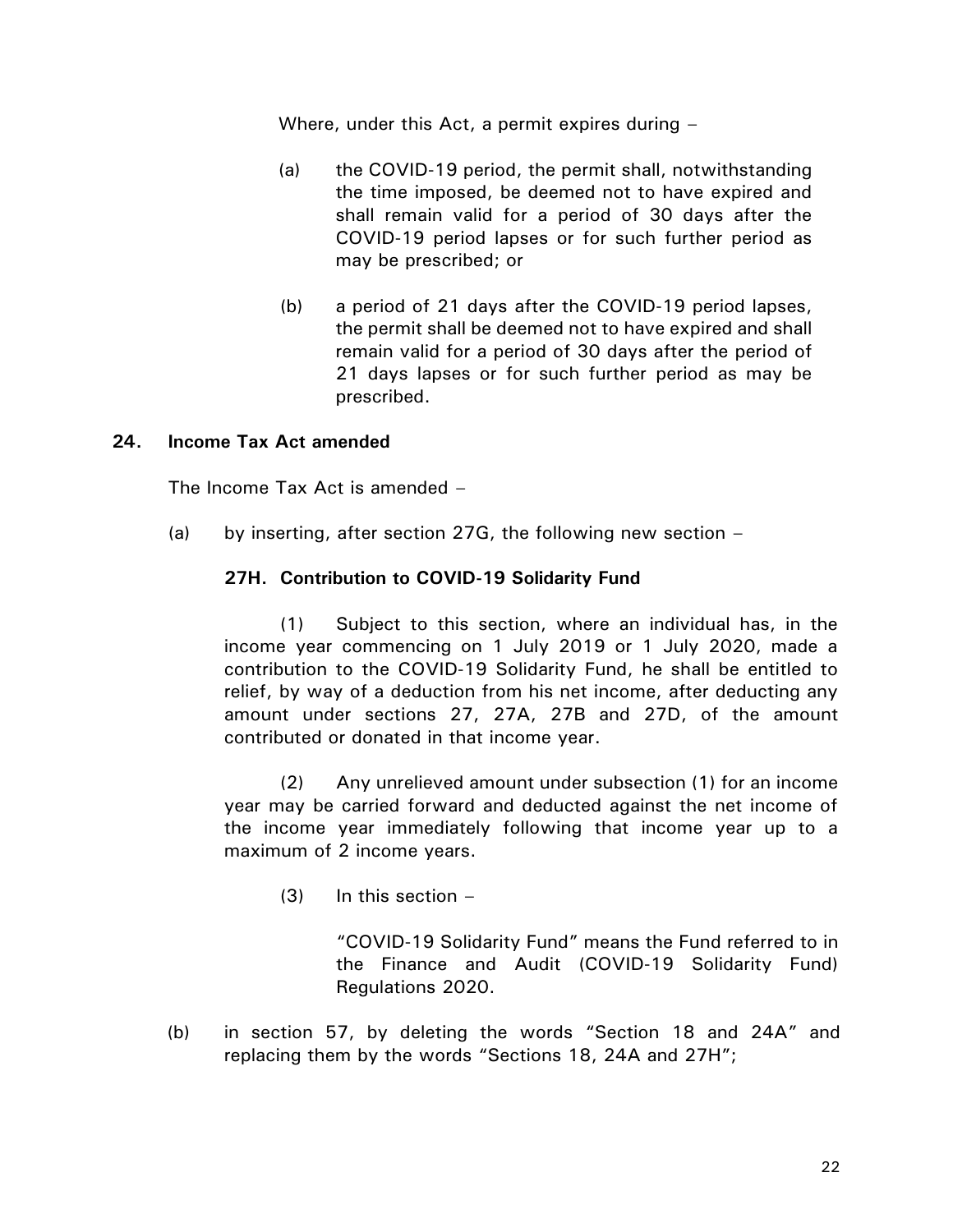(c) in Part VIII, by inserting after Sub-part BD, the following new Sub-part –

### **Sub-Part BE – COVID-19 Levy**

### **111Y.Interpretation**

In this Sub-part –

"chargeable income for levy" means the aggregate amount remaining after deducting from the gross income all allowable deductions except the unrelieved amount of a loss carried forward under section 59 from a previous year of assessment;

"employer" means an individual, a resident *société* or a company;

"levy"  $-$ 

- (a) means the COVID-19 levy referred to in section 111Z; and
- (b) includes any penalty and interest imposed under this Act;

"Wage Assistance Scheme" means the scheme referred to under Part XIIB.

### **111Z. Liability to COVID-19 levy**

(1) Subject to this section, every employer who has benefited from an allowance under the Wage Assistance Scheme shall be liable to pay to the Director-General, in respect of the year of assessment commencing on 1 July 2020 or 1 July 2021, as the case may be, the levy specified in subsection (3).

- (2) Where the employer referred to in subsection  $(1)$  is  $-$ 
	- (a) (i) an individual;
		- (ii) a resident *société*; or
		- (iii) a company whose accounting period ends on any date during the period starting on 1 May 2020 and ending 31 December 2020,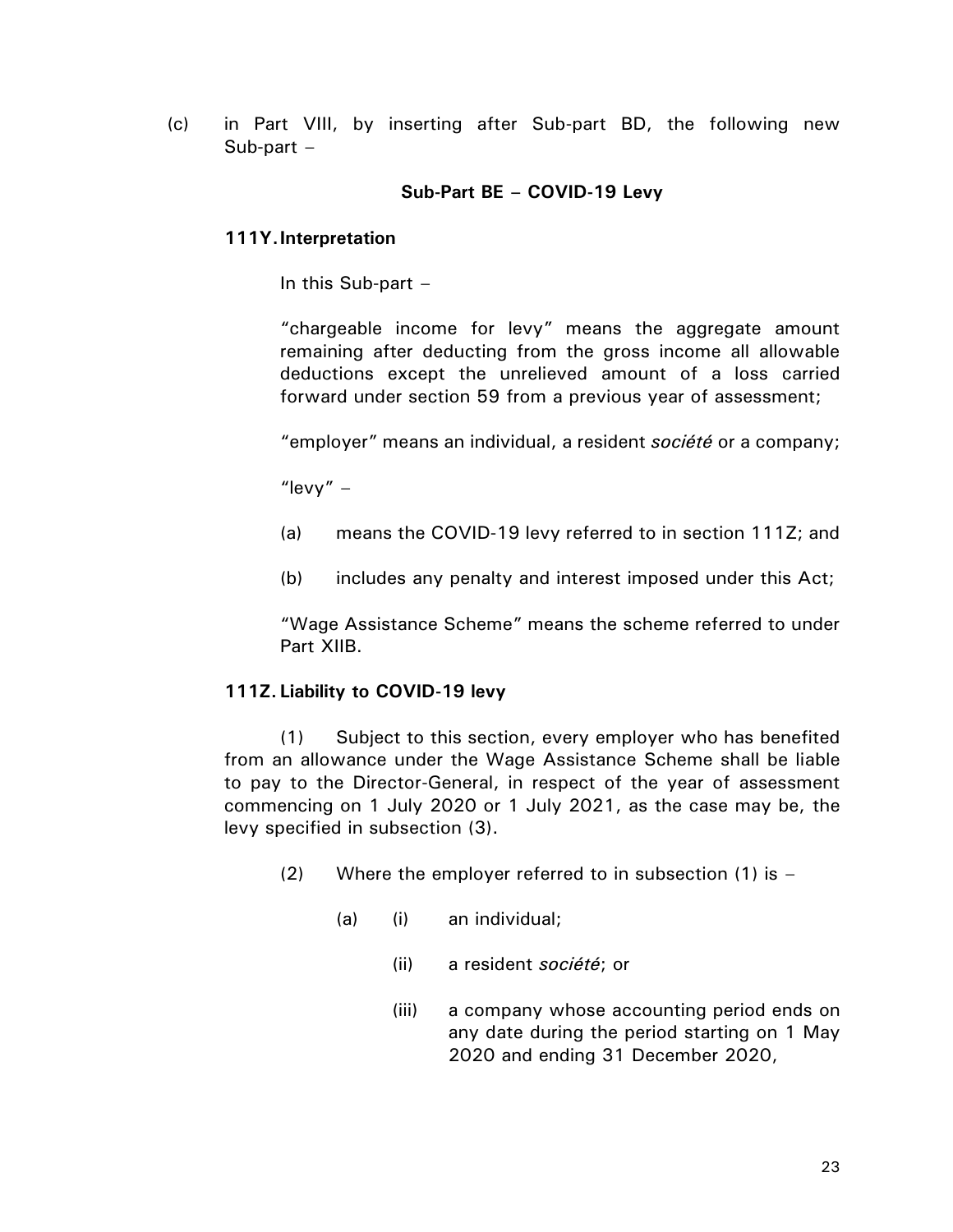the levy shall be payable in respect of the year of assessment commencing on 1 July 2020;

> (b) a company whose accounting period ends on any date during the period starting on 1 January 2021 and ending on 30 April 2021, the levy shall be payable in respect of the year of assessment commencing on 1 July 2021;

(3) (a) In the case of an employer who is an individual, the levy payable under subsection (1) shall be equivalent to –

- (i) the total amount paid to him under the Wage Assistance Scheme; or
- (ii) fifteen percent of the gross income derived by him under section  $10(1)(b)$ , (c) and (g) after deduction of any expenditure allowable under sections 18, 19 and 24,

whichever is lower.

(b) In the case of an employer who is a resident *société* or company, the levy payable under subsection (1) shall be equivalent to  $-$ 

- (i) the total amount paid to him under the Wage Assistance Scheme; or
- (ii) fifteen percent of his chargeable income for levy;

whichever is lower.

(c) No levy shall be payable under subsection (1) where the employer to whom an amount has been paid under the Wage Assistance Scheme is not liable to income tax with respect to the year of assessment specified under subsection (2).

(4) The levy payable under subsection (1) shall be declared by the employer in his return required to be submitted by him under section 112, 116 or 119, as applicable, and shall be paid to the Director-General, on or before the date by which the return is required to be submitted.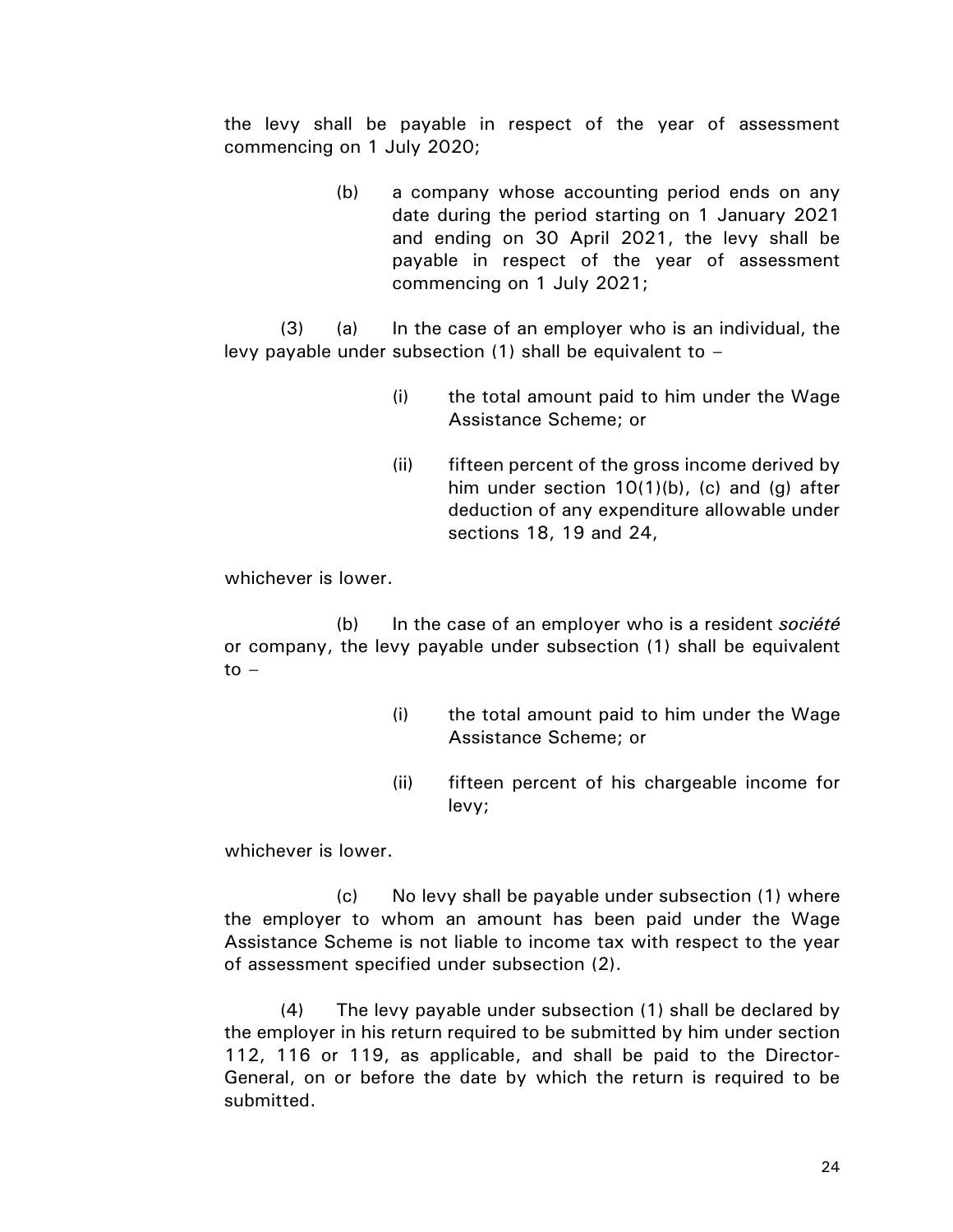(5) Where an employer who is required to pay a levy under subsection (1) fails to do so on or before the date it is payable, the Director-General may, within a period of 3 years from the date the levy is payable, issue a claim to him requesting him to pay the levy, together with any penalty and interest applicable under section 111ZA, within 28 days from the date of the notice.

(6) Where an employer to whom a claim has been issued under subsection (5) fails to pay the amount claimed within the date specified in the notice, the Director-General may use his powers under Part IVC of the Mauritius Revenue Authority Act, with such modifications, adaptations and exceptions as may be necessary, to enable him to recover the amount unpaid.

(7) The Minister may by, regulations, exclude certain category of employers from the levy.

### **111ZA.Penalty, interest and offence relating to levy**

(1) Where an employer fails to pay the levy on or before the last day on which it is payable under section 111Z, he shall be liable to pay to the Director-General, in addition to the levy –

- (a) a penalty of 10 per cent of the amount of levy remaining unpaid; and
- (b) interest at the rate of one per cent per month or part of the month during which the levy tax remains unpaid.

(2) Any employer who, in relation to section 111Z, makes a false declaration or gives a statement which is false or misleading in any material particular shall commit an offence and shall, on conviction, be liable to a fine not exceeding one million rupees and to imprisonment for a term not exceeding 2 years.

# **111ZB.Anti-avoidance provisions**

The anti-avoidance provisions of Part VII shall apply in all respect to the levy payable under section 111Z.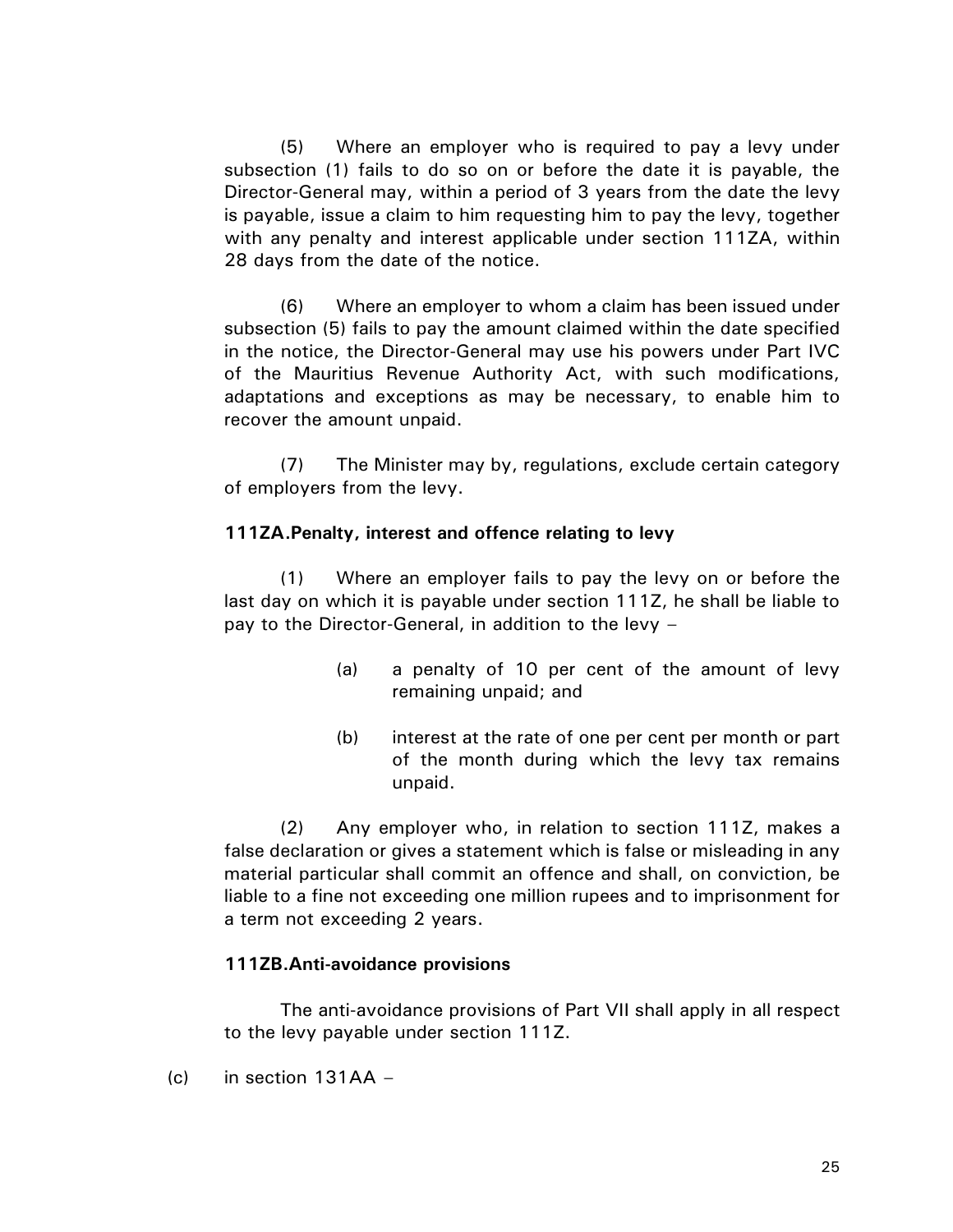- (i) in subsection (1), by deleting the words "section 93, 111K or 123B(5)" and replacing them by the words "section 93, 111K, 111Z(5) or 123B(5)";
- (ii) by repealing subsection (3) and replacing it by the following subsection –

(3) Where an employer who has made an objection under subsection (1) has not, for the relevant year, submitted the Return of Employees, return under section 112, 116 or 119 or statement, as the case may be, he shall, within 28 days of the date of the claim, submit the Return of Employees, return or statement, as the case may be.

- (iii) in subsection (7), by deleting the words "the penalty" and replacing them by the words "the levy and penalty";
- (e) in section 131B, in subsection  $(8A)(a)$ , by deleting the words "penalty" charged under section 93, 111K or 123B(3)" and replacing them by the words "levy or penalty charged under section 93, 111K, 111Z(5) or 123B(3)";
- (f) by inserting, after Part XIIA, the following new Parts –

# **PART XIIB – WAGE ASSISTANCE SCHEME**

### **15OB.Wage Assistance Scheme**

 $(1)$  In this section  $-$ 

"COVID-19" means the disease caused by the virus known as novel coronavirus (2019-nCoV);

"eligible employee" –

- (a) means an employee employed on a part-time or fulltime basis –
	- (i) by an employer deriving gross income from business;
	- (ii) by a charitable institution approved by the Director-General or registered under the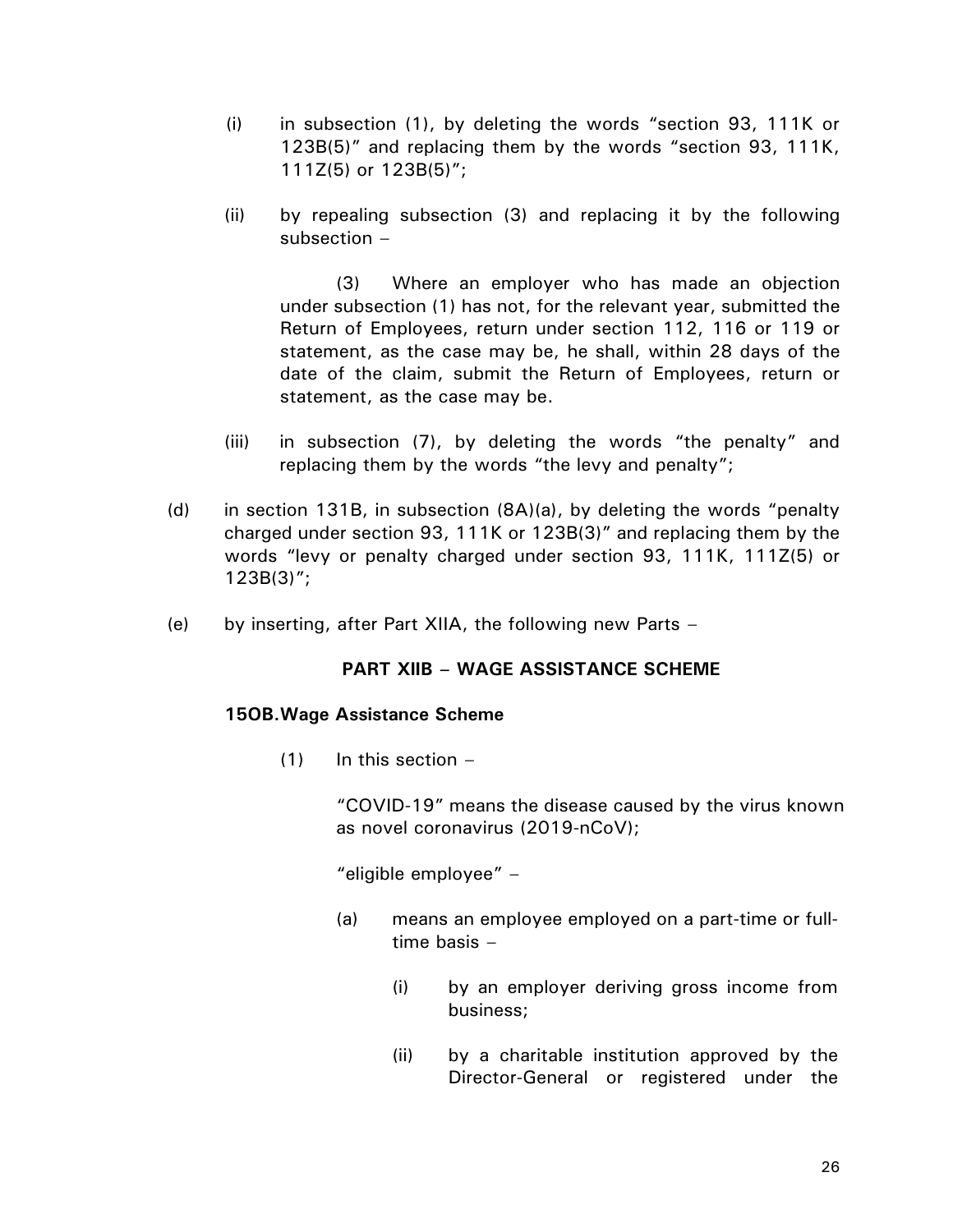Registration of Associations Act, charitable trust or charitable foundation; or

- (iii) by any other category of employer as may be prescribed; and
- (iv) whose basic salary or wage for the month of March 2020, April 2020, May 2020 or such other month as may be prescribed, does not exceed 50,000 rupees; but
- $(b)$  does not include  $-$ 
	- (i) an employee employed by a Ministry, a Government department, a local authority, a statutory body or the Rodrigues Regional Assembly;
	- (ii) an employee employed by such category of employer as may be prescribed; or
	- (iii) such category of employees as may be prescribed;

"export manufacturing enterprise" has the same meaning as in the National Savings Fund Act.

(2) Subject to this Part, the Director-General shall, in respect of every eligible employee, pay to his employer –

- (a) an allowance equivalent to 50 per cent of the basic salary or wage of that employee for the month of March 2020;
- (b) an allowance equivalent to the basic salary or wage of that employee for the month of April 2020 where the main business activities of the employer are carried out in the island of Mauritius;
- (c) an allowance equivalent to 50 per cent of the basic salary or wage of that employee for the month of April 2020 where the main business activities of the employer are carried out in the Island of Rodrigues or Island of Agaléga;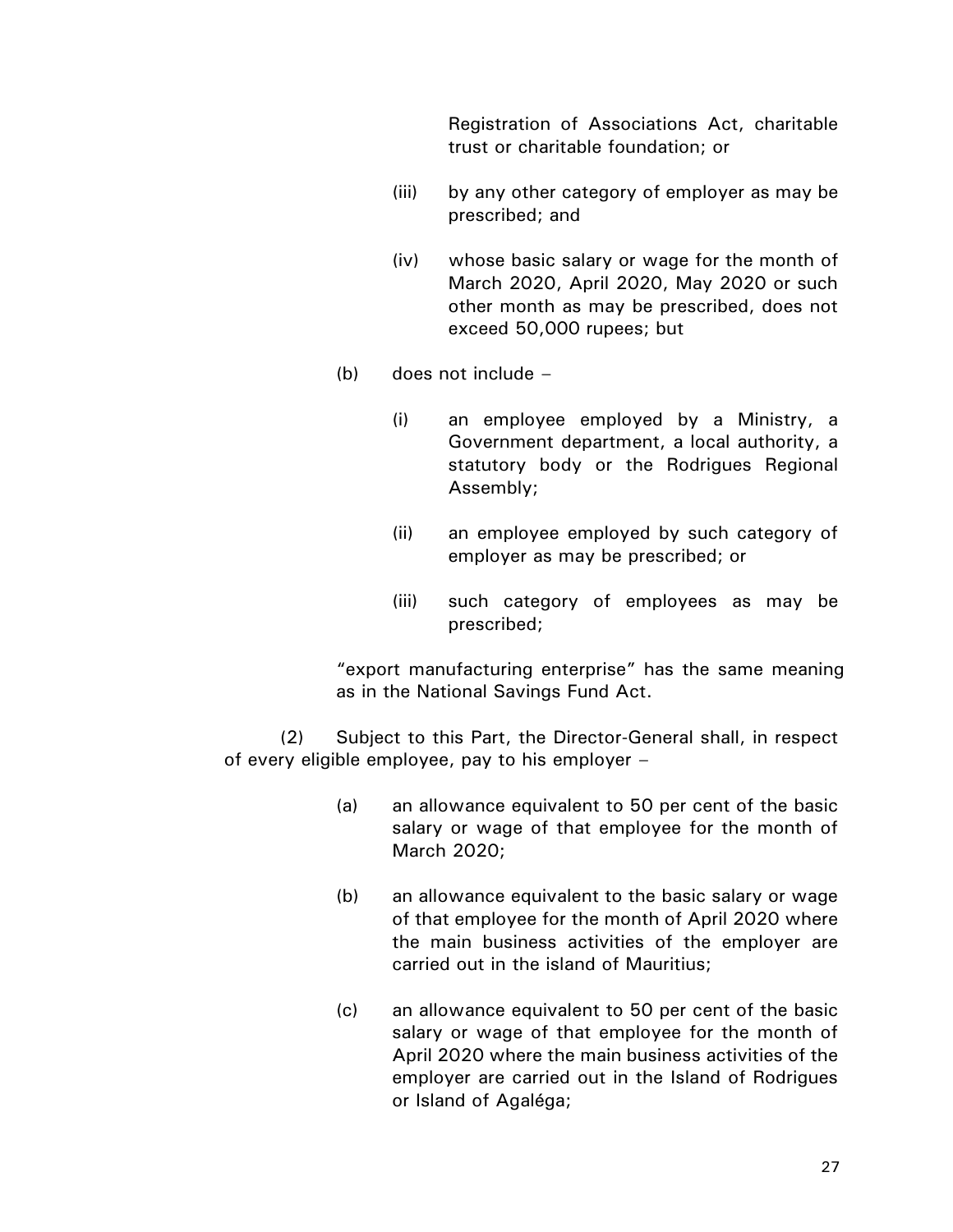- (d) an allowance equivalent to the basic salary or wage of that employee for the month of May 2020 where the main business activities of the employer are carried out in the island of Mauritius;
- (e) such other allowance, and for such other month, and for such categories of employers or employees, as may be prescribed.

(3) The maximum allowance payable under subsection (2), in respect of every eligible employee shall –

- (a) for the month of March 2020, be 12,500 rupees;
- (b) for the month of April 2020
	- (i) be 25,000 rupees, where the employee is employed in the Island of Mauritius; or
	- (ii) be 12,500 rupees, where the employee is employed in the Island of Rodrigues or the Island of Agaléga;
- $(c)$  for the month of May 2020, be 25,000 rupees;
- (d) for such other period as may be prescribed, be such amount as may be prescribed.

(4) An application for the allowance under subsection (2), in respect of each month, shall be made electronically to the Director-General, to be accompanied by the following information –

- (a) the number of eligible employees;
- (b) the aggregate basic wage or salary of all eligible employees;
- (c) the amount of allowance to be paid in respect of all eligible employees;
- (d) such other information as he may require.
- (5) An application under subsection (4) shall be made –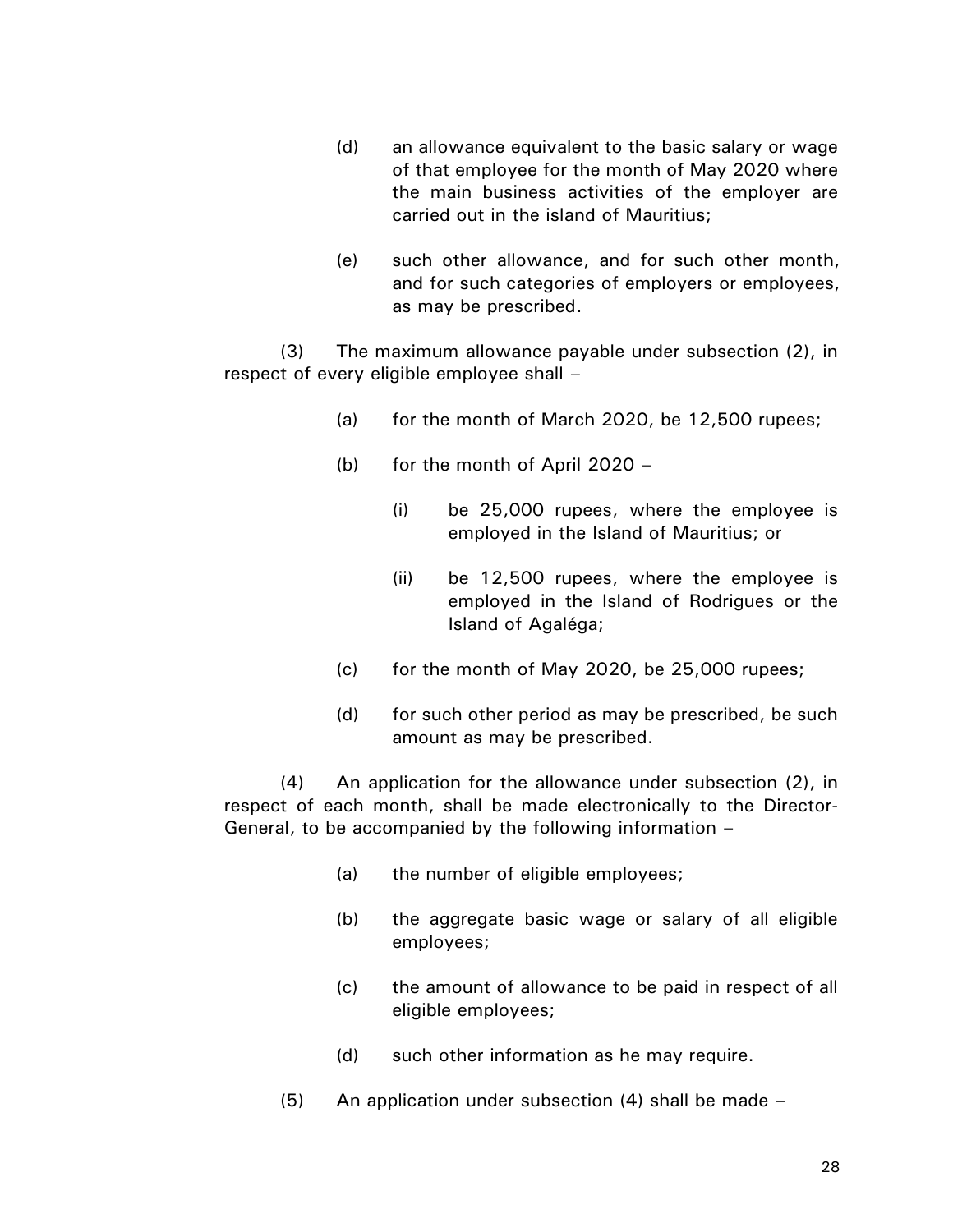- (a) within a period of 3 months from the end of the month to which it is related; or
- (b) within a period of 2 months from the date the COVID-19 period lapses,

whichever is the earlier.

- (6) The Director-General may make
	- (a) a provisional payment of the allowance payable under subsection (2) on the basis of the information provided by the employer in his application under subsection (5) and the return submitted by him under section 17AA of the National Pensions Act for the month of January 2020; and
	- (b) an additional payment of the allowance payable under subsection (2) on the basis of the information provided by the employer in his application under subsection (4) and the return submitted by the employer under section 17AA of the National Pensions Act for the month of March 2020, April 2020, May 2020 or such other month as may be prescribed.

(7) The Director-General may determine the allowance payable under subsection (2) on the basis of the information provided by the employer in the return submitted, on or before 23 March 2020, under section 17AA of the National Pensions Act for the month of January 2020, where –

- (a) an amended return has been submitted after 23 March 2020, under section 17AA of the National Pensions Act for the month of January 2020; or
- (b) the return submitted for the months of March 2020, April 2020, May 2020 or such other months as may be prescribed includes an eligible employee who was not included in the return for the month of January 2020 submitted before 23 March 2020 or shows, with respect to an employee, a different basic salary or wage as compared to that in the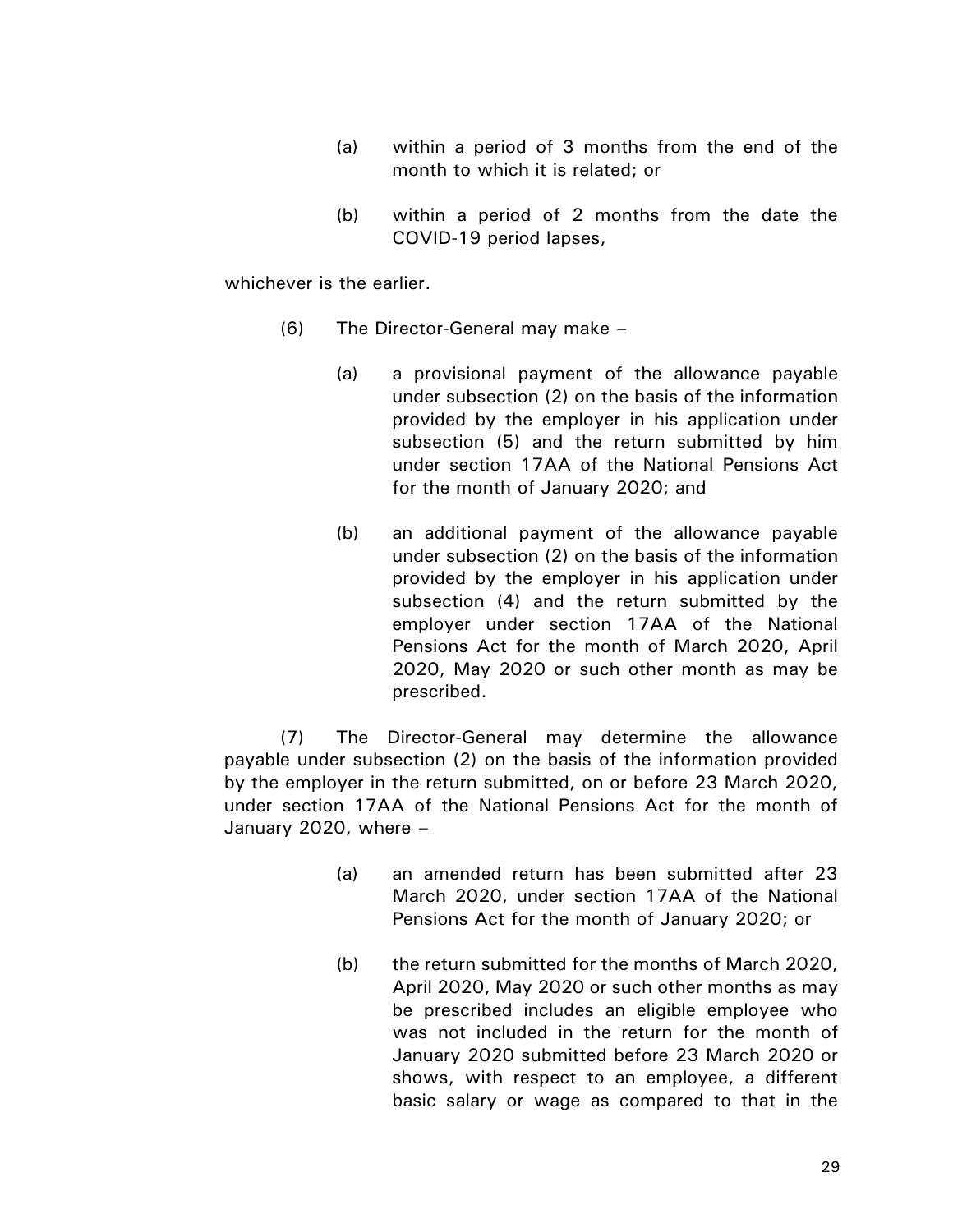return for the month of January 2020 submitted on or before 23 March 2020.

- (8) (a) Where an employee
	- (i) is a citizen of Mauritius;
	- (ii) is employed in an export manufacturing enterprise;
	- (iii) is employed on a full-time basis; and
	- (iv) whose basic salary or wage as declared by his employer in the return submitted under section 17AA of the National Pensions Act does not exceed 9,000 rupees,

the allowance payable under subsection (2) shall be calculated on the basis of the National Minimum Wage of 9,000 rupees.

(b) Where an employer is not required to include an employee in the return submitted under section 17AA of the National Pensions Act, the Director-General may pay the allowance payable under subsection (2) on the basis of any other information available to him.

(9) (a) The Director-General may, not later than one year after payment of an allowance is made under this Part, request any information or document from the employer or any employee to ascertain correctness of the information provided under subsection (4).

(b) The employer or any employee to whom a request is made under paragraph (a) shall provide the Director-General with such information and document as he may require.

(10) (a) Where an employer has benefited from an allowance –

> (i) for the period starting on 16 March 2020 and ending on 31 March 2020 and, during that period, terminates the employment of an eligible employee, the employer shall not be entitled to any allowance in any subsequent month;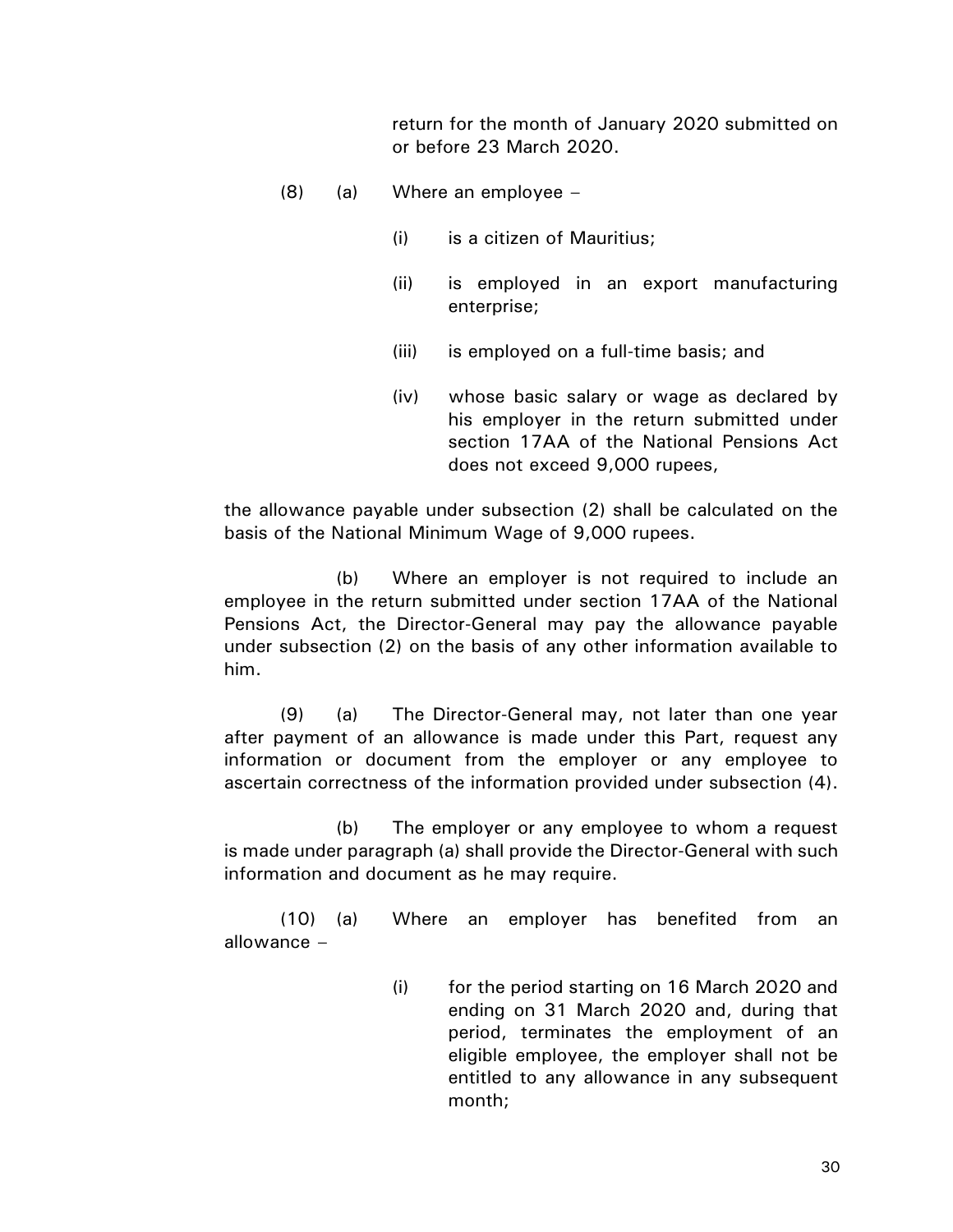- (ii) for the month of April 2020 and, during that month, terminates the employment of an eligible employee, the employer shall not be entitled to any allowance in any subsequent month;
- (iii) for the month of May 2020 and, during that month, terminates the employment of an eligible employee, the employer shall not be entitled to any allowance in any subsequent month; or
- (iv) in such month as may be prescribed and, during that month, terminates the employment of an eligible employee, the employer shall not be entitled to any allowance in any subsequent month.
- (b) Where an employer has benefited from an

allowance –

- (i) for the period starting on 16 March 2020 and ending on 31 March 2020 and, during that period, has failed to pay the basic wage or salary of an eligible employee, the employer shall be liable to refund the allowance that has not been paid to that eligible employee and the employer shall not be entitled to any allowance in any subsequent month;
- (ii) for the month of April 2020 and, during that month, has failed to pay the basic wage or salary of an eligible employee, the employer shall be liable to refund the allowance that has not been paid to that eligible employee and the employer shall not be entitled to any allowance in any subsequent month;
- (iii) for the month of May 2020 and, during that month, has failed to pay the basic wage or salary of an eligible employee, the employer shall be liable to refund the allowance that has not been paid to that eligible employee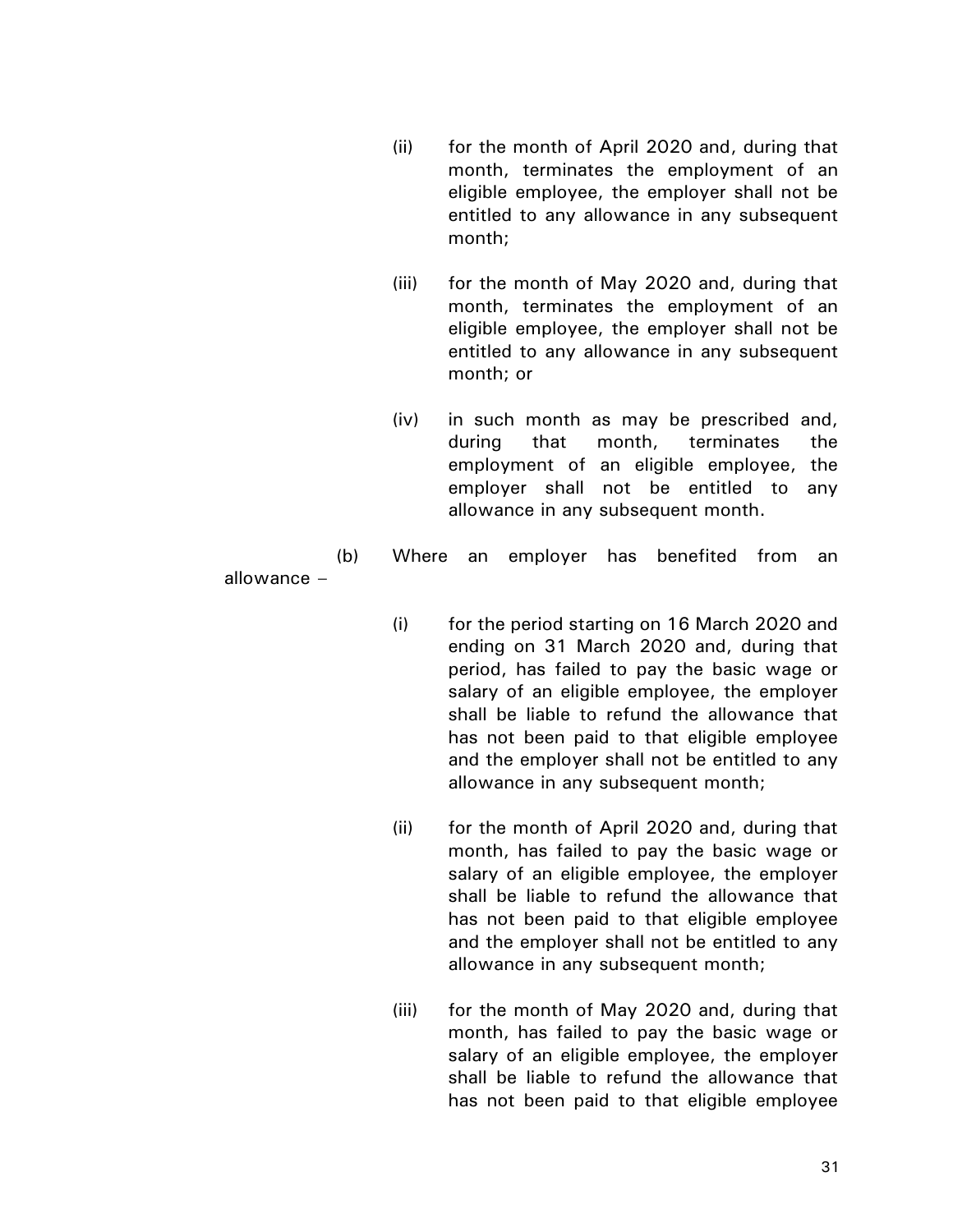and the employer shall not be entitled to any allowance in any subsequent month;

(iv) in such month as may be prescribed and, during that month, has failed to pay the basic wage or salary of an eligible employee, the employer shall be liable to refund the allowance that has not been paid to that eligible employee and the employer shall not be entitled to any allowance in any subsequent month.

(c) Where an employer has benefited from an

allowance –

- (i) for the period starting on 16 March 2020 and ending on 31 March 2020 and, during that period, has reduced the basic wage or salary of an eligible employee, the employer shall be liable to refund the allowance that has been paid to that eligible employee and the employer shall not be entitled to any allowance in any subsequent month;
- (ii) for the month of April 2020 and, during that month, has reduced the basic wage or salary of an eligible employee, the employer shall be liable to refund the allowance that has been paid to that eligible employee and the employer shall not be entitled to any allowance in any subsequent month;
- (iii) for the month of May 2020 and, during that month, has reduced the basic wage or salary of an eligible employee, the employer shall be liable to refund the allowance that has been paid to that eligible employee and the employer shall not be entitled to any allowance in any subsequent month;
- (iv) in such month as may be prescribed and, during that month, has reduced the basic wage or salary of an eligible employee, the employer shall be liable to refund the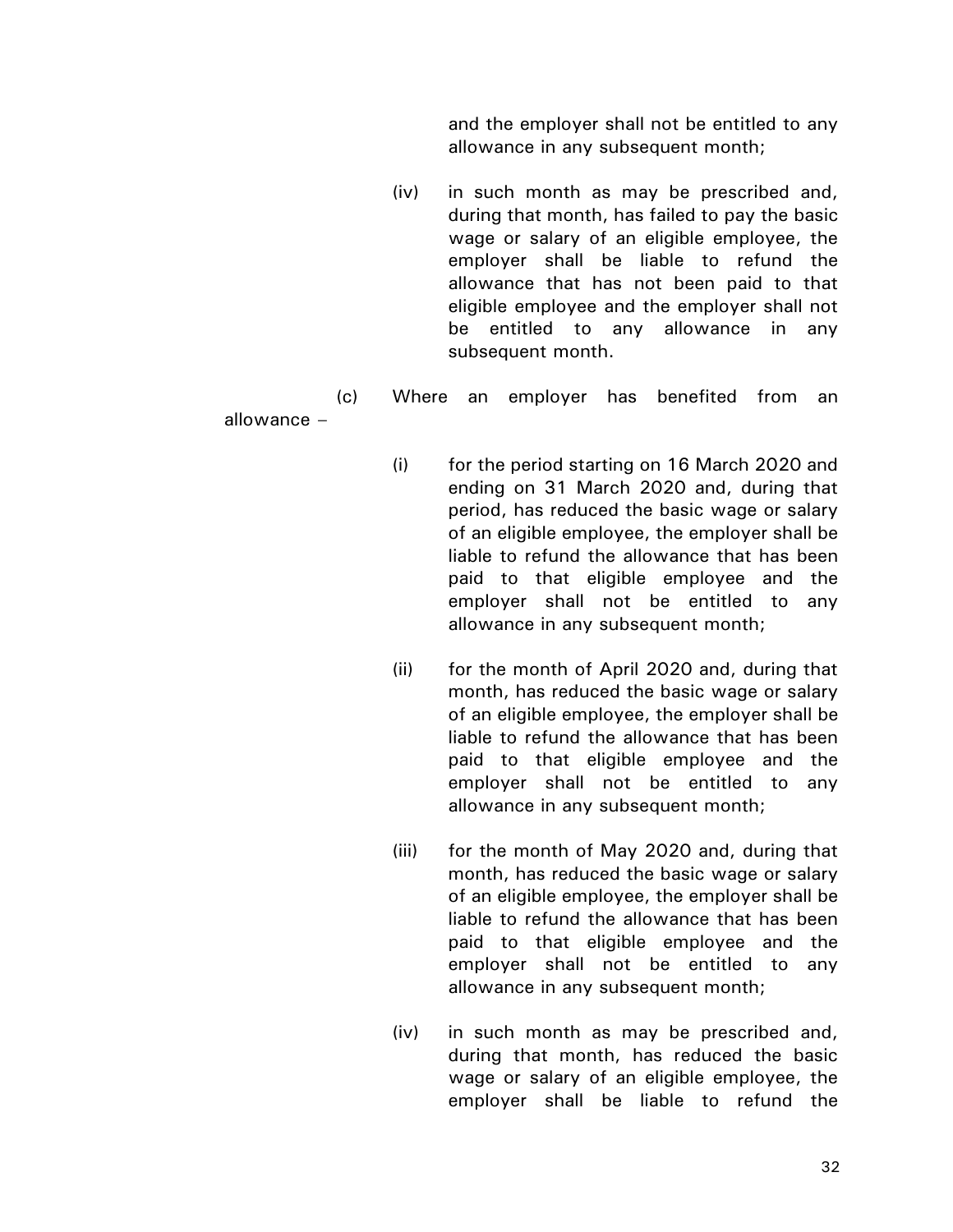allowance that has been paid to that eligible employee and the employer shall not be entitled to any allowance in any subsequent month.

(11) Where an employer has benefited from an allowance in excess of the amount to which he is entitled under this Part or acts in breach of subsection (10)(a), (b) or (c), the Director-General may, by virtue of the powers conferred upon him under the Mauritius Revenue Authority Act, recover the excess amount or allowance, as the case may be.

(12) Where an employer or his employee or any other person –

- (a) makes a false declaration to the Director-General to unduly benefit from an allowance under this Part; or
- (b) refuses to give information under subsection (9) or gives false information under this Part,

he shall commit an offence and shall, on conviction, be liable to a fine not exceeding 50,000 rupees and to imprisonment for a term not exceeding 2 years.

(13) The secrecy provision under section 154 shall not apply to enable exchange of information with Ministries, Government departments and other Government agencies.

(14) (a) The Minister may, for the purposes of this Part, make such regulations as he thinks fit.

(b) Any regulations made under paragraph (a) may provide for anything connected, consequential or incidental thereto.

### **PART XIIC – SELF-EMPLOYED ASSISTANCE SCHEME**

#### **150C.Self-Employed Assistance Scheme**

 $(1)$  In this section –

"passive income" means income derived from rent, dividends, interests and such other income as may be prescribed;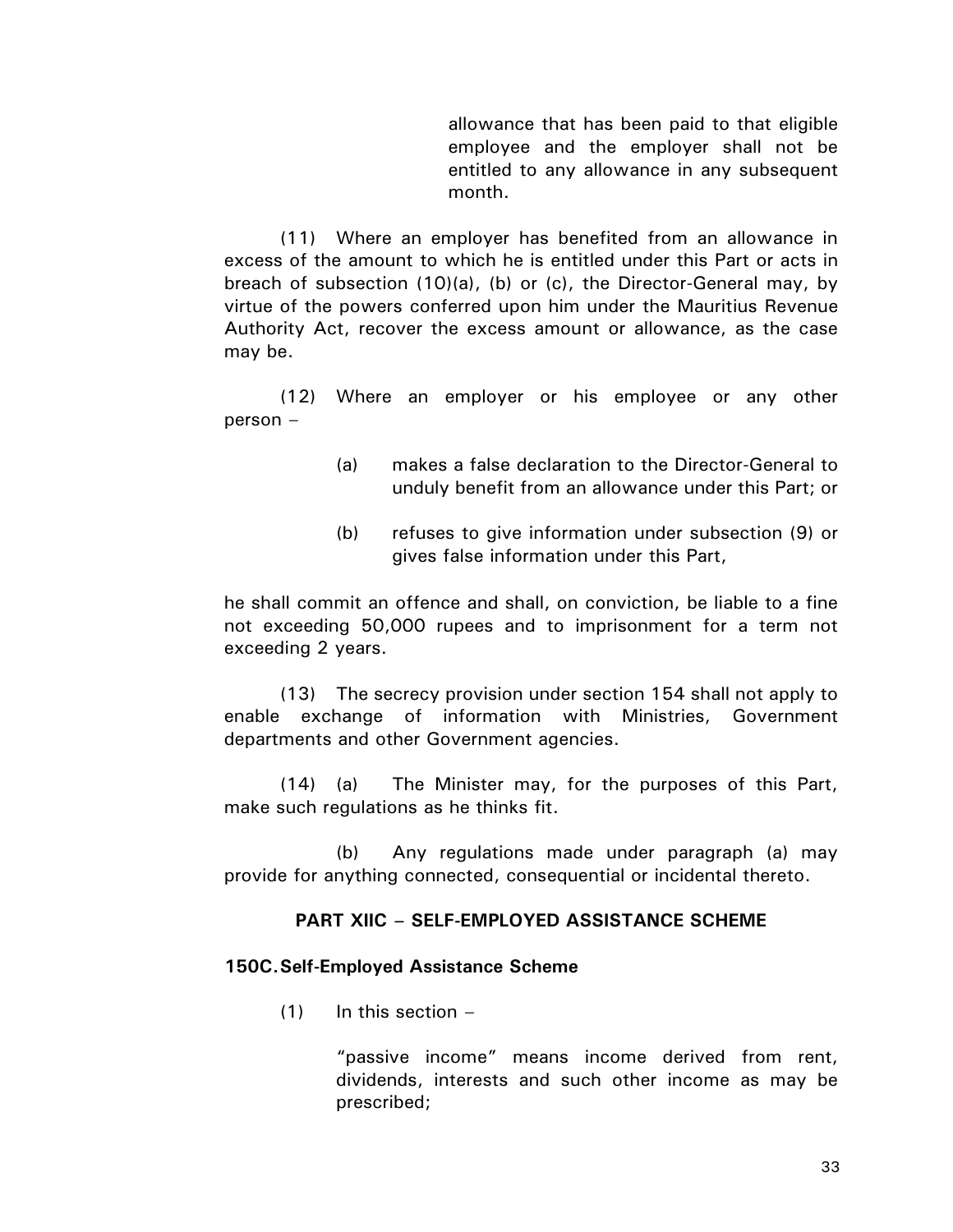"self-employed" –

- (a) means an individual
	- (i) who is a citizen of Mauritius and is resident in Mauritius;
	- (ii) who is above the age of 18; and
	- (iii) who is not employed, as at 1 March 2020, by any employer, whether on a full-time or part-time basis; and
	- (iv) who has been in business on his own account or is a trade person carrying out activities such as mason, cabinet maker, plumber, hairdresser, artist or other similar activities for a period of at least 3 months prior to the start of the COVID-19 period; but
- (b) does not include
	- (i) an individual who derives exclusively passive income;
	- (ii) an individual who was not carrying out any income earning activity prior to the start of the COVID-19 period;
	- (iii) an individual who falls under such category as may be prescribed.

(2) Subject to this Part, the Director-General shall pay to every self-employed –

- (a) an allowance of 5,100 rupees for the period 16 March 2020 to 15 April 2020;
- (b) an allowance of 2,550 rupees for the period 16 April 2020 to 30 April 2020 where the main business activities of the self-employed are carried out in the island of Mauritius;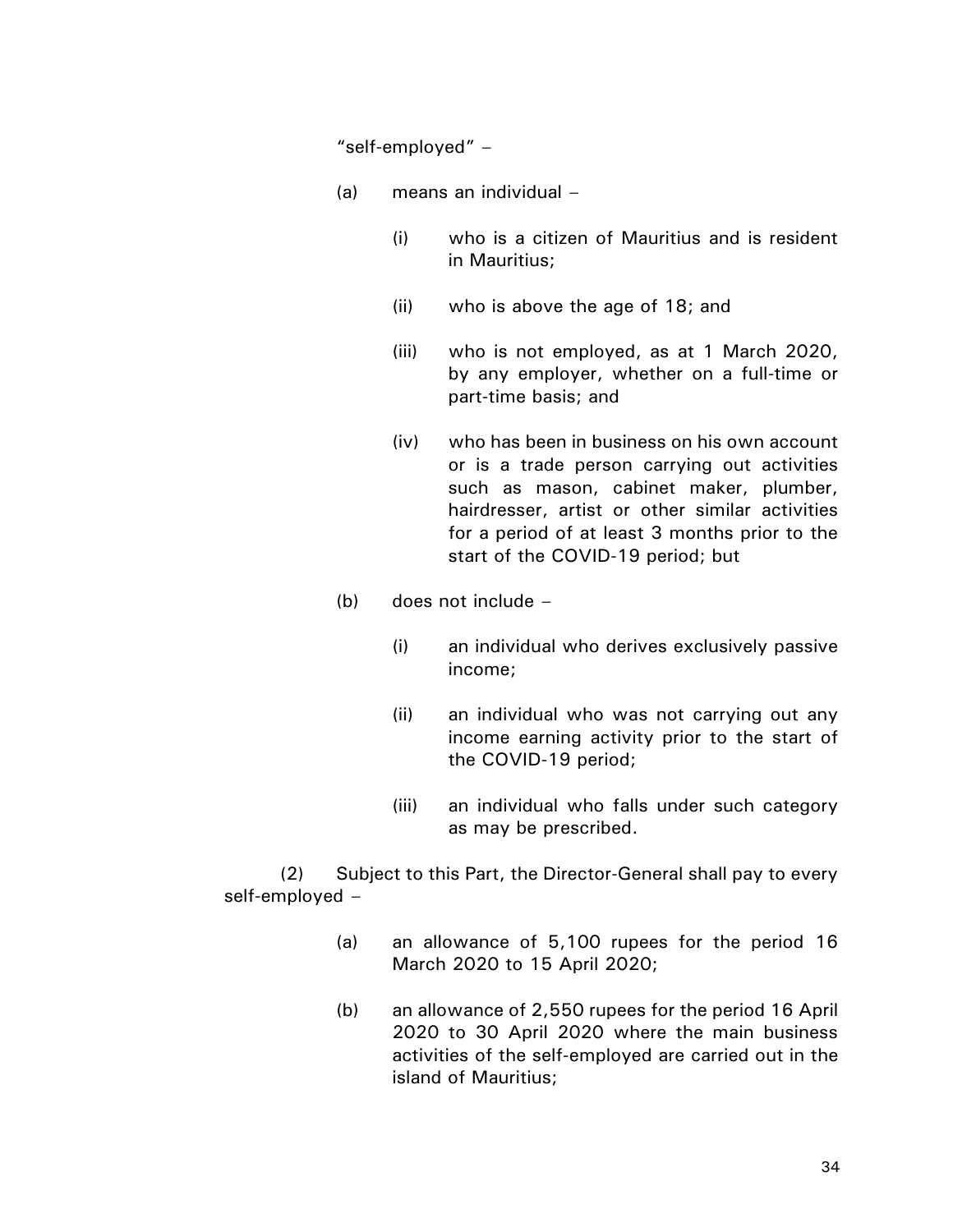- (c) an allowance of 5,100 rupees for the month of May 2020 where the main business activities of the selfemployed are carried out in the island of Mauritius; and
- (d) such other amount, for such other period, and to such category of self-employed, as may be prescribed.

(3) No allowance under subsection (2) shall be payable to a self-employed where –

- (a) he is eligible to receive social benefits, including basic retirement pension or widows pension, under the National Pensions Act;
- (b) he is pursuing higher studies on a full-time basis;
- (c) he is a dependent spouse;
- (d) his monthly income, when aggregated to that of his spouse, exceeds 50,000 rupees;
- (e) he is a registered fisherman; or
- (f) he meets such other criteria as may be prescribed.

(4) Every self-employed person who is entitled to the allowance under subsection (2) shall make an application electronically to the Director-General, to be accompanied by the following information –

- (a) his monthly income;
- (b) his residential address;
- (c) his bank details; and
- (d) such other information as the Director-General may require.
- (5) An application under subsection (4) shall be made –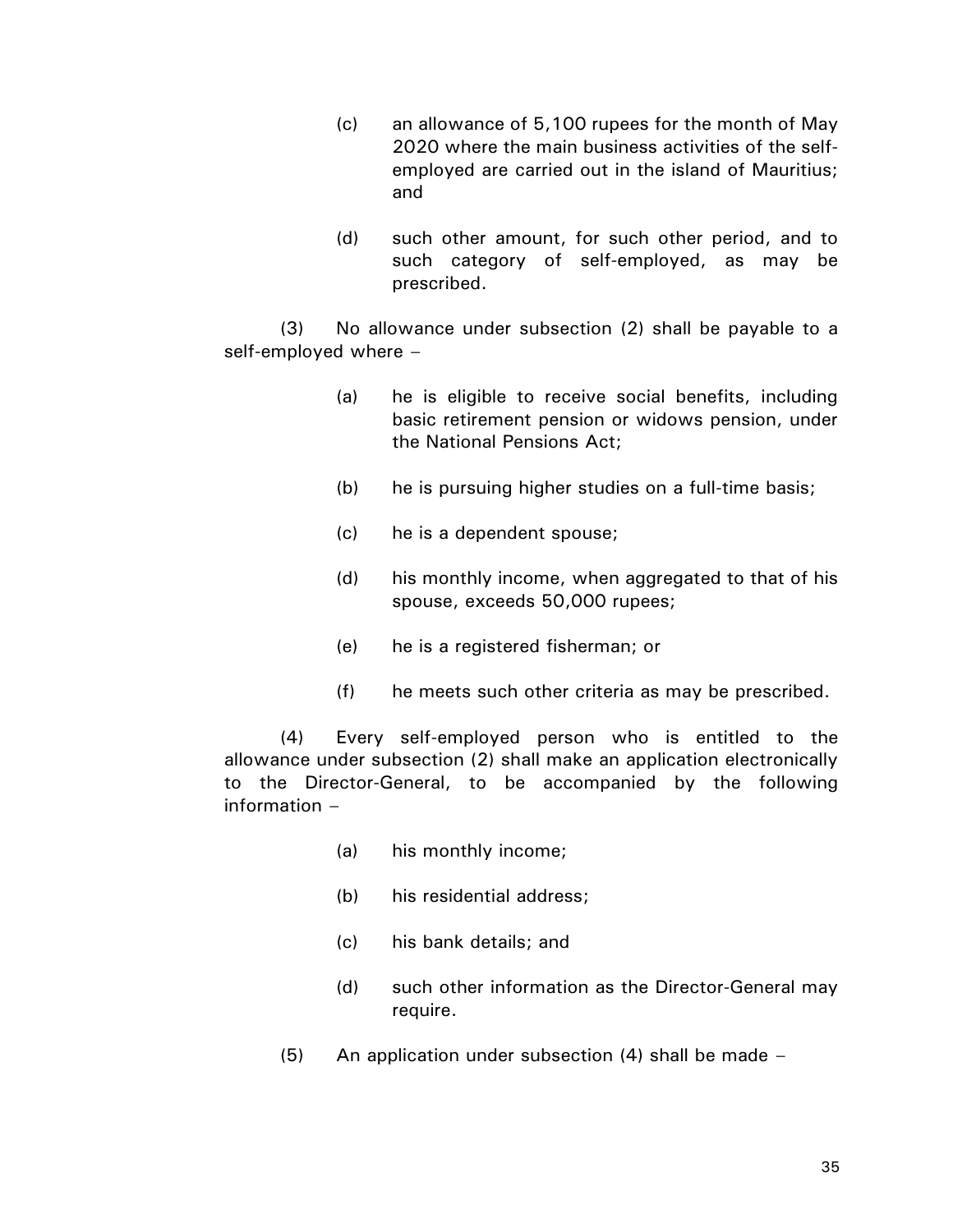- (a) within a period of 3 months from the end of the months to which it is related; or
- (b) within a period of 2 months from the date the COVID-19 period lapses,

whichever is the earlier.

(6) The Director-General shall make payment of the allowance payable under subsection (2) on the basis of the information provided under subsection (4) and any other information available to him.

(7) (a) The Director-General may, not later than one year after payment of an allowance is made under this Part, request any information or document from a person to ascertain correctness of the information provided under subsection (4) and eligibility the person to the allowance payable under subsection (2).

(b) The person to whom a request is made under paragraph (a) shall provide the Director-General with such information and document as he may require.

- (8) Where a person
	- (a) who is not entitled to an allowance has benefited from an allowance in breach of subsection (1) or (3); or
	- (b) has benefited from an allowance in excess of the amount to which he is entitled under this Part,

the Director-General may, by virtue of the powers conferred on him under the Mauritius Revenue Authority Act, recover the excess amount or allowance, as the case may be.

- (9) Where a person
	- (a) makes a false declaration to the Director-General to unduly benefit from an allowance under this Part; or
	- (b) refuses to give information under subsection (7) or gives false information under this Part,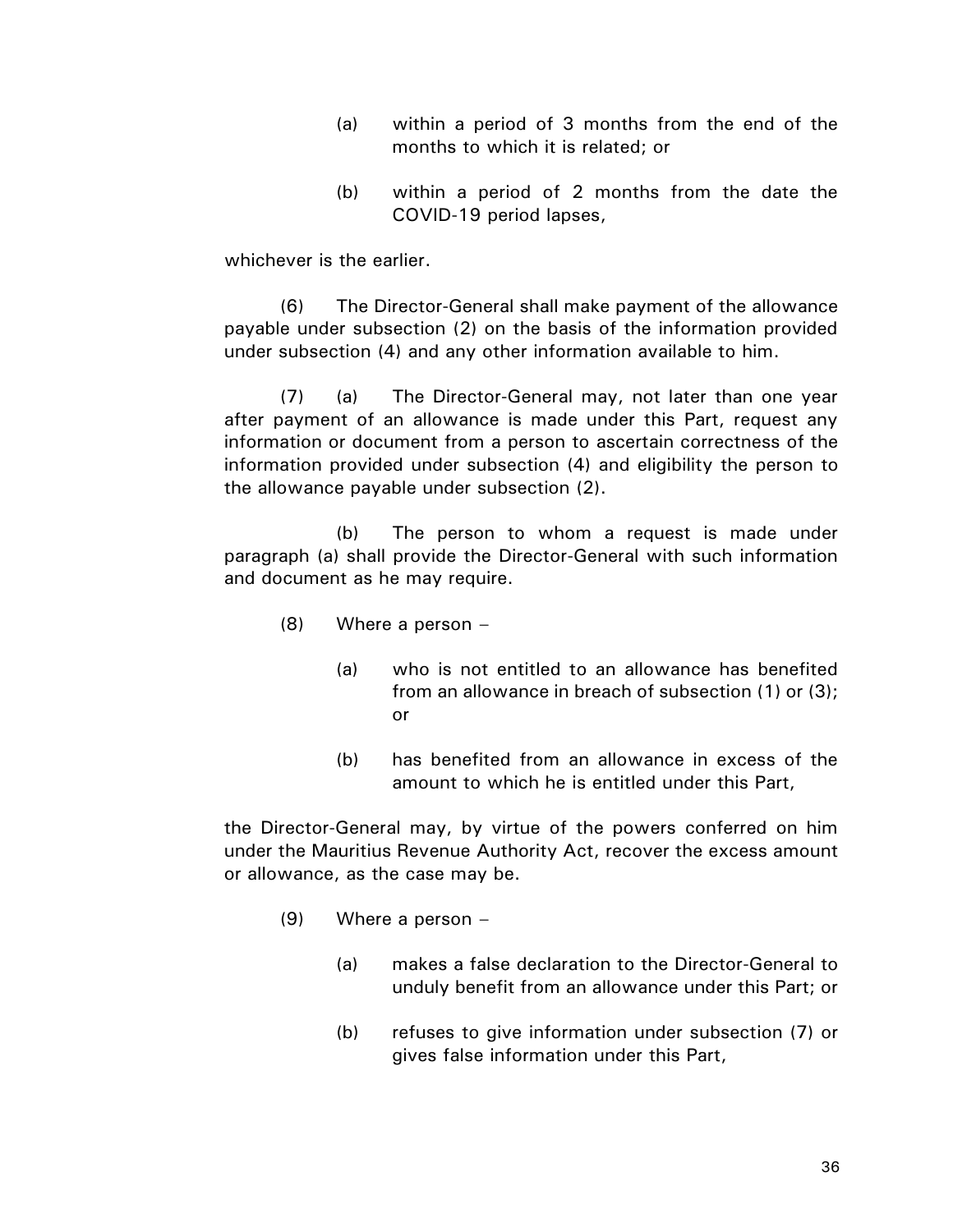he shall commit an offence and shall, on conviction, be liable to a fine not exceeding 10,000 rupees and to imprisonment for a term not exceeding 6 months.

(10) The secrecy provision under section 154 shall not apply to enable exchange of information with Ministries, Government departments and other Government agencies.

(11) (a) The Minister may, for the purposes of this Part, make such regulations as he thinks fit.

(b) Any regulations made under paragraph (a) may provide for anything connected, consequential or incidental thereto.

(d) in section 161A, in subsection (63), by deleting the words "31 March 2020" wherever they appear and replacing them by the words "26 June 2020".

# **25. Independent Police Complaints Commission Act amended**

The Independent Police Complaints Commission Act is amended, in section 10, by inserting, after subsection (2), the following new subsection –

(2A) Where, pursuant to subsection (2)(a), the time period of one year expires, or falls wholly or partly, during –

- (a) the COVID-19 period, a complaint may, notwithstanding the time imposed, be made to the Commission not later than 3 months after the COVID-19 period lapses or such further period as may be prescribed, and the Commission shall investigate into the complaint.
- (b) a period of 2 months after the COVID-19 period lapses, a complaint may, notwithstanding the time imposed, be made to the Commission not later than 3 months after the period of 2 months lapses or not later than such further period as may be prescribed, and the Commission shall investigate into the complaint.

# **26. Information and Communication Technologies Act amended**

The Information and Communication Technologies Act is amended by repealing section 51 and replacing it by the following section –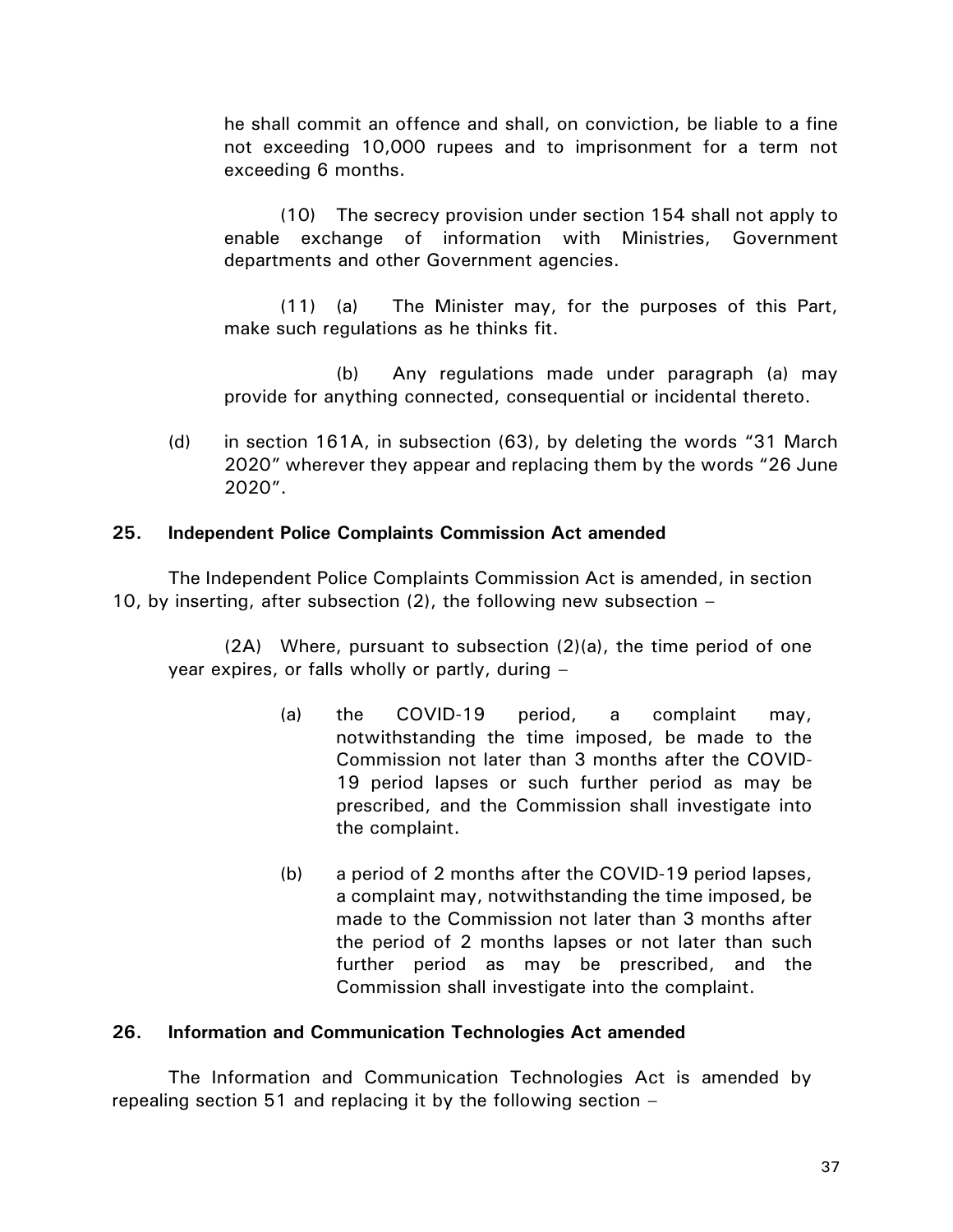## **51. Temporary measures during COVID-19 period**

(1) Where, under this Act, a time is imposed on the Authority, the Board or any other person to do or refrain from doing any other act or thing and the time for doing or refraining from doing that other act or thing expires, or falls wholly or partly, during –

- (a) the COVID-19 period, the Authority, Board or person may, notwithstanding the time imposed, do or refrain from doing that other act or thing not later than 30 days after the COVID-19 period lapses or not later than such further period as may be prescribed; or
- (b) a period of 21 days after the COVID-19 period lapses, the person may, notwithstanding the time imposed, do or refrain from doing that other act or thing not later than 30 days after the period of 21 days lapses or not later than such further period as may be prescribed.
- (2) (a) Where, under this Act, a licence expires during
	- (i) the COVID-19 period, the licence shall, notwithstanding the time imposed, be deemed not to have expired and shall remain valid for a period of 30 days after the COVID-19 period lapses or for such further period as may be prescribed; or
	- (ii) a period of 21 days after the COVID-19 period lapses, be deemed not to have expired and shall remain valid for a period of 30 days after the period of 21 days lapses or for such further period as may be prescribed.
	- (b) In this subsection –

"licence" includes a permit, an authorisation, an approval, a clearance or a certificate.

(3) Where, under this Act, the time for doing an act or thing expires, or falls wholly or partly, during –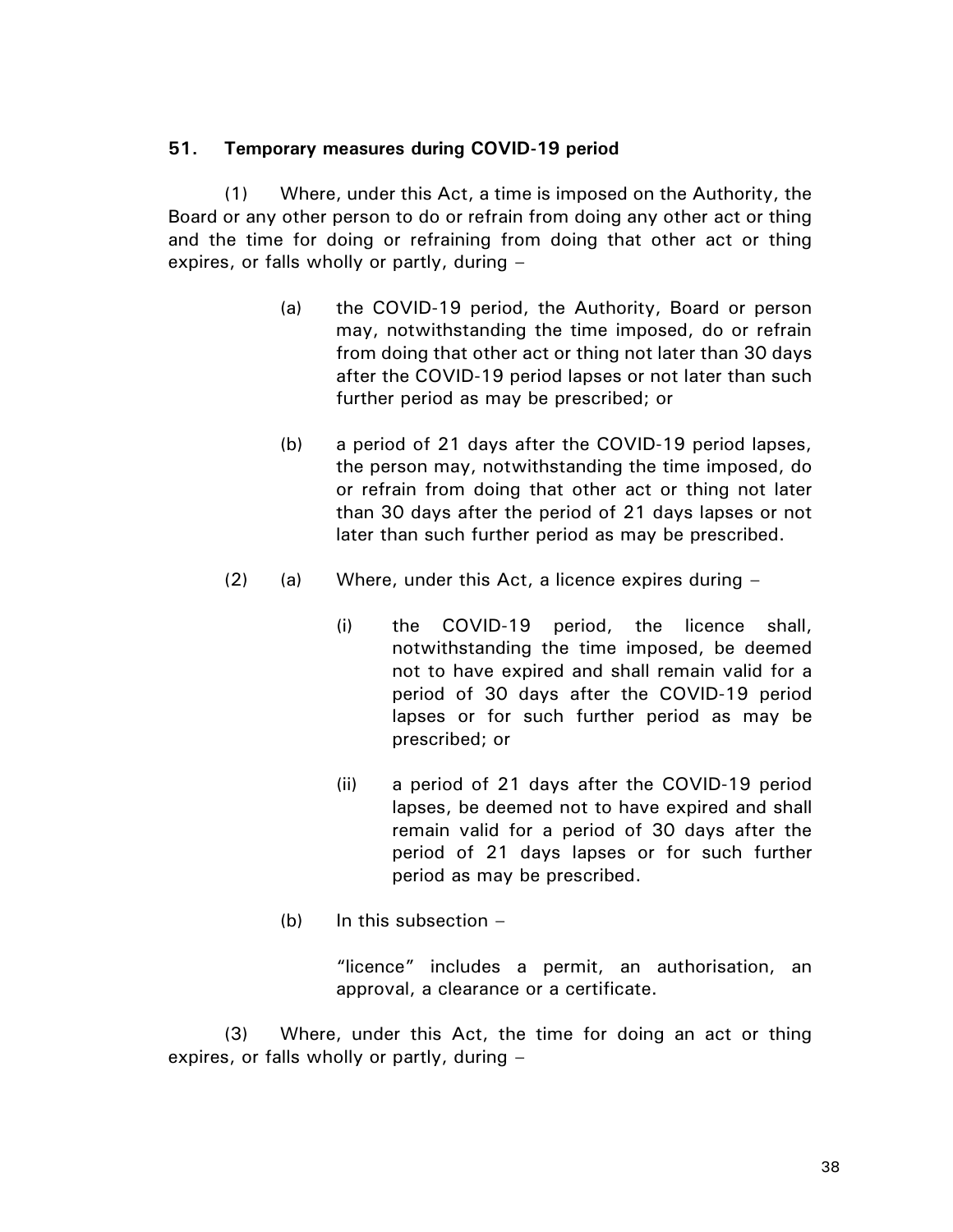- (a) the COVID-19 period, no charge, interest, penalty, surcharge or any other additional fee shall, notwithstanding the time imposed, be charged or payable provided that the act or thing is done not later than 30 days after the COVID-19 period lapses or for such further period as may be prescribed; or
- (b) a period of 21 days after the COVID-19 period lapses, no charge, interest, penalty, surcharge or any other additional fee shall, notwithstanding the time imposed, be charged or payable provided that the act or thing is done not later than 30 days after the period of 21 days lapses or not later than such further period as may be prescribed.

## **27. Insolvency Act amended**

The Insolvency Act is amended –

- (a) in section 4, in subsection (3), by deleting the words "50,000 rupees" and replacing them by the words "100,000 rupees";
- (b) in section 5, in subsection (1)(a), by deleting the words "50,000 rupees" wherever they appear and replacing them by the words "100,000 rupees";
- (c) in section  $8 -$ 
	- (i) in subsection (3)(d), by deleting the words "50,000 rupees" wherever they appear and replacing them by the words "100,000 rupees";
	- (ii) in subsection (4)(a), by deleting the words "14 days" and replacing them by the words "28 days";
- (d) in section 11, in subsection (1)(b), by deleting the words "50,000 rupees" and replacing them by the words "100,000 rupees";
- (e) in section 14, in subsection (1)(b), by deleting the words "50,000 rupees" and replacing them by the words "100,000 rupees";
- (f) in section 15, in subsection (1), by deleting the words "50,000 rupees" and replacing them by the words "100,000 rupees";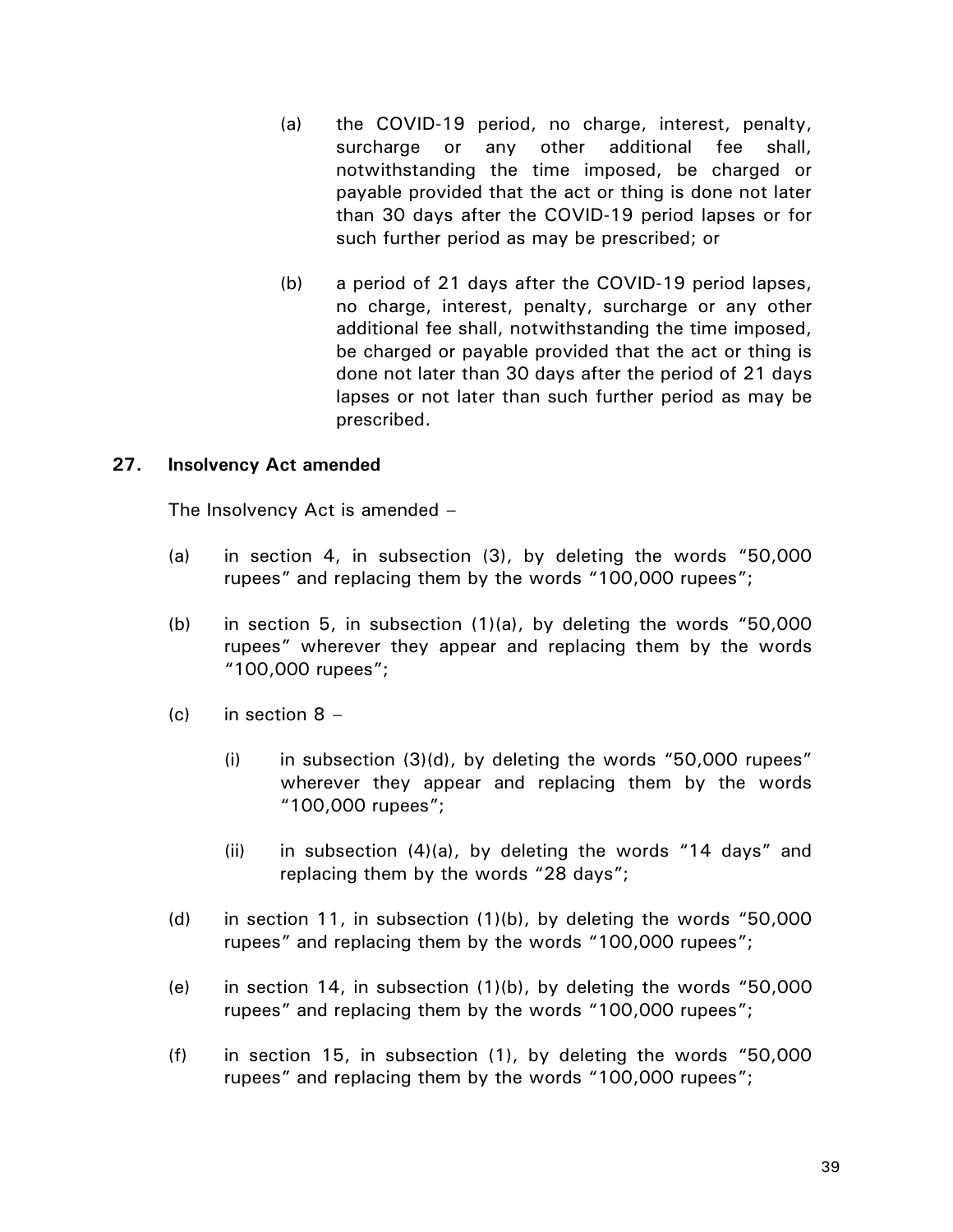(g) in section 100, by inserting, after subsection (1), the following new subsection –

> (1A) (a) Subject to paragraph (b), where, pursuant to subsection (1)(b) or (c), a resolution is passed during the COVID-19 period, or during a period not exceeding 3 months after the COVID-19 period lapses, that resolution shall be deemed not to have been passed and shall be void.

> (b) Paragraph (a) shall not apply to a company holding a Global Business Licence under the Financial Services Act.

(h) in section 137, by inserting, after subsection (1), the following new subsection –

> (1A) (a) Subject to paragraph (b), where, pursuant to subsection (1)(b), a special resolution is passed during the COVID-19 period, or during a period not exceeding 3 months after the COVID-19 period lapses, that resolution shall be deemed not to have been passed and shall be void.

> (b) Paragraph (a) shall not apply to a company holding a Global Business Licence under the Financial Services Act.

(i) in section 142, by adding the following new subsection  $-$ 

(11) This section shall not apply during the COVID-19 period or during a period not exceeding 3 months after the COVID-19 period lapses.

- (i) in section  $180 -$ 
	- (i) in paragraph (a), by deleting the words "100,000 rupees" and replacing them by the words "250,000 rupees";
	- (ii) in paragraph (d), by deleting the words "one month" and replacing them by the words "2 months";
- (k) in section 181, in subsection (2), by deleting the words "14 days" and replacing them by the words "28 days";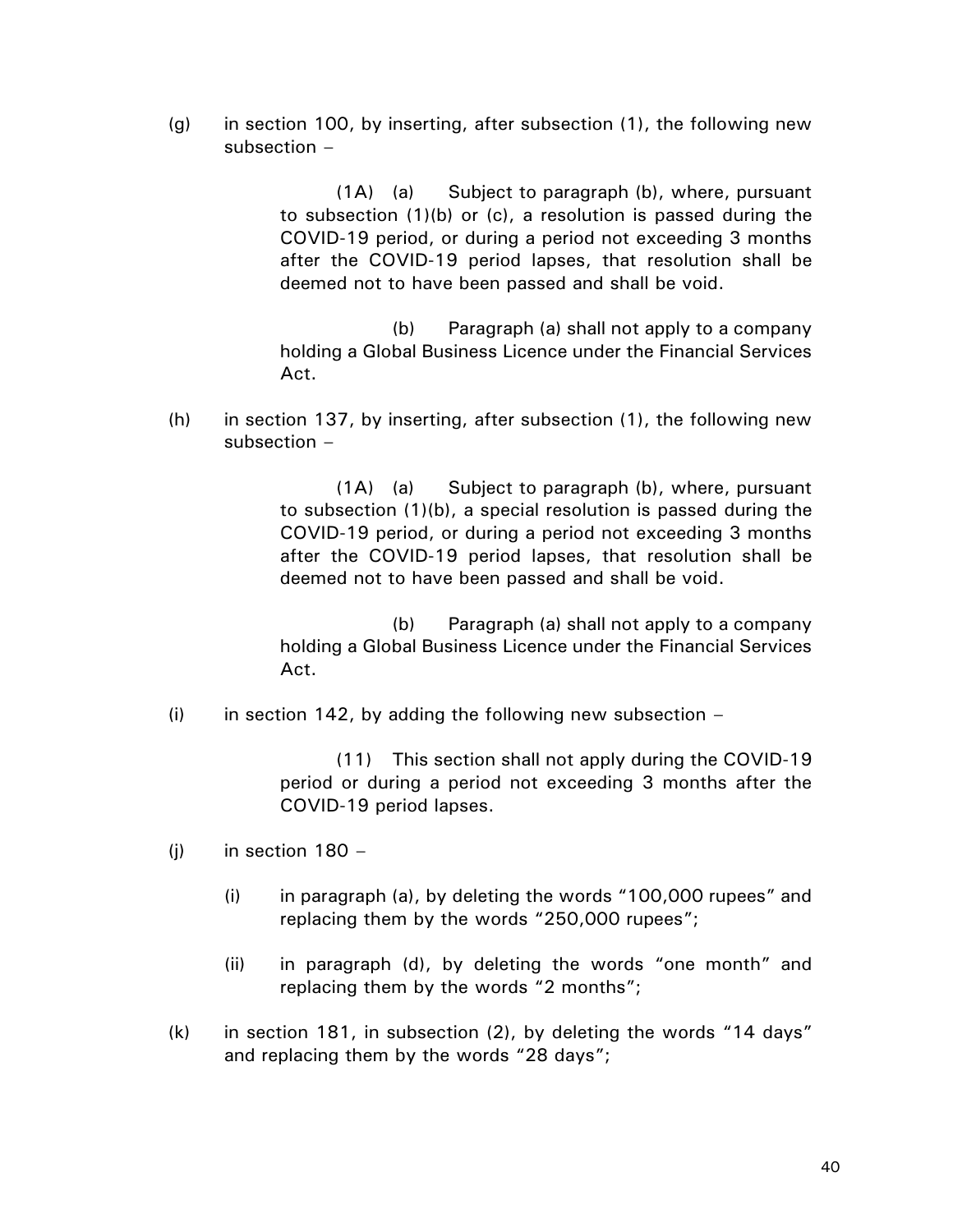(l) in section 183, by inserting, after subsection (1), the following new subsection –

> (1A) Any receiver appointed pursuant to subsection (1)(a)(i) during the COVID-19 period shall be of no effect and shall be void.

- $(m)$  in section 185
	- (i) by inserting, after subsection (1), the following new subsection –

(1A) Any receiver or any receiver and manager appointed pursuant to subsection (1) during the COVID-19 period shall be of no effect and shall be void.

(ii) by inserting, after subsection (3), the following new subsection –

> (3A) Any receiver or any receiver and manager appointed pursuant to subsection (3) during the COVID-19 period shall be of no effect and shall be void.

 $(n)$  in section 234, by inserting, after subsection (2), the following new subsection –

> (2A) Where, pursuant to subsection (2), the period of 10 days expires, or falls wholly or partly, during the COVID-19 period, the meeting shall be held not later than 30 days after the COVID-19 period lapses.

## **28. Interpretation and General Clauses Act amended**

The Interpretation and General Clauses Act is amended –

(a) in section 2, by inserting, in the appropriate alphabetical order, the following new definition –

"COVID-19 period" means the period –

(a) starting on 23 March 2020; and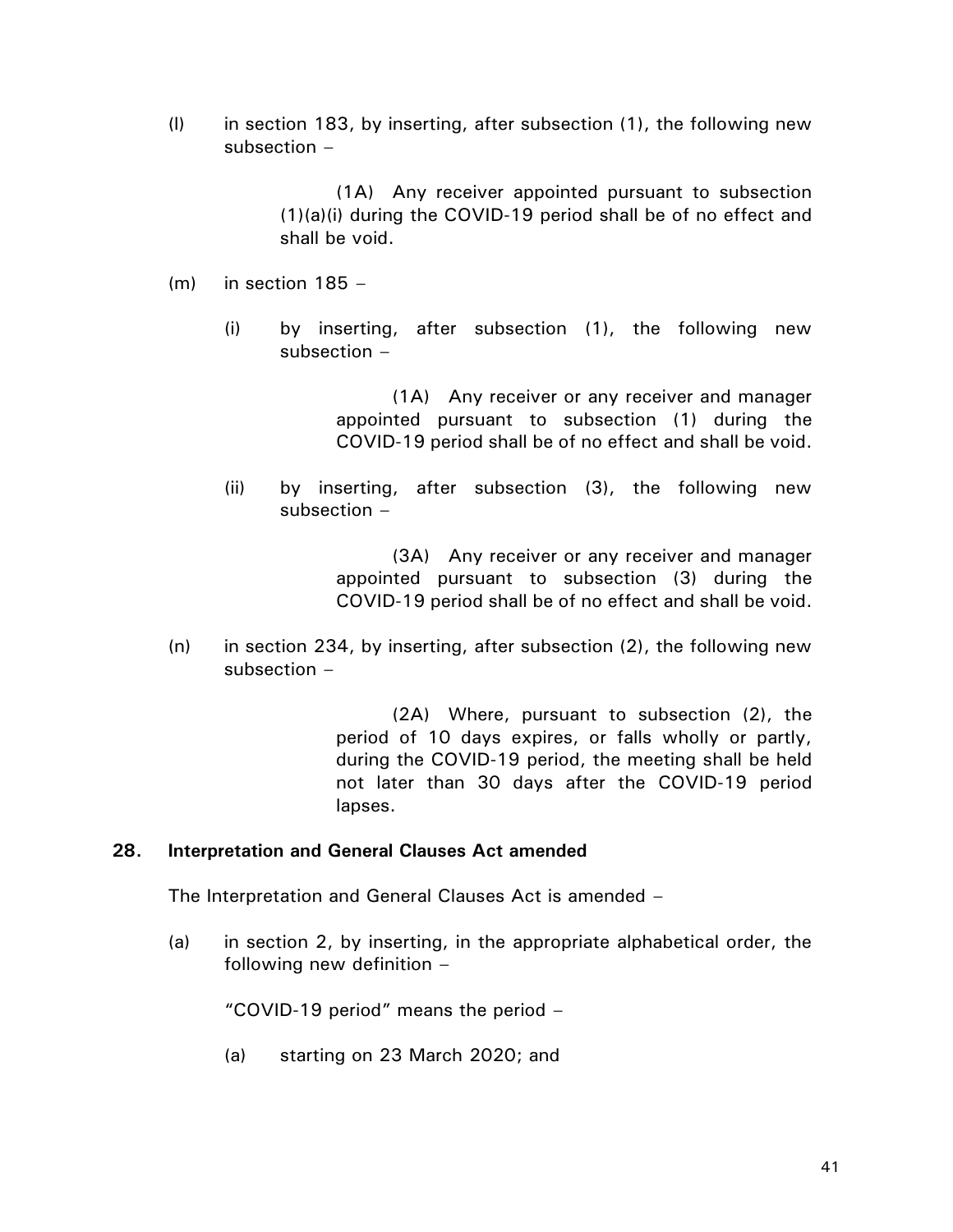- (b) ending on 1 June 2020 or ending on such later date as the Prime Minister may, by regulations, prescribe under this Act;
- (b) in section 37, by inserting, after subsection (8), the following new subsection –

(8A) (a) During the COVID-19 period, a meeting of a statutory corporation or of its controlling body, committee or subcommittee may be held either –

- (i) by a number of the members who constitute a quorum, being assembled together at the place, date and time appointed for the meeting; or
- (ii) by means of audio, or audio and visual, communication by which all the members participating and constituting a quorum can simultaneously hear each other throughout the meeting.

(b) A resolution in writing, signed or assented to by all members then entitled to receive notice of a meeting, shall be as valid and effective as if it had been passed at a meeting duly convened and held.

(c) A resolution under paragraph (a) may consist of several documents, including facsimile, electronic mail or other similar means of communication, each signed or assented to by one or more members.

 $(c)$  by inserting, after section 39, the following new sections –

# **39A. Extension of time during COVID-19 period**

(1) Where, under an enactment, a time is imposed to institute or lodge judicial proceedings and the time expires, or falls wholly or partly, during –

- (a) the COVID-19 period; or
- (b) a period of 30 days after the COVID-19 period lapses,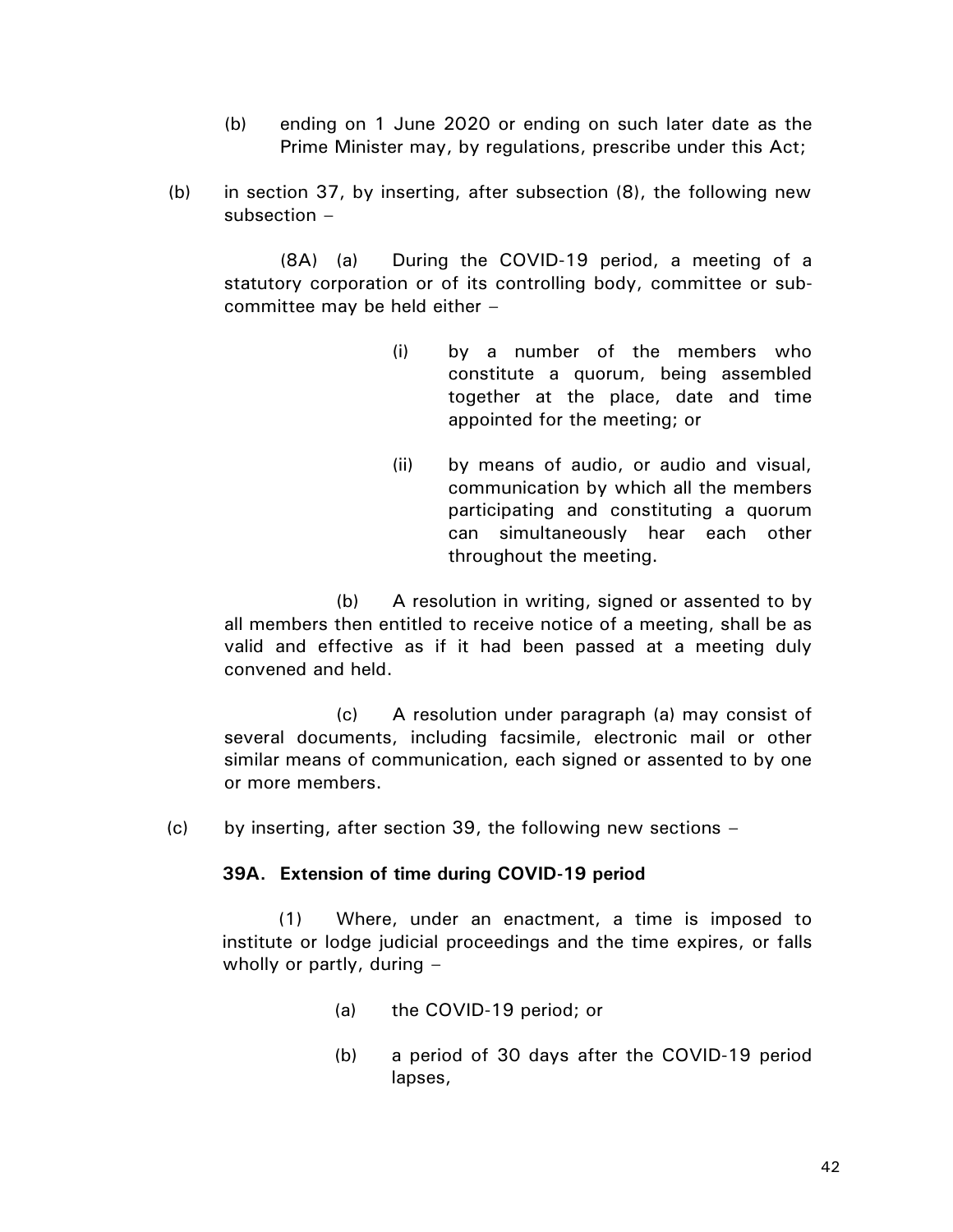the judicial proceedings may, notwithstanding the time imposed, be instituted or lodged not later than such period as may be prescribed by regulations under that enactment.

(2) Where, under an enactment, a time is imposed to make a payment and the time expires, or falls wholly or partly, during –

- (a) the COVID-19 period; or
- (b) a period of 30 days after the COVID-19 period lapses,

the payment may, notwithstanding the time imposed, be made not later than such period as may be prescribed by regulations under that enactment.

(3) Where, under an enactment, a time is imposed to make an application for a licence, including an application for renewal, and the time expires, or falls wholly or partly, during –

- (a) the COVID-19 period; or
- (b) a period of 30 days after the COVID-19 period lapses,

the application may, notwithstanding the time imposed, be made not later than such period as may be prescribed by regulations under that enactment.

(4) Where, under an enactment, a time is imposed to make a decision or give a determination and the time expires, or falls wholly or partly, during  $-$ 

- (a) the COVID-19 period; or
- (b) a period of 30 days after the COVID-19 period lapses,

the decision or determination may, notwithstanding the time imposed, be made or given not later than such period as may be prescribed by regulations under that enactment.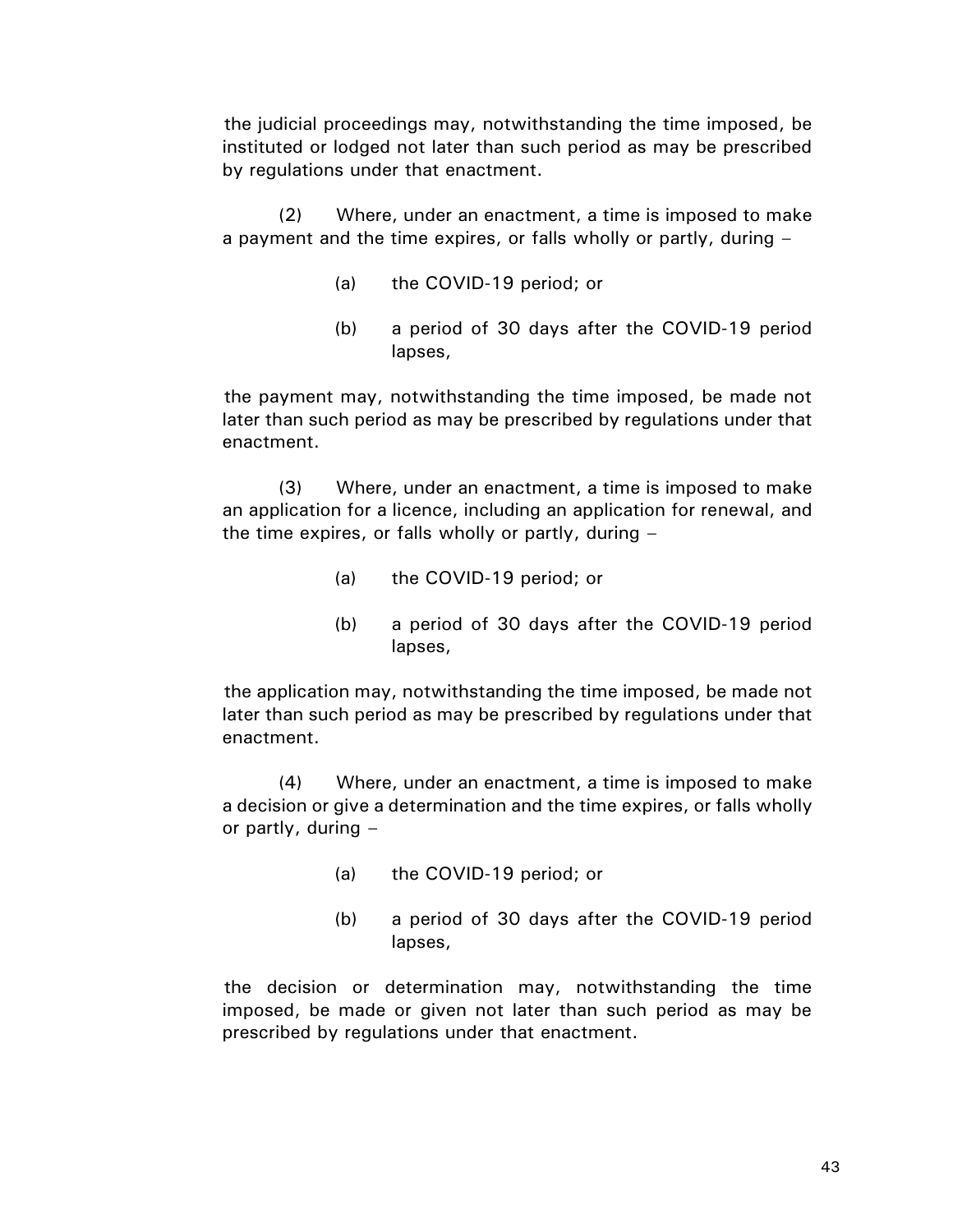(5) Where, under an enactment, a time is imposed to submit a report and the time expires, or falls wholly or partly, during –

- (a) the COVID-19 period; or
- (b) a period of 30 days after the COVID-19 period lapses,

the report may, notwithstanding the time imposed, be submitted not later than such period as may be prescribed by regulations under that enactment.

(6) Where, under an enactment, a time is imposed to register a document and the time expires, or falls wholly or partly, during –

- (a) the COVID-19 period; or
- (b) a period of 30 days after the COVID-19 period lapses,

the document may, notwithstanding the time imposed, be registered not later than such period as may be prescribed by regulations under that enactment.

(7) Where, under an enactment, a time is imposed to serve a notice or any other document and the time expires, or falls wholly or partly, during  $-$ 

- (a) the COVID-19 period; or
- (b) a period of 30 days after the COVID-19 period lapses,

the notice or document may, notwithstanding the time imposed, be served not later than such period as may be prescribed by regulations under that enactment.

(8) Where, under an enactment, a time is imposed on a person to do or refrain from doing any other act or thing and the time for doing or refraining from doing that other act or thing expires, or falls wholly or partly, during –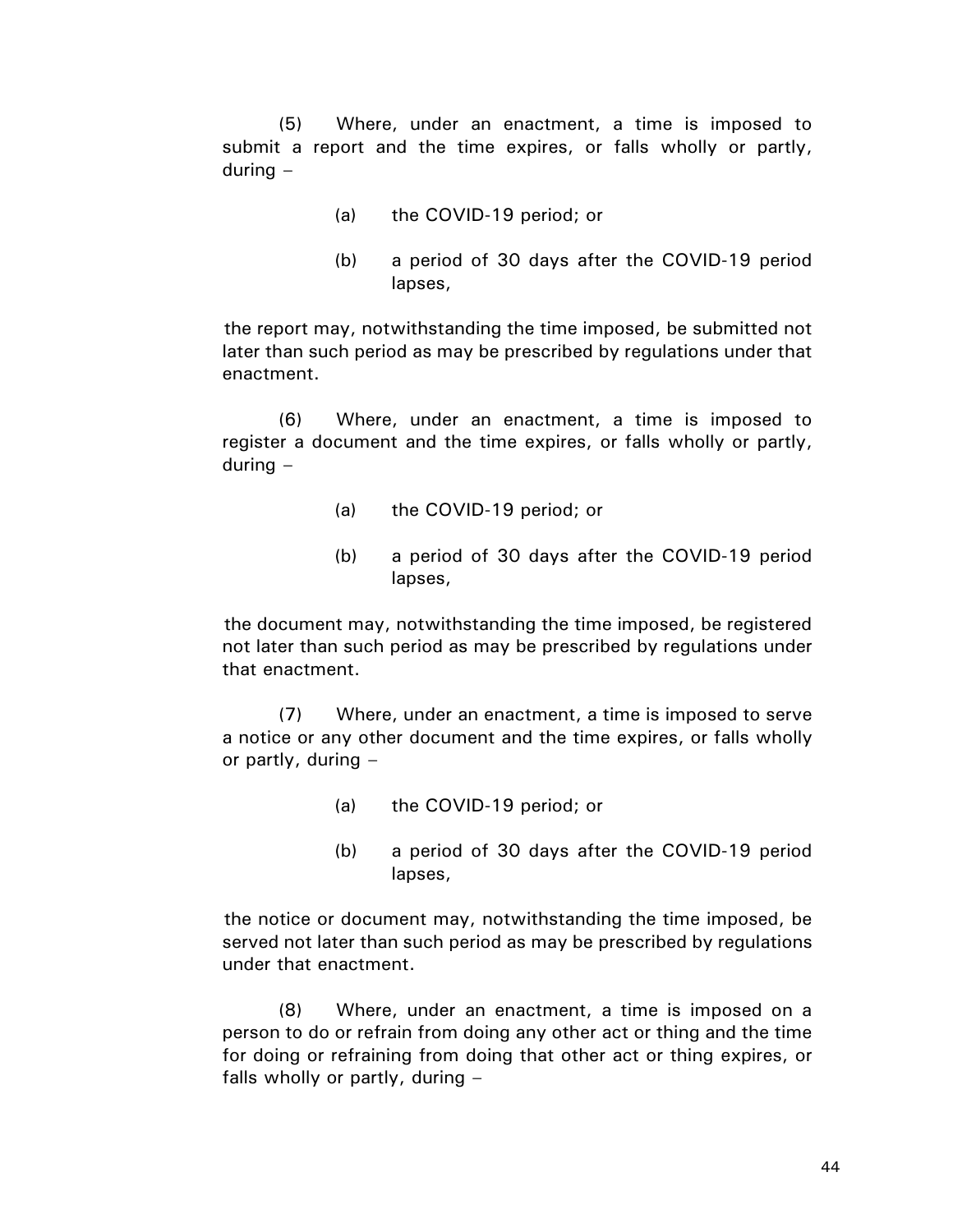- (a) the COVID-19 period; or
- (b) a period of 30 days after the COVID-19 period lapses,

the person may, notwithstanding the time imposed, do or refrain from doing that other act or thing not later than such period as may be prescribed by regulations under that enactment.

 $(9)$  In this section  $-$ 

"judicial proceedings" –

- (a) means proceedings before any Court, statutory tribunal, statutory committee, statutory commission or statutory panel; and
- (b) includes an appeal, an objection, a review, a petition, an application by way of case stated, a representation, a complaint, an assessment or any other statutory application;

"licence" includes a permit, an approval, a clearance, a certificate or any other similar authorisation;

"payment" includes the payment of any fine, tax, charge, levy, duty, fine, penalty, interest, surcharge or any other fee;

"report" includes any information, book, record, return, prospectus or any other similar document, whether in electronic form or not.

## **39B. Extension of licence during COVID-19 period**

- (1) Where, under an enactment, a licence expires during
	- (a) the COVID-19 period; or
	- (b) a period of 30 days after the COVID-19 period lapses,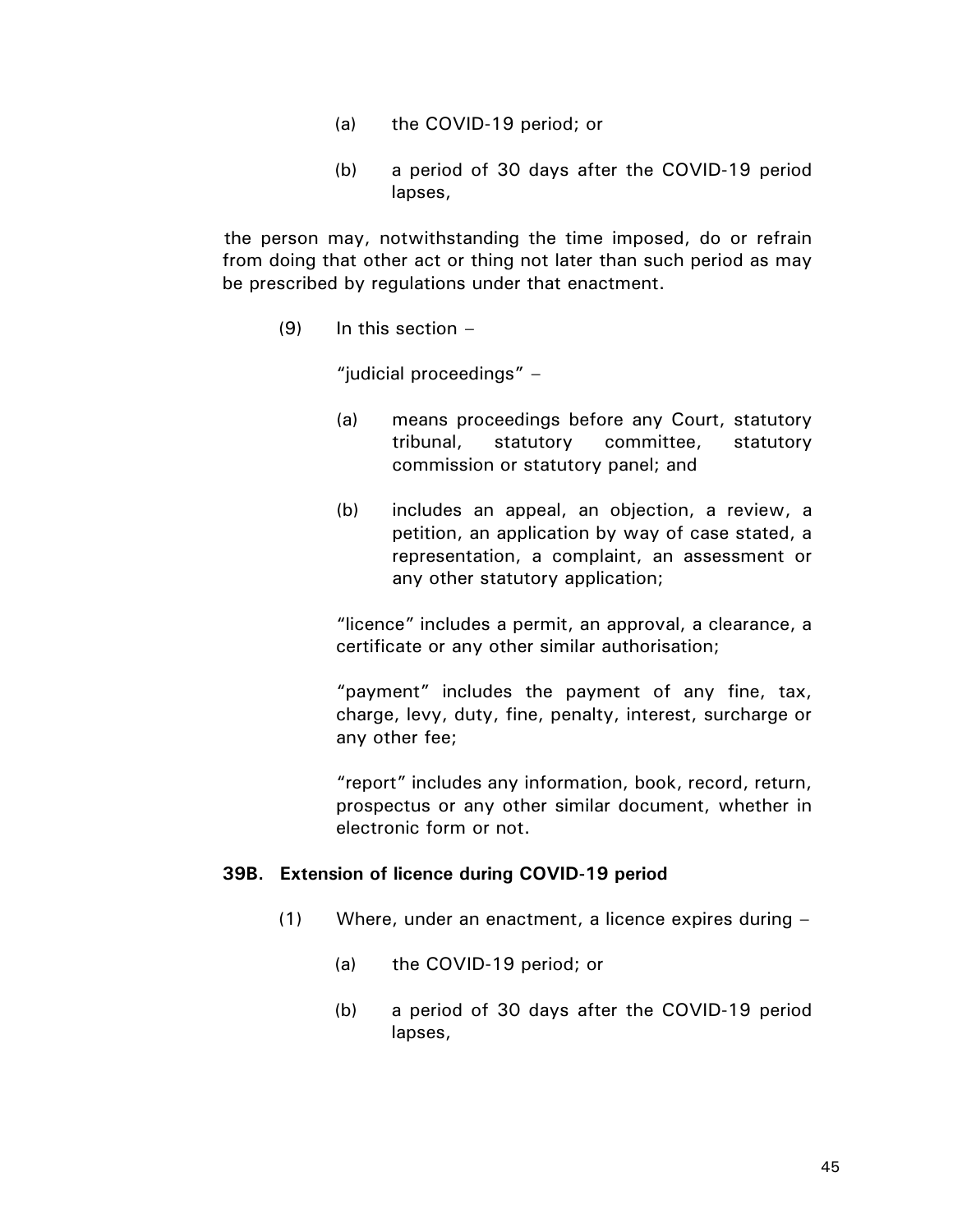the licence shall, notwithstanding that enactment, be deemed not to have expired and shall remain valid for such period as may be prescribed by regulations under that enactment.

 $(2)$  In this section –

"licence" includes a permit, an approval, a clearance, a certificate or any other similar authorisation.

## **39C. No charge, interest, penalty, surcharge or any other additional fee during COVID-19 period**

Where, under an enactment, the time for doing an act or thing expires, or falls wholly or partly, during –

- (a) the COVID-19 period; or
- (b) a period of 30 days after the COVID-19 period lapses,

no charge, interest, penalty, surcharge or any other additional fee shall, notwithstanding the time imposed, be charged or payable provided that the act or thing is done not later than such period as may be prescribed by regulations under that enactment.

## **39D. No offence committed**

Where, under an enactment, a time is imposed on a person to do or refrain from doing an act or thing and the time for doing or refraining from doing the act or thing expires, or falls wholly or partly during, the COVID-19 period, that person shall, notwithstanding that enactment, be deemed not to have committed an offence where he failed to do or refrained from doing the act or thing, provided that the act or thing is done not later than such period as may be prescribed by regulations under that enactment.

# **39E. Exemption from requirement to follow CPD courses for current CPD year**

(1) Where, under an enactment, a person is required to follow CPD courses during a CPD year for a certain number of hours or to accumulate a certain number of points for the purpose of continued registration or the right to practise his profession, he shall, on account of the COVID-19 period, be exempted from such requirement for the current CPD year.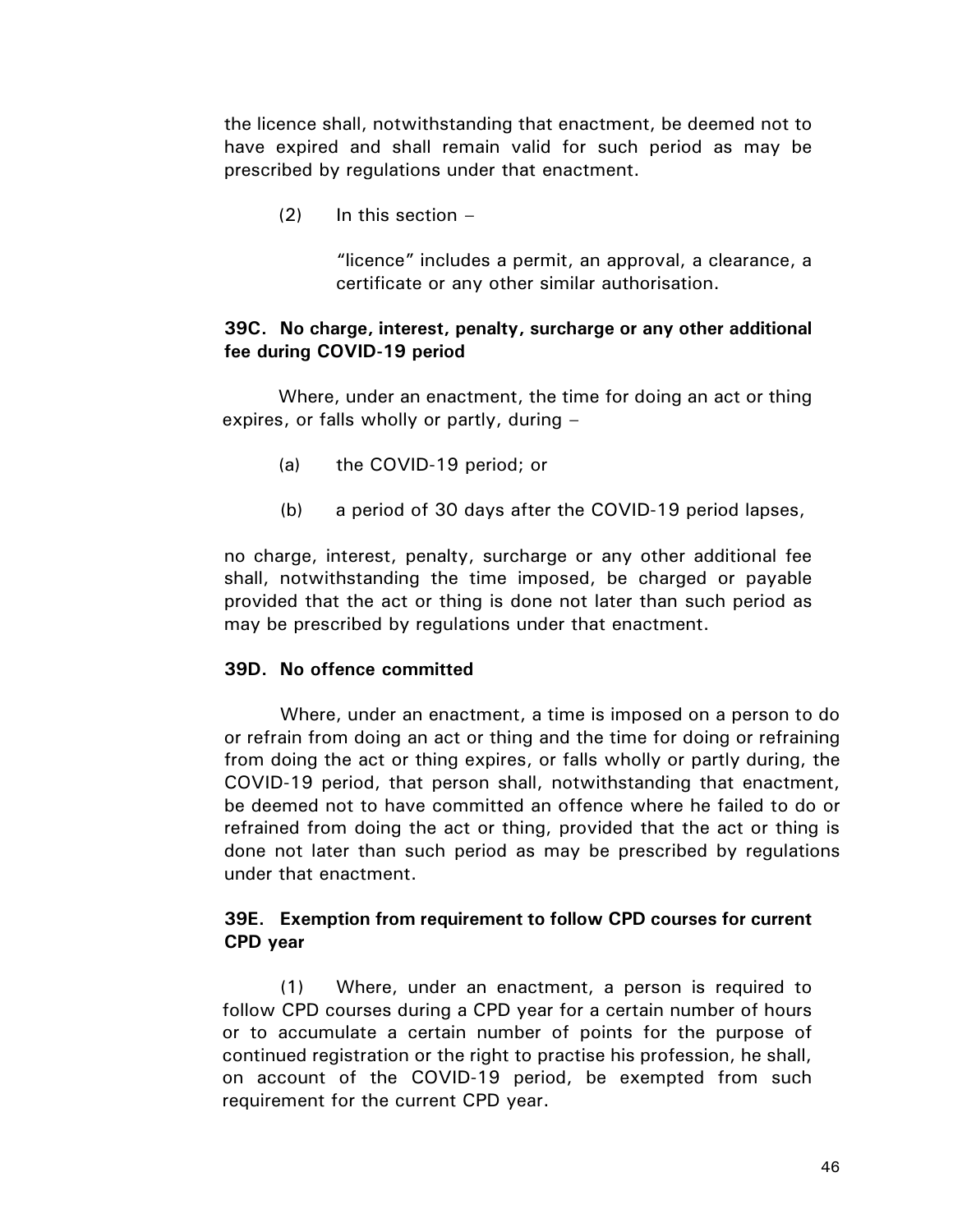$(2)$  In this section –

"CPD courses" means continuous professional development courses or training programmes;

"CPD year" means a period of 12 months during which a person is required to follow CPD courses.

## **29. Land (Duties and Taxes) Act amended**

The Land (Duties and Taxes) Act is amended –

- (a) in section 28
	- (i) by inserting, after subsection (2A), the following new subsection –

(2AA) Where, pursuant to subsection (2A)(b), the period of 7 months expires, or falls wholly or partly, during –

- (a) the COVID-19 period, the notice shall be forwarded not later than 3 months after the COVID-19 period lapses; or
- (b) a period of one month the COVID-19 period lapses, the notice shall be forwarded not later than 3 months after the period of one month lapses.
- (ii) in subsection  $(3)$ 
	- (A) by numbering the existing provision as paragraph (a);
	- (B) by adding the following new paragraph –

(b) Where, pursuant to paragraph (a), the period of 28 days expires, or falls wholly or partly, during –

> (i) the COVID-19 period, any duty or tax shall be paid not later than 28 days after the COVID-19 period lapses; or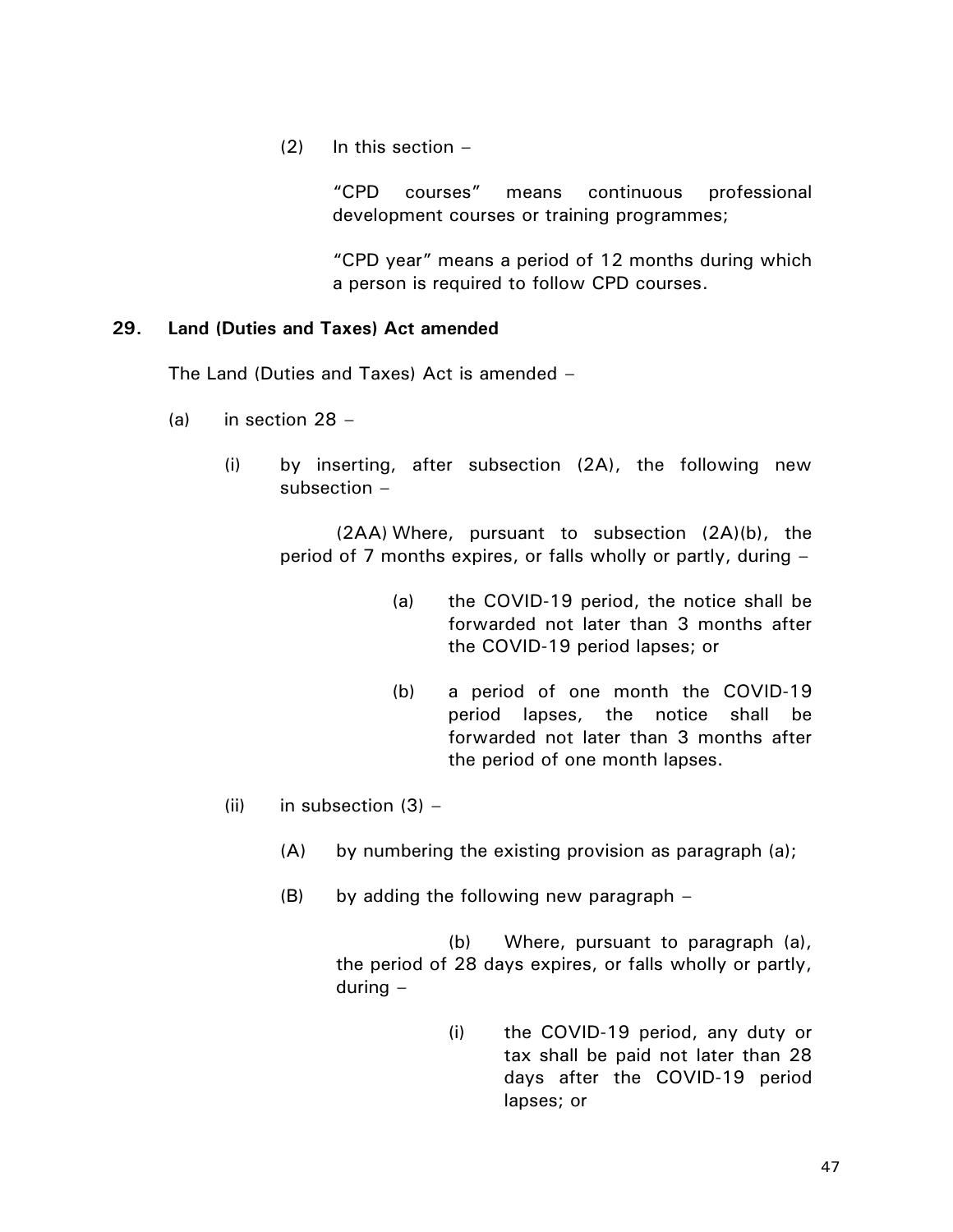- (ii) a period of 21 days after the COVID-19 period lapses, any duty or tax shall be paid not later than 28 days after the period of 21 days lapses.
- (iii) in subsection  $(3A)$ 
	- (A) by numbering the existing provision as paragraph (a);
	- (B) by adding the following new paragraph –

(b) Where, pursuant to paragraph (a), the period of 28 days expires, or falls wholly or partly, during –

- (i) the COVID-19 period, an objection may be made not later than 28 days after the COVID-19 period lapses; or
- (ii) a period of 21 days after the COVID-19 period, an objection may be made not later than 28 days after the period of 21 days lapses.
- (iv) by inserting, after subsection (3DA), the following new subsection –

(3DB) Where, pursuant to subsection (3D)(b)(ii), the period of 4 months expires, or falls wholly or partly, during –

- (a) the COVID-19 period, the objection shall be dealt with not later than 2 months after the COVID-19 period lapses; or
- (b) a period of one month after the COVID-19 period lapses, the objection shall be dealt with not later than 2 months after the period of one month lapses.
- (v) in subsection  $(4A)$  –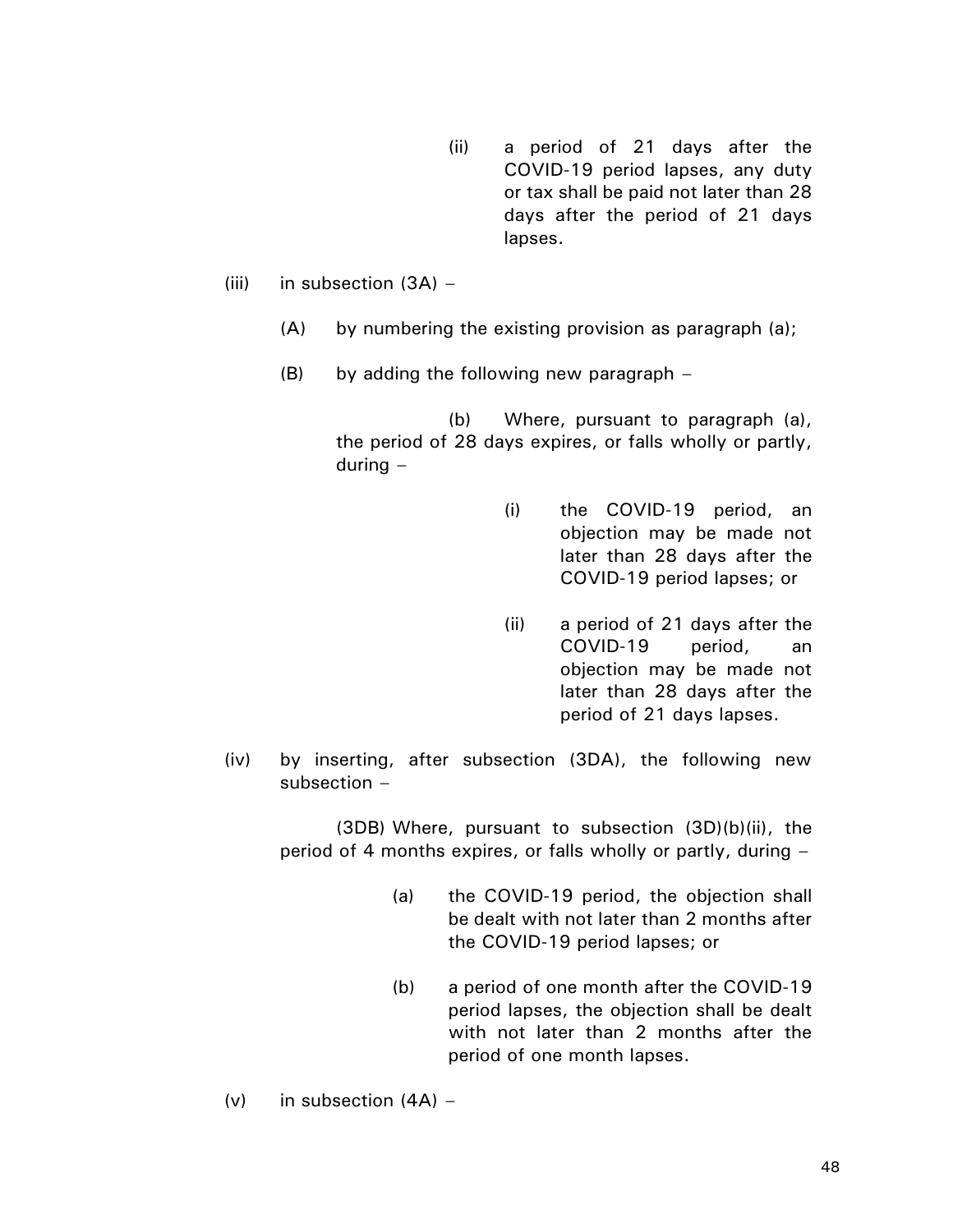(A) by inserting, after paragraph (a), the following new paragraph –

> (aa) Where, pursuant to paragraph (a), the period of 5 working days expires, or falls wholly or partly, during –

- (i) the COVID-19 period, the Registrar-General shall issue the notice to the person not later than 21 working days after the COVID-19 period lapses; or
- (ii) a period of 10 days after the COVID-19 period lapses, the Registrar-General shall issue the notice to the person not later than 21 working days after the period of 10 days lapses.
- (B) by adding the following new paragraph –

(c) Where, pursuant to paragraph (b), the period of 28 days expires, or falls wholly or partly, during –

- (i) the COVID-19 period, the amount of duty or tax shall be paid not later than 28 days after the COVID-19 period lapses; or
- (ii) a period of 10 days after the COVID-19 period lapses, the amount of duty or tax shall be paid not later than 28 days after the period of 10 days lapses.

(vi) in subsection  $(6)$  –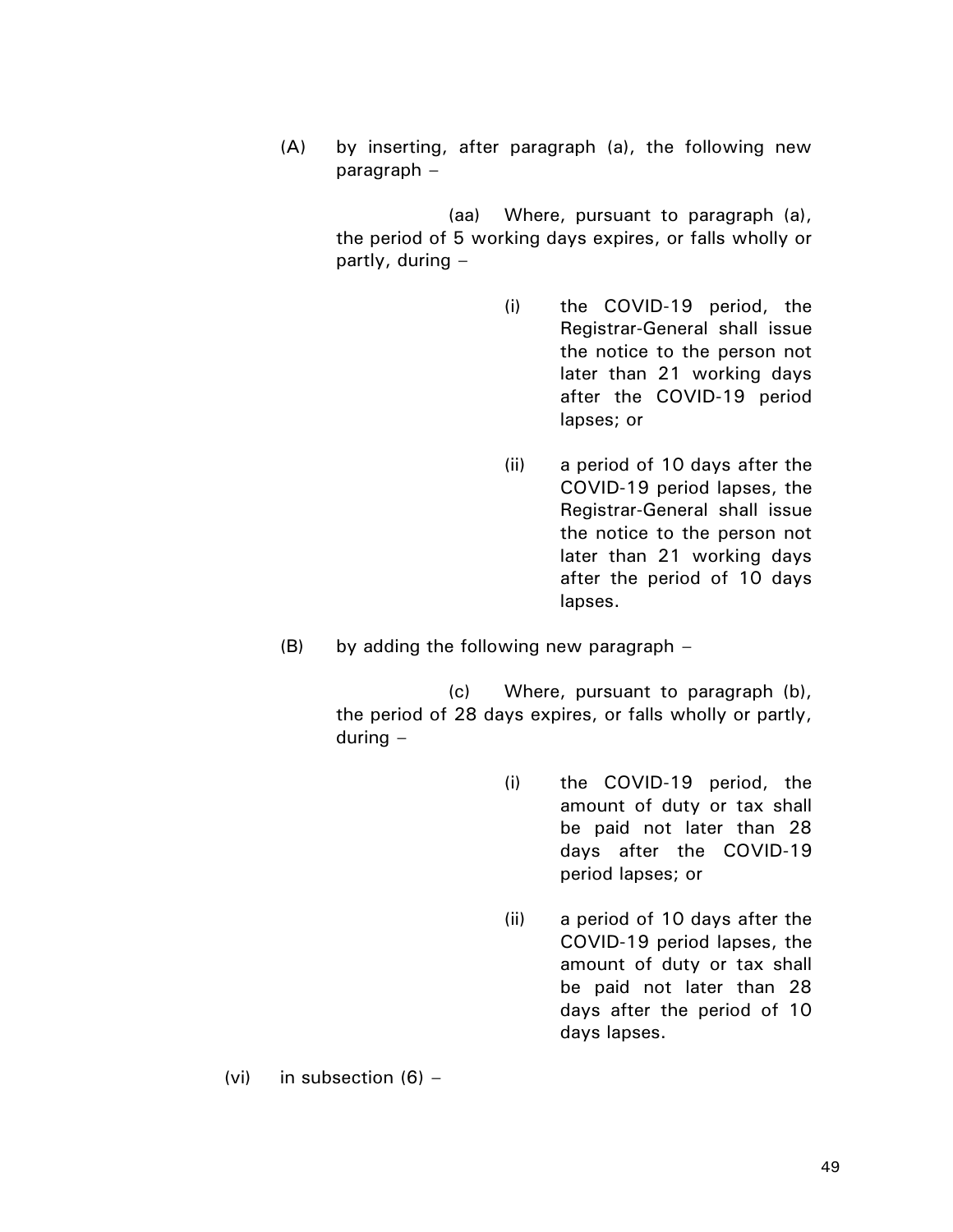- (A) by numbering the existing provision as paragraph (a);
- (B) by adding the following new paragraph –

(b) Where, pursuant to paragraph (a), the period of 5 months expires, or falls wholly or partly, during –

- (i) the COVID-19 period, the valuer shall advise the Registrar-General not later than 3 months after the COVID-19 period lapses; or
- (ii) a period of one month after the COVID-19 period lapses, the valuer shall advise the Registrar-General not later than 3 months after the period of one month lapses.
- (b) in section 51, in subsection (3)(a)(i), by deleting the words "31 March 2020" and replacing them by the words "30 June 2020".

## **30. Landlord and Tenant Act amended**

The Landlord and Tenant Act is amended –

(a) in section 3, by inserting, after subsection (2), the following new subsection –

> (2A) Notwithstanding any other enactment or any other agreement, non-payment of rent in respect of premises for the months of March 2020, April 2020, May 2020, June 2020, July 2020, August 2020 and such other subsequent month as may be prescribed shall not constitute a breach of a tenancy agreement, provided that the rent for the months of March 2020, April 2020, May 2020, June 2020, July 2020, August 2020 and such other subsequent month as may be prescribed is fully paid, in instalments, by 31 December 2021 or such other date as may be prescribed.

(b) in section  $17 -$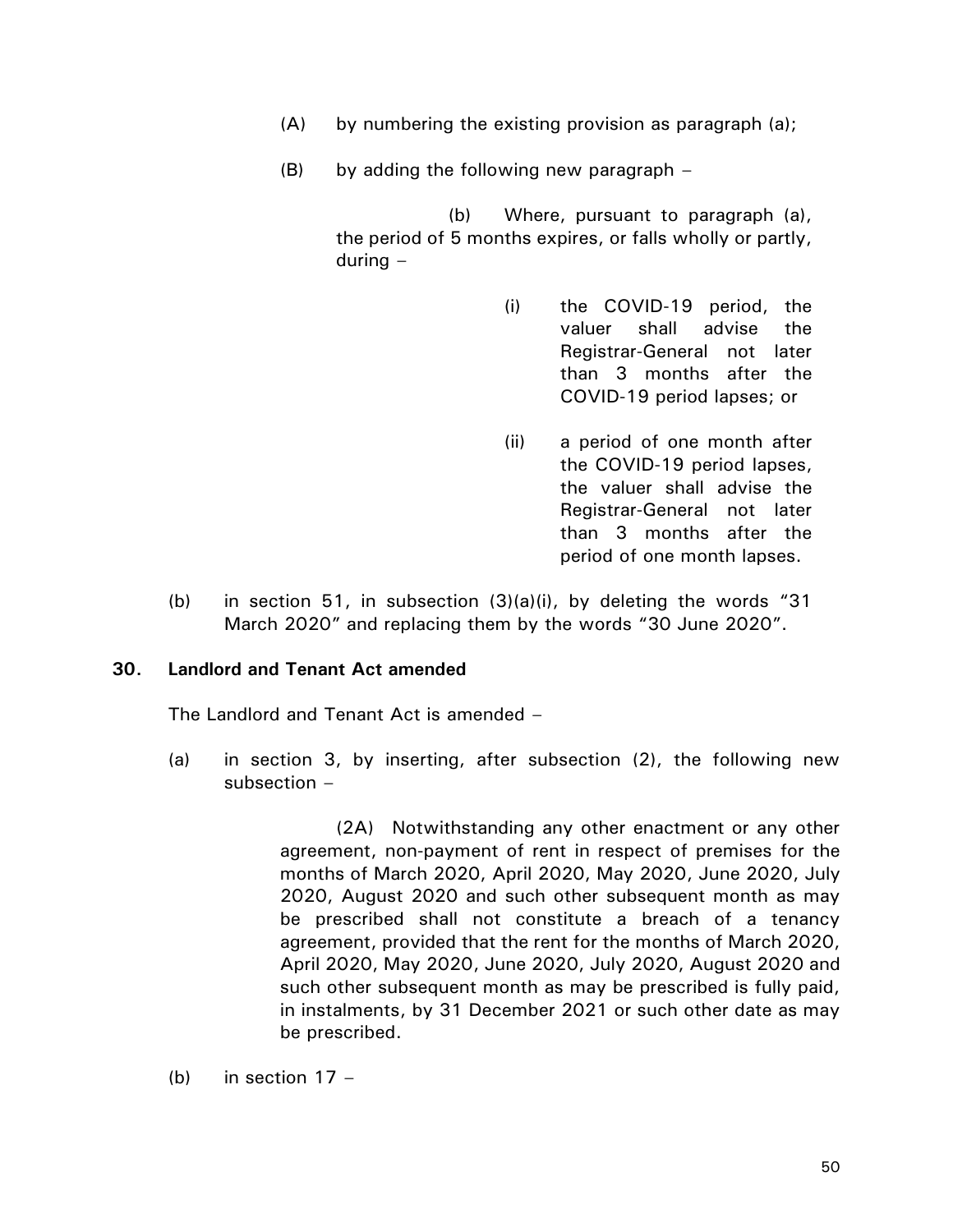- (i) by renumbering the existing provision as subsection (1); and
- (ii) by adding the following new subsection  $-$

(2) Notwithstanding subsection (1), the Court shall not make an order under section 16 where rent has not been paid by a tenant for the months of March 2020, April 2020, May 2020, June 2020, July 2020, August 2020 and such other subsequent month as may be prescribed, provided that the rent for the months of March 2020, April 2020, May 2020, June 2020, July 2020, August 2020 and such other subsequent month as may be prescribed is fully paid, in instalments, by 31 December 2021 or such other date as may be prescribed.

## **31. Light Rail Act 2019 amended**

The Light Rail Act 2019 is amended –

- (a) in section 42, by deleting the words "500,000" and "2 years" and replacing them by the words "one million" and "5 years", respectively;
- (b) by inserting, after section 45, the following new section  $-$

## **45A. Sanitary measures during COVID-19 period and further period**

(1) For the purposes of this Act, the Minister may, by regulations, make provisions for sanitary measures to be observed during the COVID-19 period and during such further period as may be prescribed.

(2) Any person who contravenes any regulations made under subsection (1) shall commit an offence and shall, on conviction, be liable to a fine not exceeding 50,000 rupees and to imprisonment for a term not exceeding 2 years.

## **32. Limited Liability Partnerships Act amended**

The Limited Liability Partnerships Act is amended, by inserting, after section 9, the following new section –

## **9A. Temporary measures during COVID-19 period**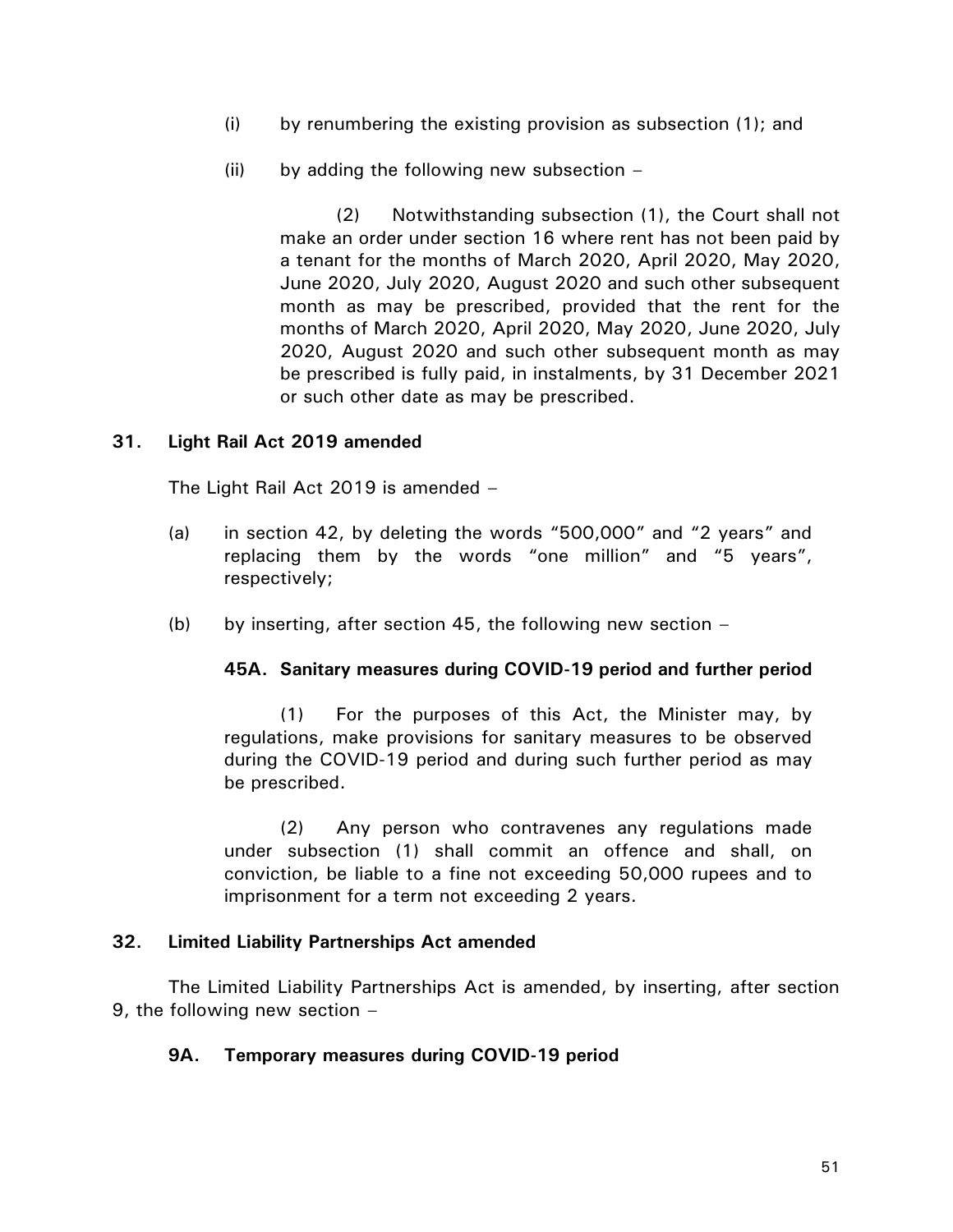(1) The Registrar may, during the COVID-19 period and such further period, as the Registrar may determine, after the COVID-19 period lapses, issue such practice directions, guidelines or such other instructions as may be necessary for the proper administration of this Act.

(2) Any practice direction, guideline or other instruction issued under subsection (1) shall be published in the Gazette and shall remain in force unless amended or revoked by publication in the Gazette.

# **33. Limited Partnerships Act amended**

The Limited Partnerships Act is amended, by inserting, after section 9, the following new section –

# **9A. Temporary measures during COVID-19 period**

(1) The Registrar may, during the COVID-19 period and such further period, as the Registrar may determine, after the COVID-19 period lapses, issue such practice directions, guidelines or such other instructions as may be necessary for the proper administration of this Act.

(2) Any practice direction, guideline or other instruction issued under subsection (1) shall be published in the Gazette and shall remain in force unless amended or revoked by publication in the Gazette.

# **34. Mauritius Cane Industry Authority Act amended**

The Mauritius Cane Industry Authority Act is amended, in section 2, by deleting the definition of "crop year" and replacing it by the following definition –

"crop year" means the period extending from 16 January in a year to 15 January in the following year or such other period as the Minister may prescribe.

# **35. Mauritius Revenue Authority Act amended**

The Mauritius Revenue Authority Act is amended –

- (a) in section  $19 -$ 
	- (i) by inserting, after subsection (1D), the following new subsection, the existing subsection (1E) being renumbered  $(1F) -$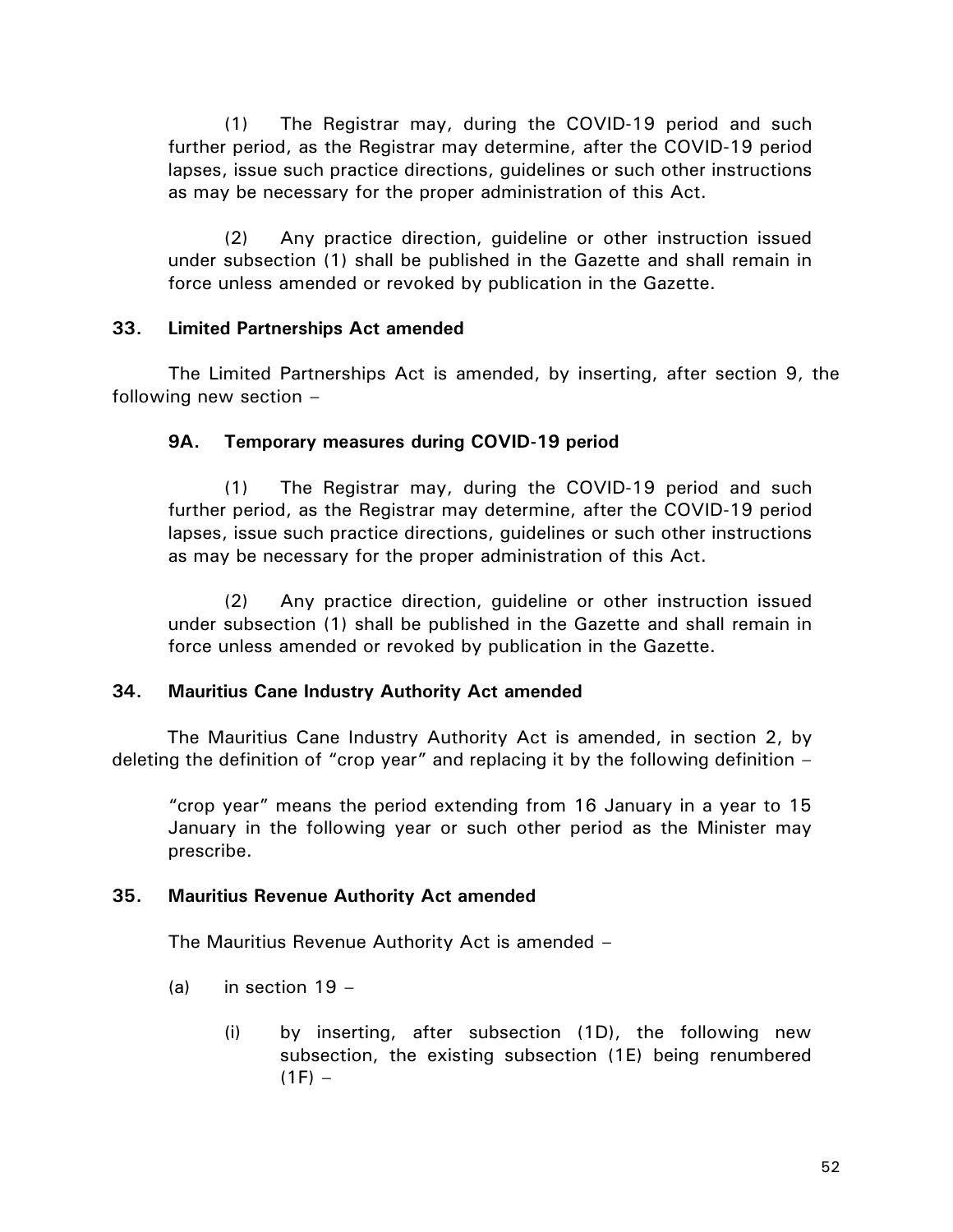(1E) Any statutory delay relating to proceedings before the Assessment Review Committee which expires, or falls wholly or partly during –

- (a) the COVID-19 period shall, notwithstanding this Act, be suspended and that statutory delay shall start from the day following the last day of the COVID-19 period; or
- (b) a period of 21 days after the COVID-19 period lapses, notwithstanding this Act, be suspended and that statutory delay shall start from the day following the last day of the 21 days' period.
- (ii) in subsection (2), by deleting the word "Where" and replacing it by the words "Notwithstanding subsection (1E), where";
- (b) by inserting, after Part IVC, the following new Part –

## **PART IVD – TEMPORARY MEASURES DURING COVID-19 PERIOD**

# **21P. Interpretation of Part IVD**

In this Part –

"Act" includes any Revenue Law;

"payment" includes the payment of any fee, fine, tax, charge, levy, duty, fine, penalty, interest or surcharge.

# **21Q. Application of Part IVD**

This Part shall be in addition to, and not in derogation from, any other powers or discretion which may be exercised by the Director-General under this Act or any Revenue Law.

## **21R. Extension of time during COVID-19 period**

(1) Where, under this Act or any Revenue Law, a time is imposed to make an assessment, a decision, a determination, a notice or a claim and the time expires, or falls wholly or partly, during –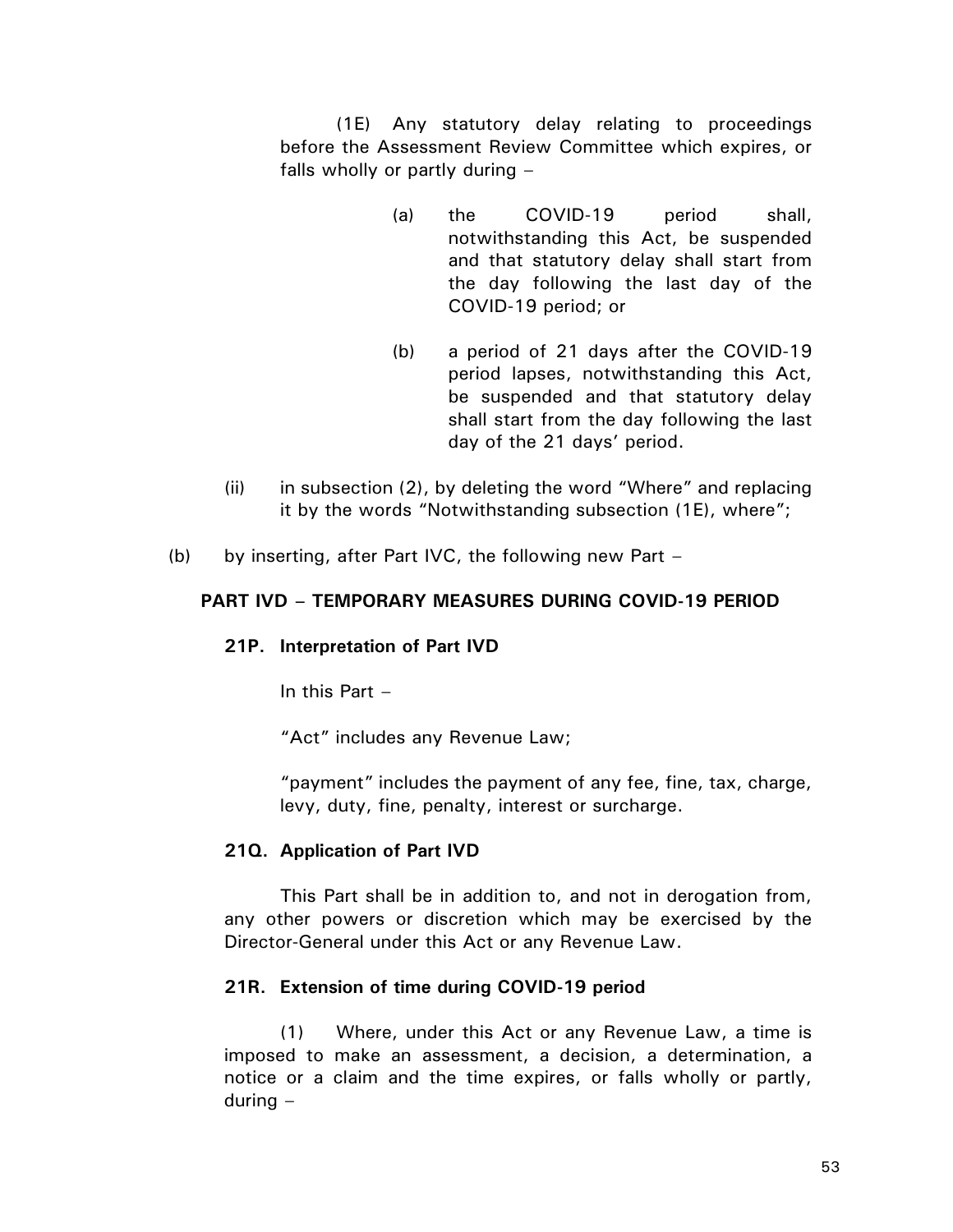- (a) the COVID-19 period, the assessment, decision, determination, notice or claim may, notwithstanding this Act or any Revenue Law, be made or given not later than 2 months after the COVID-19 period lapses; or
- (b) a period of 30 days after the COVID-19 period lapses, the assessment, decision, determination, notice or claim may, notwithstanding this Act or any Revenue Law, be made or given not later than 2 months after the period of 30 days lapses.

(2) Where, under this Act or any Revenue Law, a time is imposed to make any payment and the time expires, or falls wholly or partly during –

- (a) the COVID-19 period, the payment shall, notwithstanding this Act or any Revenue Law, be made not later than 25 June 2020; or
- (b) the period ending 30 June 2020, the payment shall, notwithstanding this Act or any Revenue Laws, be made not later than 26 June 2020,

failing which the prescribed penalty and interest under this Act or the relevant Revenue Law shall apply.

(c) in section 28, in subsection (14)(f)(i), by deleting the words "30 June 2020" and replacing them by the words "31 August 2020".

# **36. Mauritius Standards Bureau Act amended**

The Mauritius Standards Bureau Act is amended –

(a) in section 18, by adding the following new subsection  $-$ 

(6) Notwithstanding subsections (1) and (2), the Council may, during the COVID-19 period and not later than 45 days after the COVID-19 period lapses, declare a document as standard without public notice.

(b) in section 19, by adding the following new subsection  $-$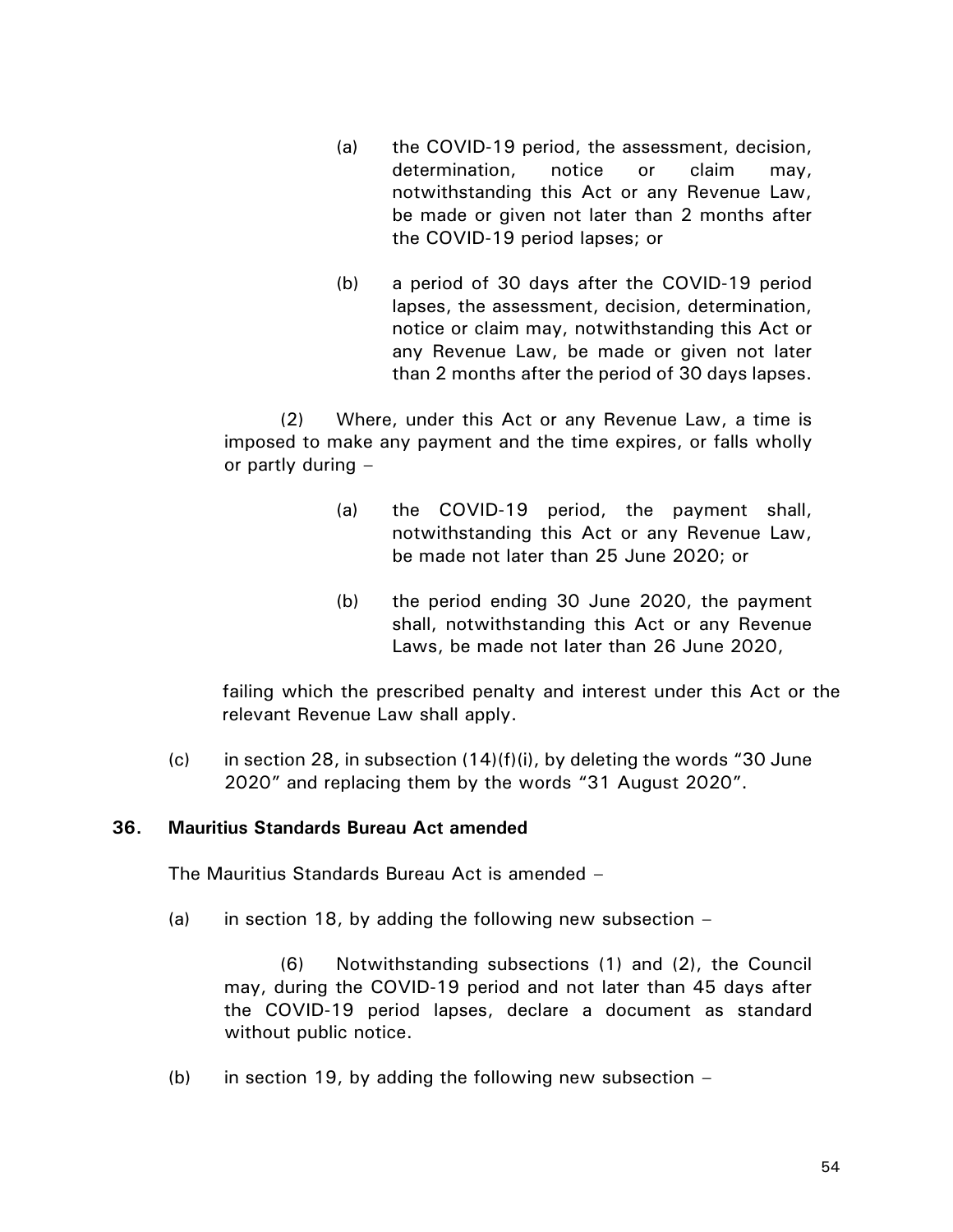(6) Notwithstanding subsections (1) and (2), the Council may, during the COVID-19 period and not later than 30 days after the COVID-19 period lapses, declare an amendment, revision or withdrawal of a standard without public notice.

## **37. National Land Transport Authority Act 2019 amended**

The National Land Transport Authority Act 2019 is amended, in section 13, in subsection (1), by inserting, after the word "grant", the words ", variation".

## **38. National Pensions Act amended**

The National Pensions Act is amended, in section 34, by inserting, after subsection  $(2)$ , the following new subsection  $-$ 

(2A) (a) During the COVID-19 period, or during such other period as may be prescribed after the COVID-19 period lapses, where, on the determination of any claim to a benefit, a medical question arises, the Permanent Secretary may, notwithstanding subsection (2), direct the National Pensions Officer not to refer that question to a medical officer or a Medical Board and the benefit shall, as the Permanent Secretary may determine, be payable to the claimant.

(b) The National Pensions Officer shall, after the COVID-19 period lapses, refer the medical question to a medical officer or a Medical Board.

# **39. National Youth Council Act amended**

The National Youth Council Act is amended, in section 4, in subsection (1), by adding the following new paragraph, the full stop at the end of paragraph (d) being deleted and replaced by a semicolon –

> (e) assist in preparing young people to face any epidemic or pandemic disease and other similar challenges in life.

# **40. Passports Act amended**

The Passports Act is amended by inserting, after section 12, the following new section –

# **12A. Extension of validity of visa during COVID-19 period**

Where, under this Act, a visa expires during –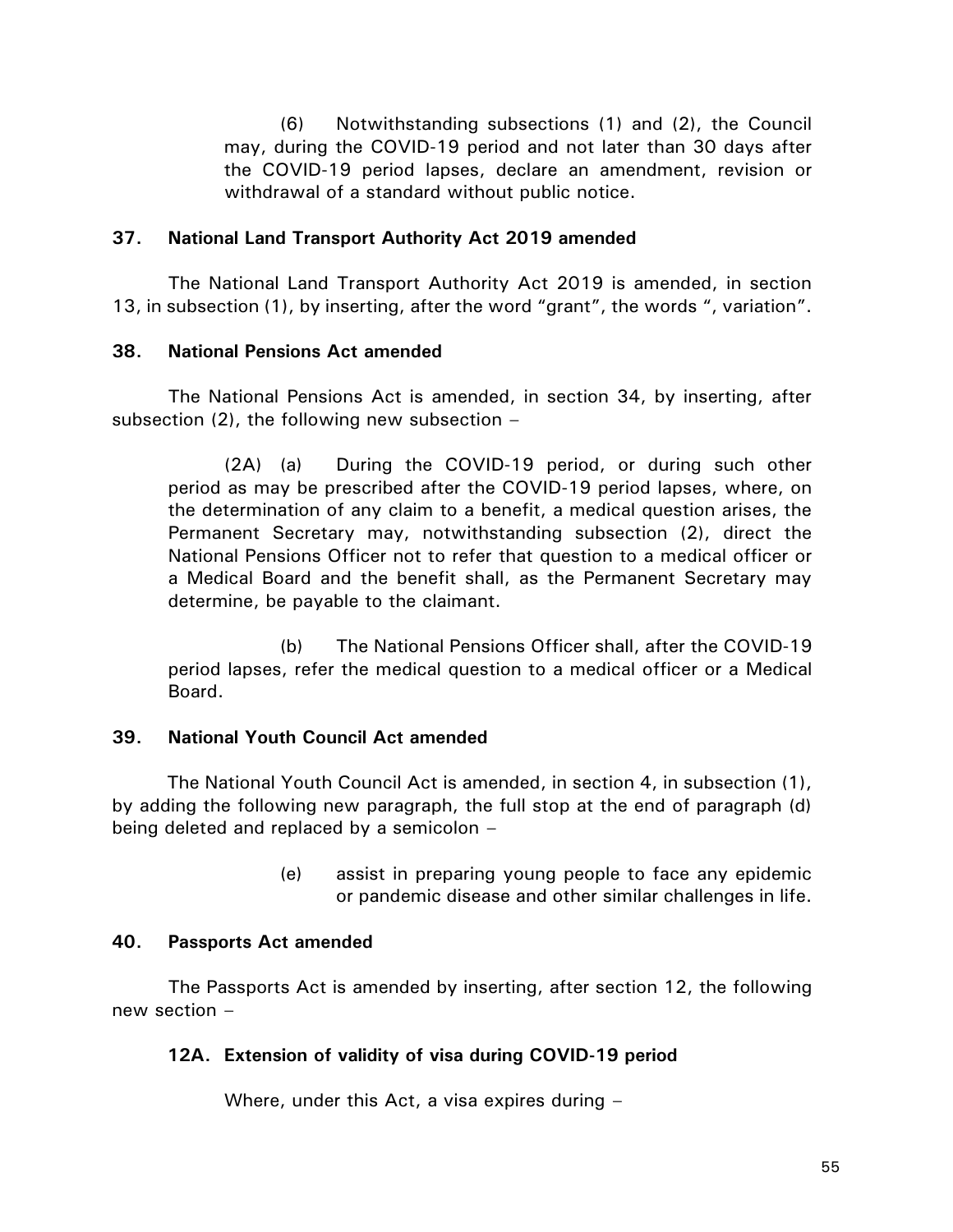- (a) the COVID-19 period, the visa shall, notwithstanding this Act, be deemed not to have expired and shall remain valid for a period of 30 days after the COVID-19 period lapses or for such further period as may be prescribed; or
- (b) a period of 21 days after the COVID-19 period lapses, the visa shall be deemed not to have expired and shall remain valid for a period of 30 days after the period of 21 days lapses or for such further period as may be prescribed.

## **41. Pharmacy Act amended**

The Pharmacy Act is amended –

(a) in section 35, by repealing subsections (3) and (4) and replacing them by the following subsections –

(3) (a) The Board shall, on receipt of an application made under subsection (2), forthwith refer the application to the Planning Committee for its recommendations.

(b) The Planning Committee shall examine the application under paragraph (a) and shall submit its recommendations not later than 15 days after the application is referred to it.

(4) The Board may, not later than 5 days after the Planning Committee submits its recommendations –

- (a) grant the application on payment of the prescribed fee and on such terms and conditions as it may determine; or
- (b) reject the application.
- (b) in section 36, by repealing subsection (3) and replacing it by the following subsection –

(3) The Board may, not later than 15 working days from receipt of an application under subsection (2), grant the application on payment the prescribed fee and on such terms and conditions as it may determine.

(c) by inserting, after sections 36A, the following new sections –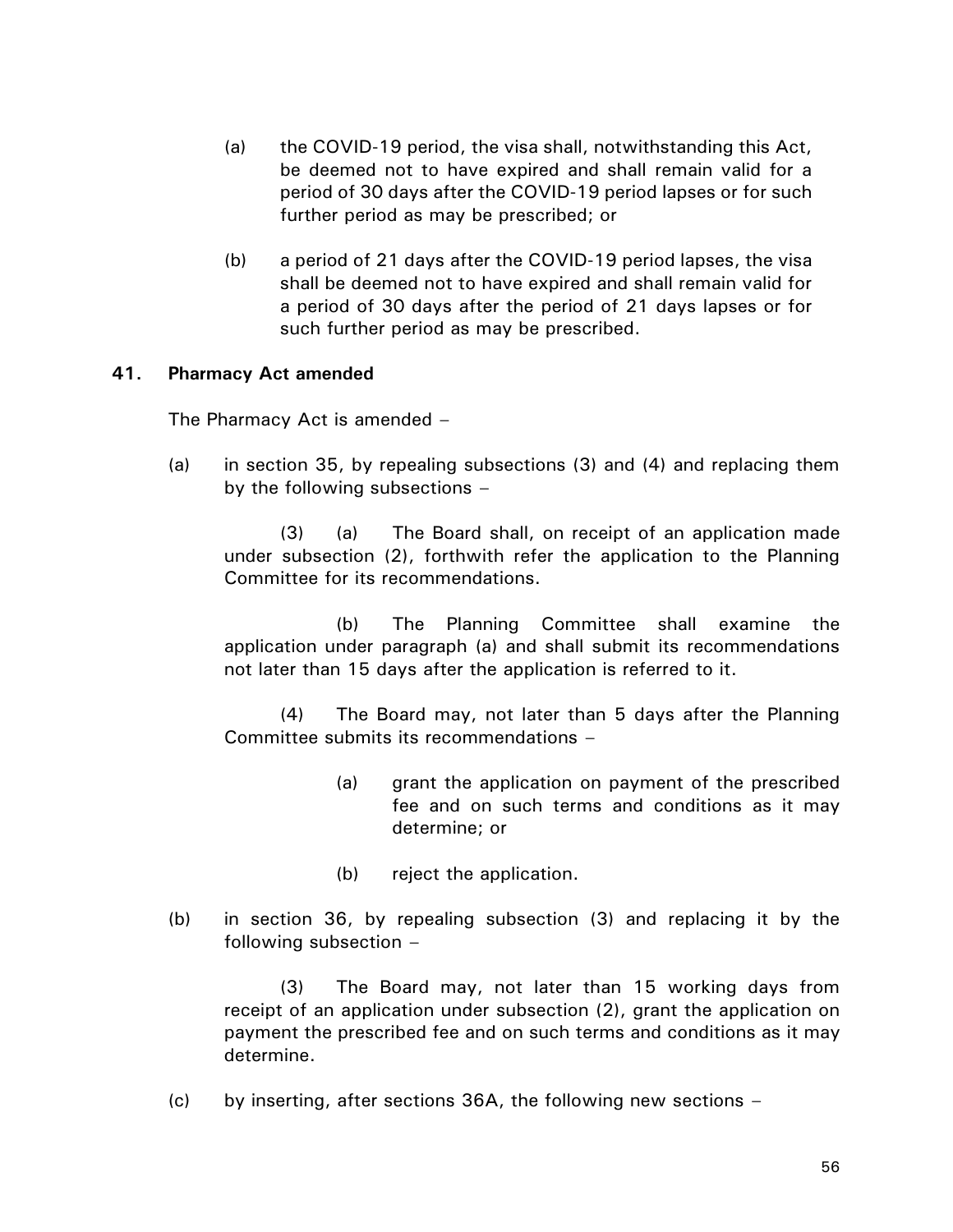# **36B. Sale of locally manufactured pharmaceutical products on local market**

No person shall sell a locally manufactured pharmaceutical product on the local market unless –

- (a) he is licensed as a manufacturer under section 36; and
- (b) the pharmaceutical product is registered with the Board under section 36C.

## **36C. Registration of locally manufactured pharmaceutical products**

(1) (a) A person who wishes to register a locally manufactured pharmaceutical product shall make an application to the Board in the prescribed form.

(b) An application made under paragraph (a) shall be accompanied by such non-refundable processing fee as may be prescribed.

(2) The Board shall, on receipt of an application made under subsection (1), forthwith refer the application to the Trade and Therapeutics Committee for its recommendations.

(3) The Trade and Therapeutics Committee shall examine the application under subsection (1) and shall submit its recommendations not later 21 days after the application is referred to it.

(4) The Board may, not later than 7 days after the Trade and Therapeutics Committee submits its recommendations grant or reject the application.

(5) Where the Board grants an application, it shall, on payment of the prescribed registration fee, register the locally manufactured pharmaceutical product and issue to the applicant a certificate of registration in such form as may be prescribed and on such terms and conditions as it may determine.

(6) A certificate of registration which is issued under this section shall be valid for a period of one year as from the date specified on the certificate of registration and may be renewed annually on payment of the prescribed fee.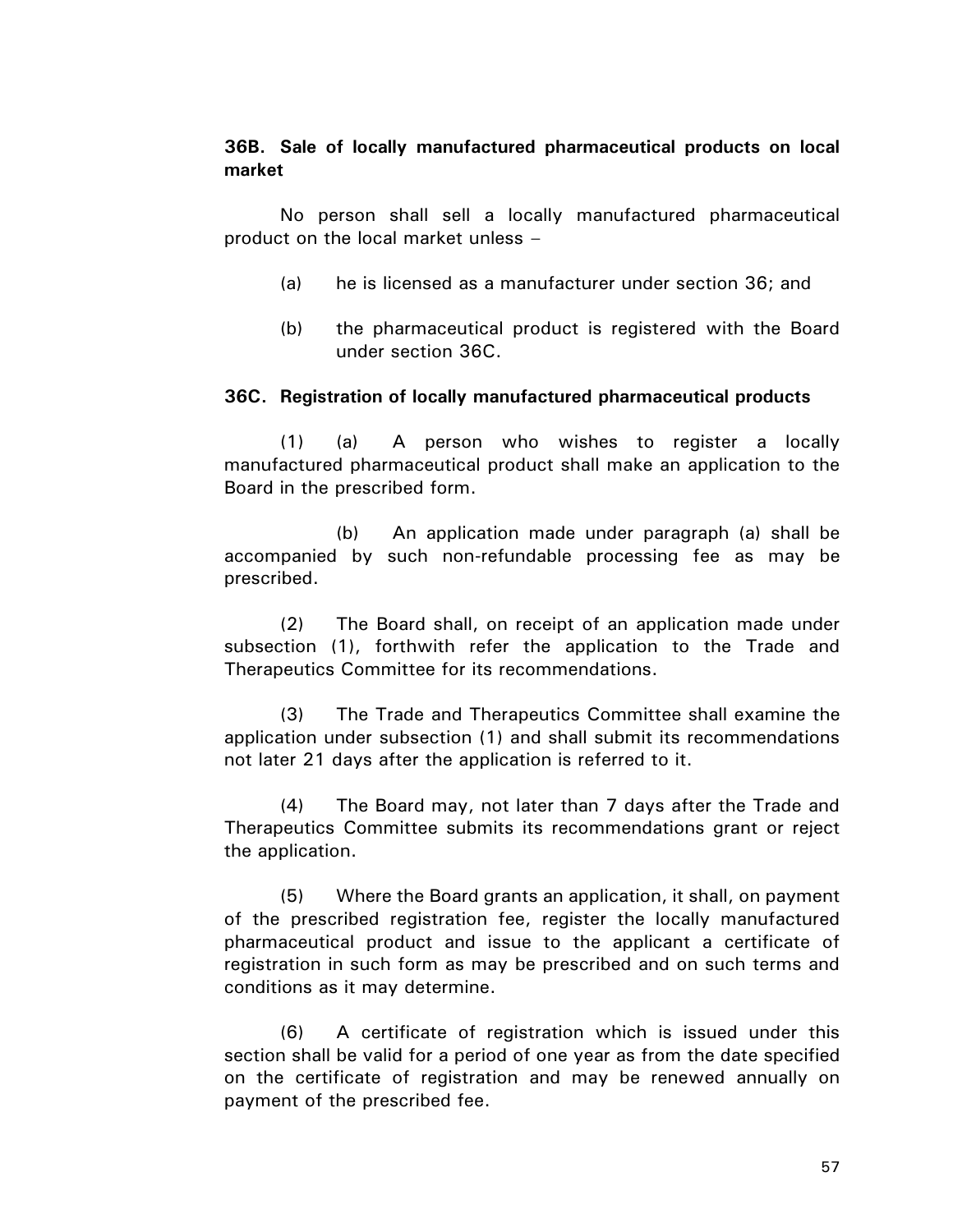(7) The holder of a certificate of registration of a locally manufactured registered pharmaceutical product shall inform the Board and pay such prescribed fee for any change in the characteristics and extension in range of the registered pharmaceutical product.

(8) The Board may exempt any locally manufactured pharmaceutical product from registration.

## **42. Plant Protection Act amended**

The Plant Protection Act is amended –

(a) in section 19, in subsection (1), by repealing paragraph (b) and replacing it by the following paragraph –

(b) The NPPO may issue a plant import permit on such terms and conditions as it may determine.

- (b) in section 21, in subsection (1), by repealing paragraph (a) and replacing it by the following paragraph –
	- (a) notify the arrival of the importation at least 2 days before;

#### **43. Police Act amended**

The Police Act is amended –

- (a) in section 13G, by inserting, after the words "by this Act", the words "or under any other enactment";
- (b) in section 24, in subsection (4), by deleting the words "10,000 rupees" and "2 years" and replacing them by the words "50,000 rupees" and "5 years", respectively.

#### **44. Public Debt Management Act amended**

The Public Debt Management Act is amended –

(a) in section 2, by inserting, in the appropriate alphabetical order, the following new definition –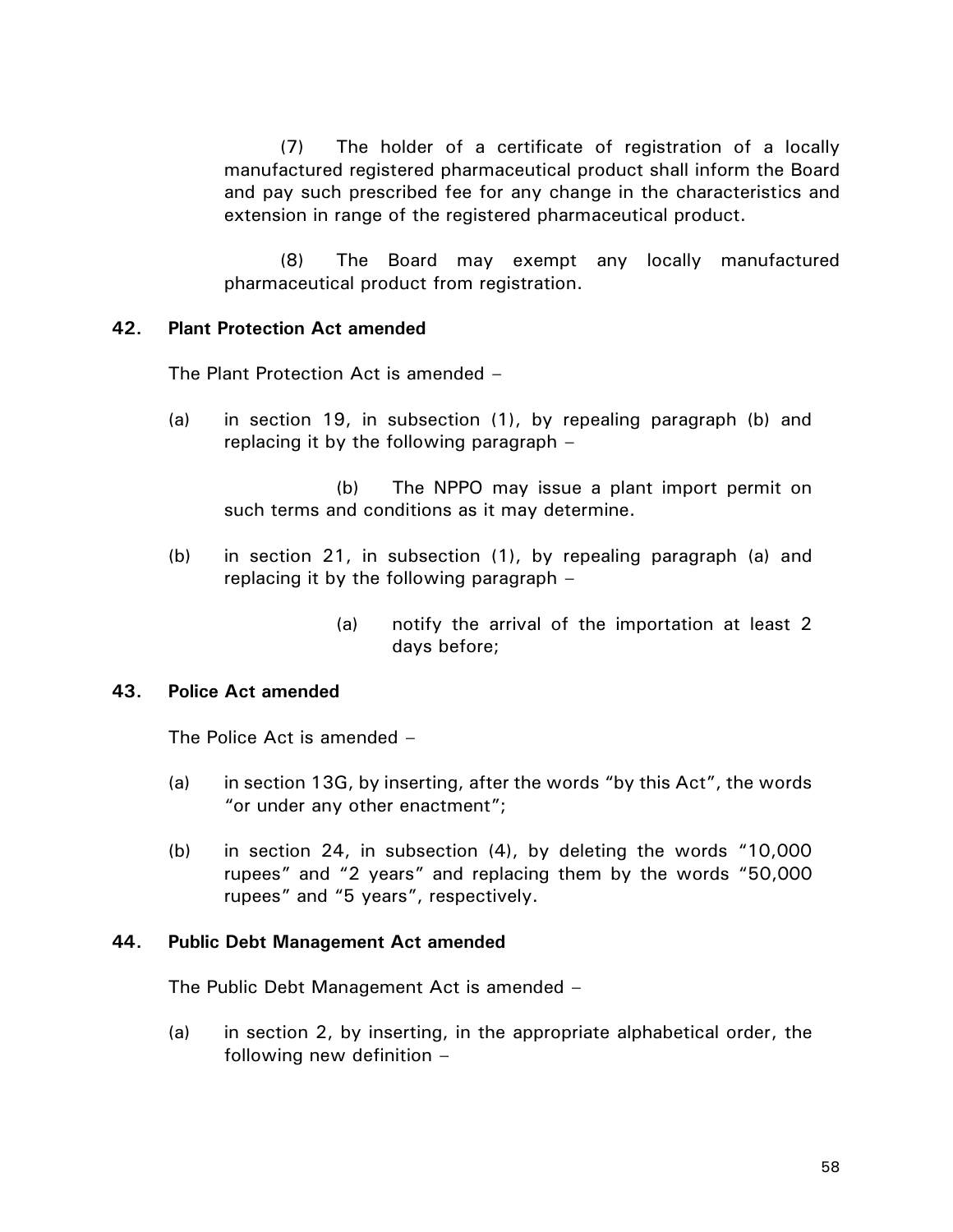"cash equivalent" means investment, other than those in shares and units, which are readily convertible to known amounts of cash and are subject to an insignificant risk of changes in value;

- (b) in section 6, by inserting, after subsection (1), the following new subsection –
	- (1A) There shall be deducted from public sector debt
		- (a) any cash balance or cash equivalent held by Government with the Bank or any financial institution in excess of an aggregate amount of 200 million rupees;
		- (b) any cash balance or cash equivalent held by nonfinancial public sector bodies in any financial institution in excess of an aggregate amount of 300 million rupees;
		- (c) any equity investment held by Government or non-financial public sector bodies in any private sector entity; or
		- (d) such other money as may be prescribed.
- (c) by repealing section 7;
- (d) in section 8, in subsection  $(2)$ , by repealing paragraph  $(a)$ ;
- (e) in section  $10 -$ 
	- $(i)$  in subsection  $(1)(d)$ , by deleting the words "public sector debt ceiling referred to in section 7 and";
	- (ii) in subsection (2), by deleting the words "receive electronic information relating to public sector debt," and replacing them by the words "record information relating to public sector debt received";
	- (iii) in subsection  $(4)$ 
		- (A) by deleting the comma at the end of paragraph (b) and replacing it by a full stop;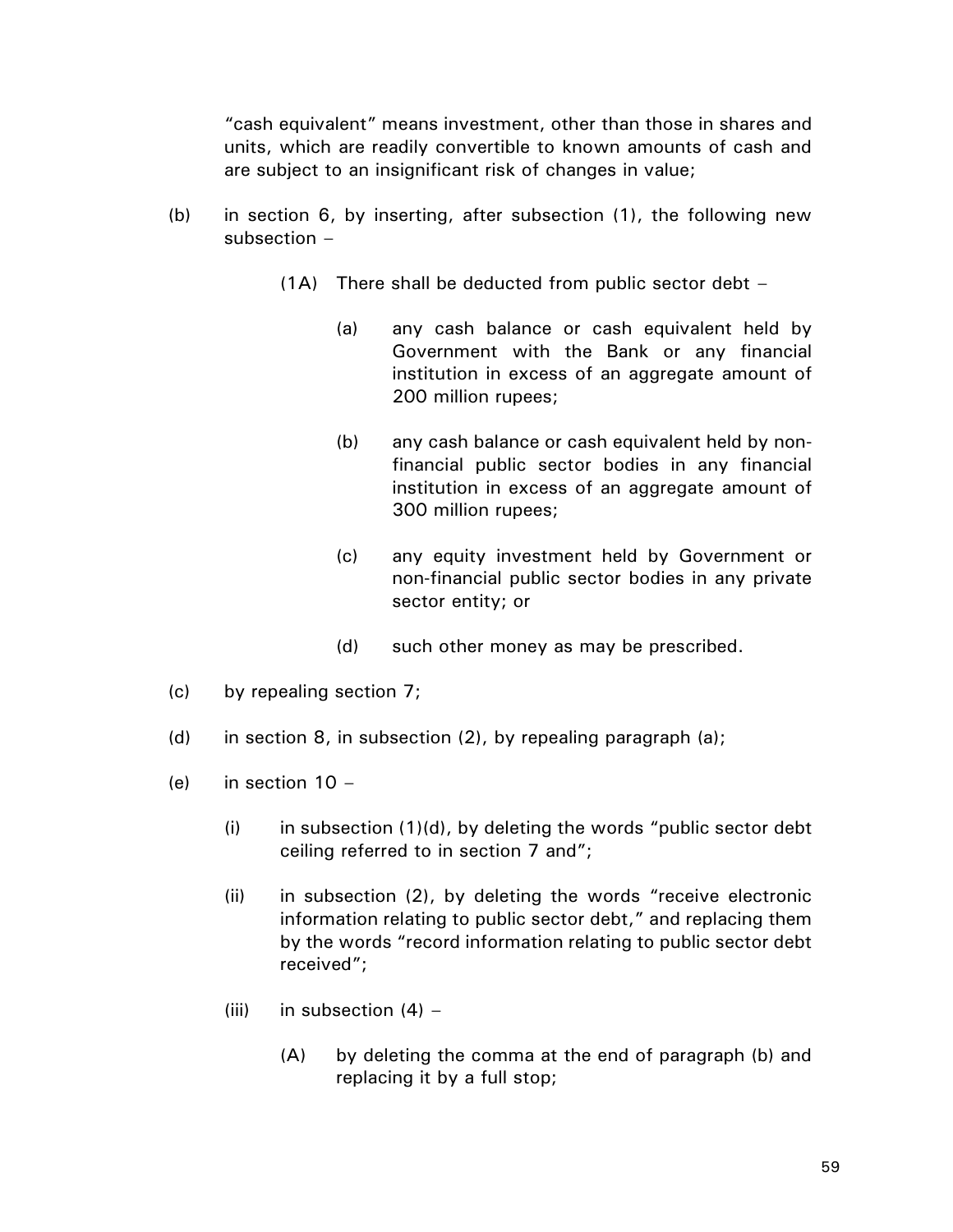- (B) by deleting the words "through the electronic monitoring system referred to in subsection (2)";
- $(iv)$  by adding the following new subsection  $-$

(5) Every director or head of non-financial public sector bodies shall, for the purpose of section 6(1)(b) and (c), submit to the Ministry, not later than 15 days after the end of every quarter, cash balances and cash equivalents, held with any financial institution, and equity investment held in any private sector entity, in respect of that quarter.

- (f) in section 12, by repealing paragraph (c), the semicolon at the end of paragraph (b) being deleted and replaced by a full stop;
- (g) by repealing the Schedule.

## **45. Public Health Act amended**

The Public Health Act is amended –

- (a) in section 79, in subsection  $(1)(b)$ , by deleting the words "500 rupees" and "6 months" and replacing them by the words "200,000 rupees" and "5 years", respectively;
- (b) by inserting, after section 79, the following new section  $-$

## **79A. Regulations to prevent resurgence of epidemic**

(1) Where following the issue of a notice under section 78, it appears that any dangerous epidemic, endemic, infectious or communicable disease has subsided, the Minister may make such regulations as he thinks fit to prevent the resurgence and further spread of such dangerous epidemic, endemic, infectious or communicable disease.

(2) Any regulations made under subsection (1) may provide that any person who contravenes them shall commit an offence and shall, on conviction, be liable to a fine not exceeding 200,000 rupees and to imprisonment for a term not exceeding 5 years.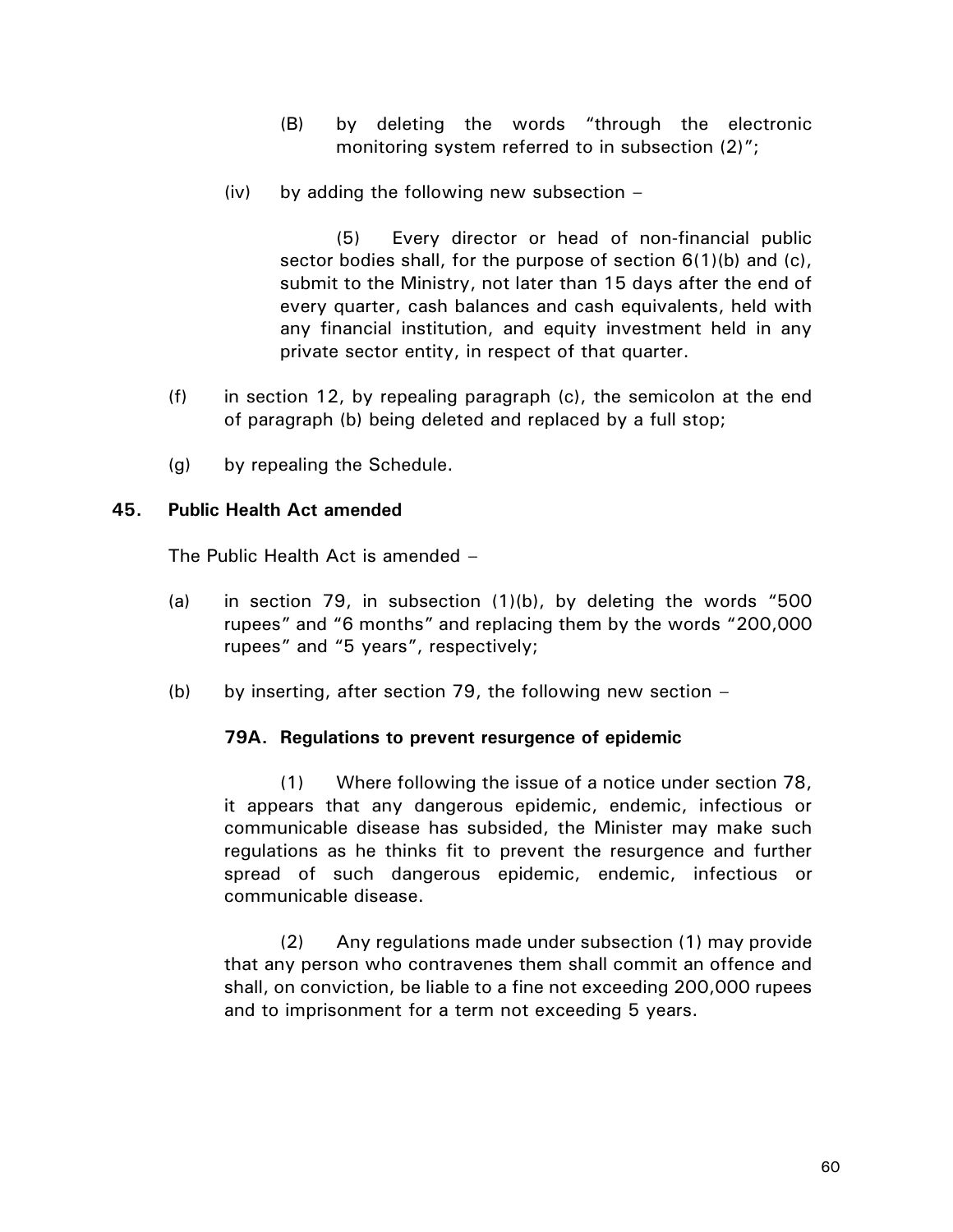## **46. Public Officers' Protection Act amended**

The Public Officers' Protection Act is amended –

- (a) in section  $3 -$ 
	- (i) in subsection  $(1)$ 
		- (A) by inserting, after the words "molests,", the words "threatens, intimidates,";
		- (B) by deleting the words "100,000 rupees" and "2 years" and replacing them by the words "200,000 rupees" and "5 years", respectively;
	- (ii) in subsection (2), by deleting the words "3,000 rupees" and replacing them by the words "50,000 rupees";
- (b) in section 4, by inserting, after subsection (1), the following new subsection –

(1A) Where, pursuant to subsection (1), the time period of 2 years expires during the COVID-19 period, the civil action, suit or proceeding may, notwithstanding subsection (1), be instituted not later than 3 months after the COVID-19 period lapses.

# **47. Public Procurement Act amended**

The Public Procurement Act is amended, in section 36, by adding the following new subsection –

(6) The opening of a bid may, during the COVID-19 period and such further period as may be prescribed, be made through technological means, subject to such guidelines as the Board may issue.

## **48. Registration Duty Act amended**

The Registration Duty Act is amended –

(a) in section 3B, by inserting, after subsection (2), the following new subsection –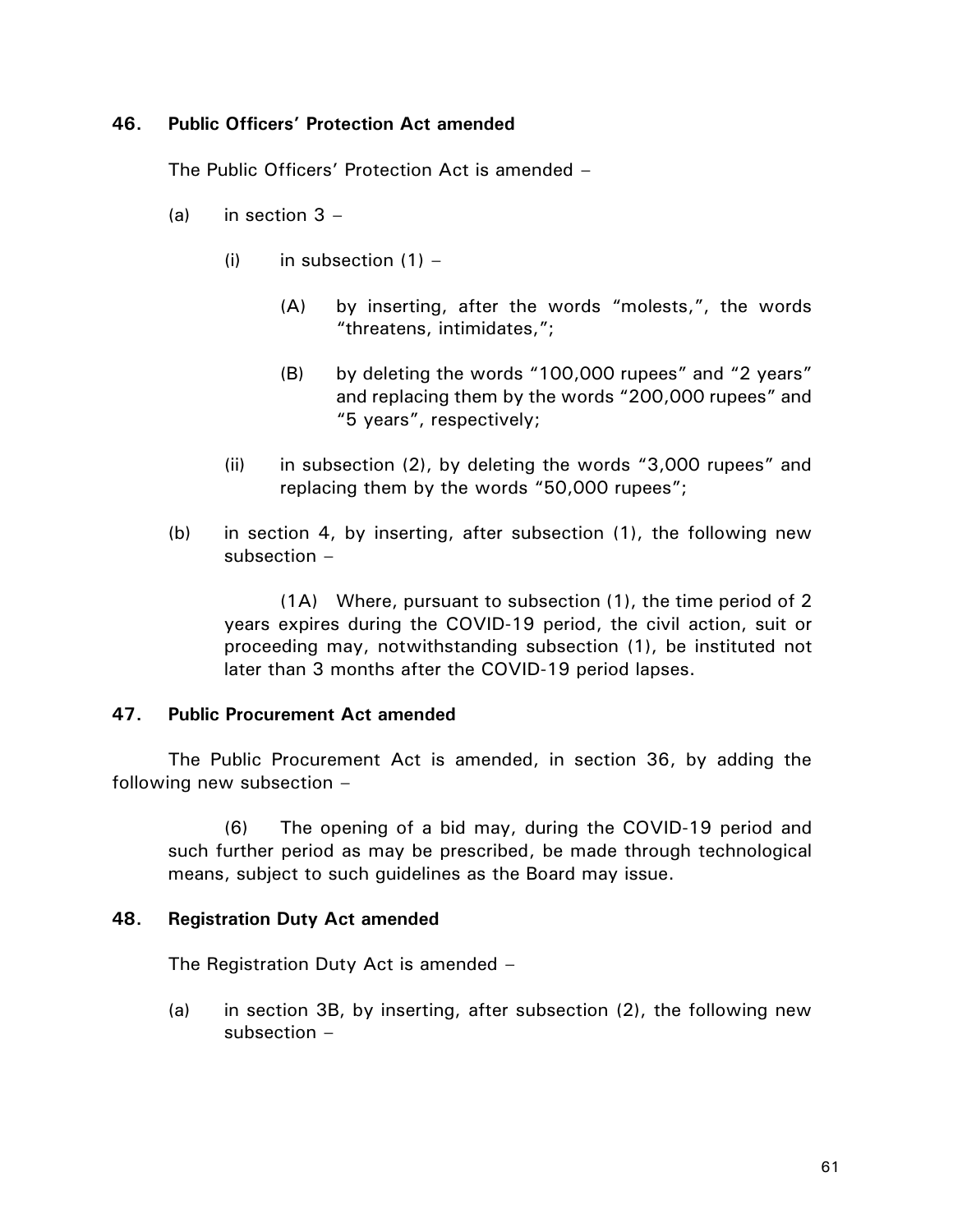(2A) Where, pursuant to subsection (2), the delay specified in the Sixth Schedule for presenting a deed to the Registrar-General expires, or falls wholly or partly, during –

- (a) the COVID-19 period;
- (b) such period as may be specified in the Sixth Schedule after the COVID-19 period lapses,

no surcharge shall be payable provided that the deed is presented to the Registrar-General not later than such period as may be specified in the Sixth Schedule.

- (b) in section 17, in subsection  $(3)$ 
	- (i) by inserting, after paragraph (a), the following new paragraph –

(aa) Where, pursuant to paragraph (a), the time limit of 15 days expires, or falls wholly or partly, during –

- (i) the COVID-19 period, the person may object to the notice by registered post not later than 30 days after the COVID-19 period lapses; or
- (ii) a period of 10 days after the COVID-19 period lapses, the person may object to the notice by registered post not later than 30 days after the period of 10 days lapses.
- (ii) by inserting, after paragraph (b), the following new paragraph –

(ba) Where, pursuant to paragraph (b), the time period of 4 months expires, or falls wholly or partly, during –

> (i) the COVID-19 period, the objection shall be dealt with not later than 2 months after the COVID-19 period lapses; or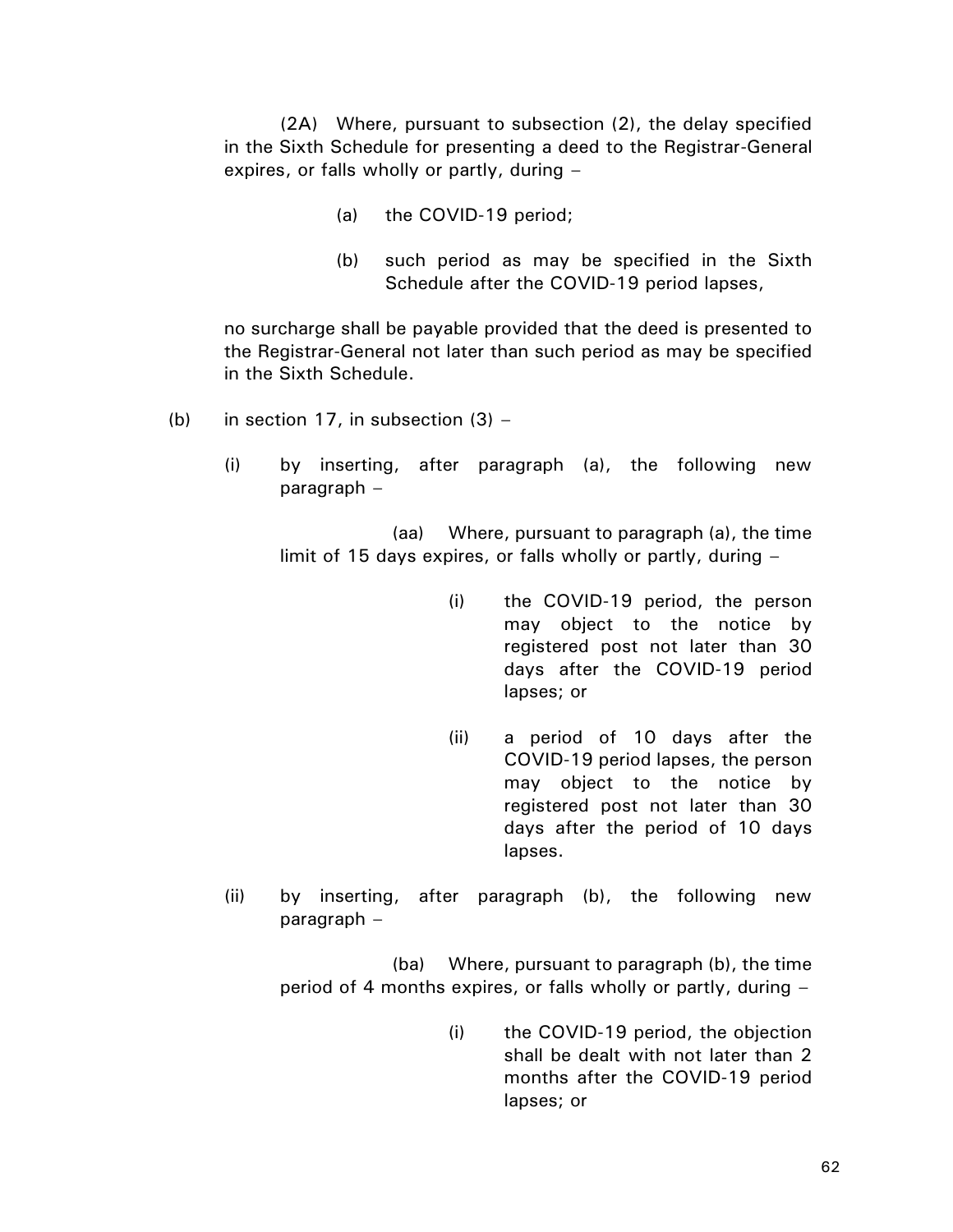- (ii) a period of one month after the COVID-19 period lapses, the objection shall be dealt with not later than 2 months after the period of one month lapses.
- (c) in section 33, by adding the following new subsection  $-$

(4) Where, pursuant to subsection (1), the time limit specified in the Sixth Schedule to register a document expires, or falls wholly or partly, during –

- (a) the COVID-19 period;
- (b) such period as may be specified in the Sixth Schedule after the COVID-19 period lapses,

no penalty shall be charged provided that the document is registered not later than such period as may be specified in the Sixth Schedule.

## **49. Road Traffic Act amended**

The Road Traffic Act is amended –

- (a) in section 7, in subsections  $(2)(b)$  and  $(4)(c)$ , by deleting the words "10 days" and replacing them by the words "21 days";
- (b) in section 22, in subsection  $(10)$ 
	- (i) in paragraph (a), by inserting, after the word "shall", the words ", subject to paragraph (aa),";
	- (ii) by inserting, after paragraph (a), the following new paragraph  $-$

(aa) Where a licence expires on 31 March 2020, 30 April 2020, 31 May 2020 or such further date as may be prescribed, the owner or actual owner of the motor vehicle or trailer shall not be liable to a surcharge of 50 per cent on the amount of the tax prescribed for that vehicle or trailer, provided that the licence is renewed not later than 31 August 2020 or such further date as may be prescribed.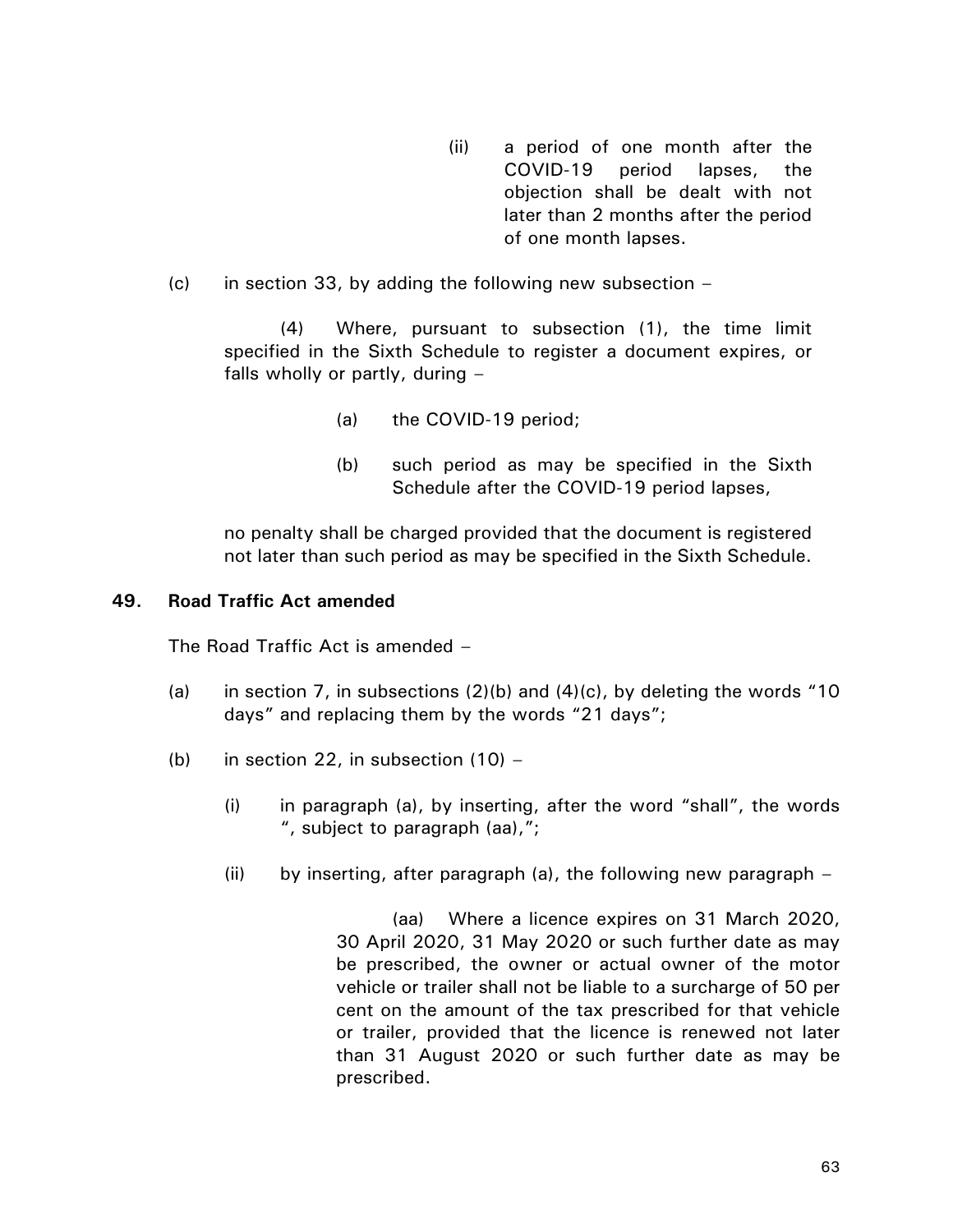- (c) in section 99, in subsection (1)(c), by deleting the words "10 days" and replacing them by the words "21 days";
- (d) in section 166A, in subsection (8), by deleting the words "10 days" and replacing them by the words "21 days";
- (e) in section 169, in subsection (1), by deleting the words "10 days" and replacing them by the words "21 days";
- (f) in section 190, in subsection (3), by deleting the words "10,000 rupees" and "one year" and replacing them by the words "50,000 rupees" and "2 years", respectively;
- $(g)$  in section 191
	- (A) in subsection (1), by deleting the word "Where" and replacing it by the words "Subject to subsections (1A) and (1B), where";
	- (B) by inserting, after subsection (1), the following new subsections –
		- $(1A)$  Where
			- (a) before or during the COVID-19 period, a person commits an offence specified in the second column of the Fourth Schedule and elects to accept an FPN; and
			- (b) the period of 28 days to pay the appropriate fine expires during the COVID-19 period,

the person shall pay the appropriate fine not later than 28 days after the COVID-19 period lapses.

(1B) Where, before or during the COVID-19 period, a person commits an offence specified in the second column of the Fourth Schedule and refuses to accept an FPN –

> (a) the police officer, road transport inspector or traffic warden who detects the offence shall serve the FPN not later than 14 days after the COVID-19 period lapses in the manner specified in subsection (1)(b); and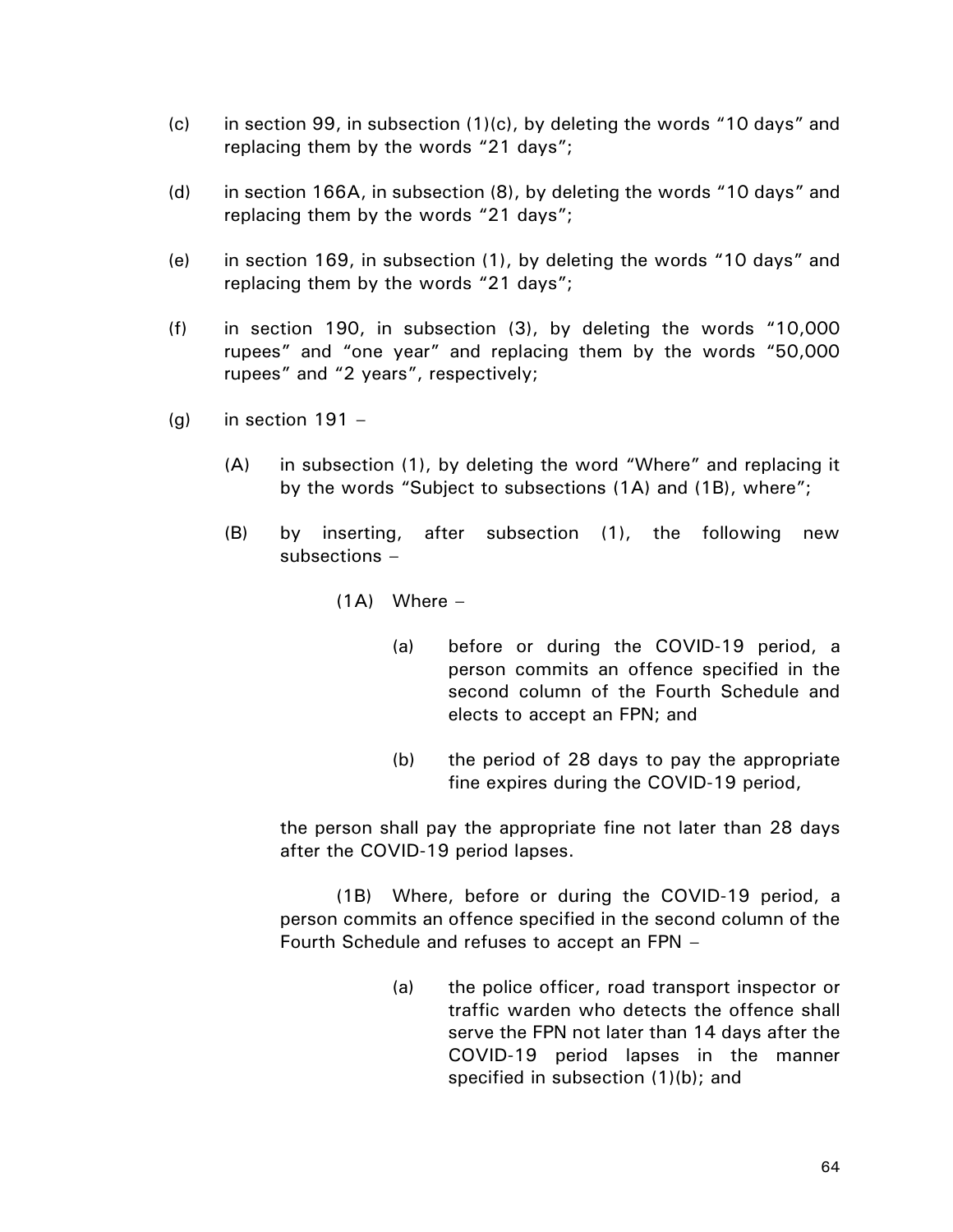- (b) the person on whom the FPN is served shall pay the appropriate fine not later than 28 days after the COVID-19 period lapses.
- (h) in section 192, in subsection (1), by deleting the words "section 191(1) shall, within 28 days" and replacing them by the words "section 191 shall, within 28 days or not later than 28 days after the COVID-19 period lapses, as the case may be";
- (i) in section 193, by deleting the words "28 days of the date of the offence" and replacing them by the words "the applicable time limit";
- $(i)$  in section 195
	- (i) in subsection  $(1)$ 
		- (A) by deleting the word "Where" and replacing it by the words "Subject to subsections (1A) and (1B), where";
		- (B) by inserting, after subsection (1), the following new subsections –

(1A) Where, before the COVID-19 period, an offence is detected pursuant to subsection (1) by means of a Photographic Enforcement Device and the police officer has not served a PEDN within the time limit of 14 days, the police officer shall serve the PEDN not later than 14 days after the COVID-19 period lapses.

(1B) Where, during the COVID-19 period, an offence is detected pursuant to subsection (1) by means of a Photographic Enforcement Device, a police officer shall serve the PEDN not later than 14 days after the COVID-19 period lapses.

(1C) Where the time limit of 28 days specified in subsection (1)(a) expires during the COVID-19 period, the person on whom the PEDN is served shall, notwithstanding the last day to pay the appropriate fine mentioned in the PEDN, pay the appropriate fine not later than 28 days after the COVID-19 period lapses.

(ii) in subsection (3), by inserting, after the words "within 28 days", the words ", or in case the time limit of 28 days expires during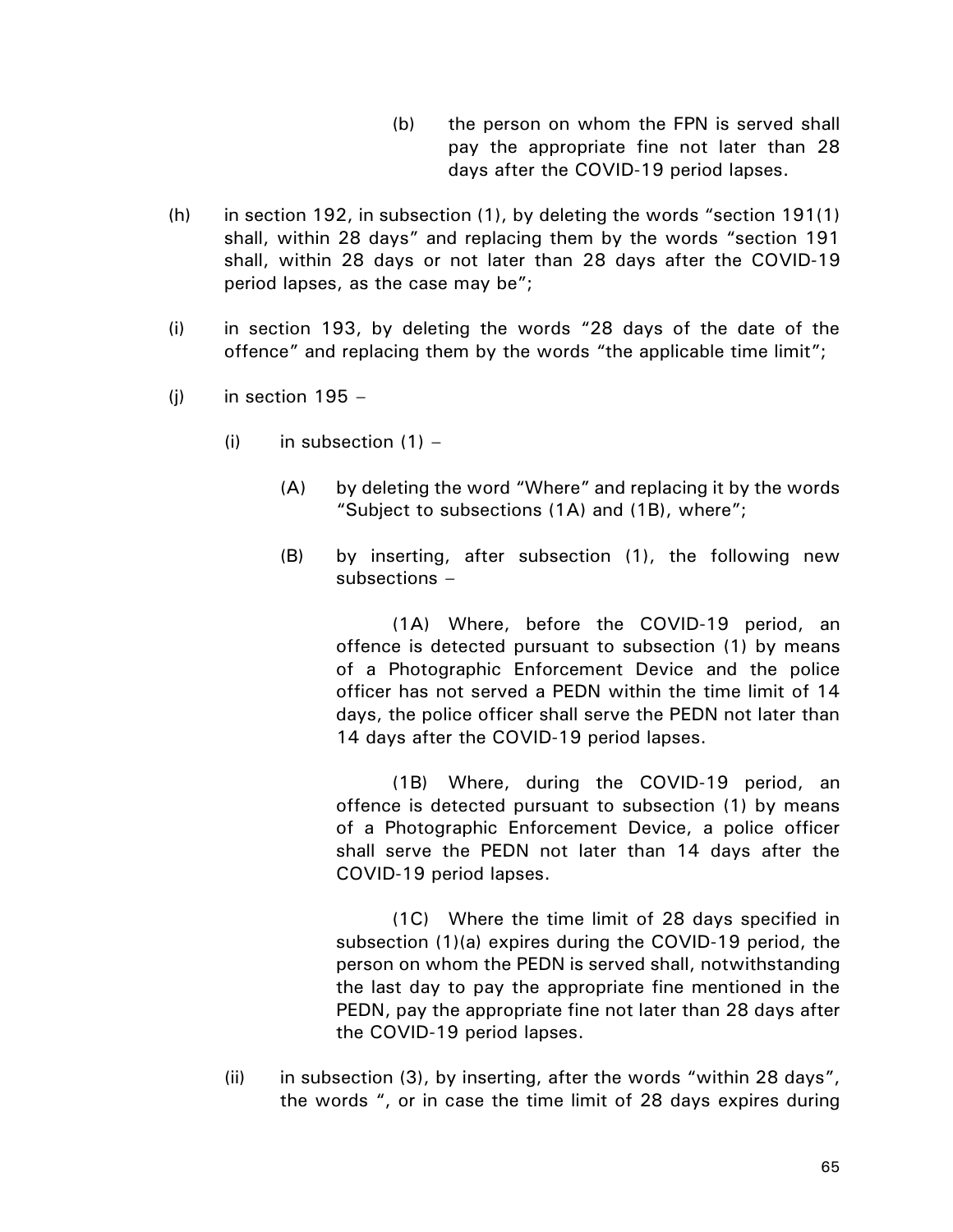the COVID-19 period, not later than 28 days after the COVID-19 period lapses";

- (iii) in subsection  $(3A)(b)(i)$ , by inserting, after the words "served with the PEDN", the words "or, in case the time limit of 28 days expires during the COVID-19 period, not later than 28 days after the COVID-19 period lapses";
- (iv) in subsection (7), by inserting, after the words "issue of the PEDN", the words "or, in case the time limit of 14 days has expired during the COVID-19 period, not later than 14 days after the COVID-19 period lapses";
- (k) in section 196, by deleting the words "28 days of the date of issue of the PEDN" and replacing them by the words "the specified period";
- $(1)$  by adding the following new section –

# **198. Sanitary measures to be observed during COVID-19 period and further period**

(1) For the purposes of this Act, the Minister may, by regulations, make provisions for sanitary measures to be observed during the COVID-19 period and during such further period as may be prescribed.

(2) Any person who contravenes any regulations made under subsection (1) shall commit an offence and shall, on conviction, be liable to a fine not exceeding 50,000 rupees and to imprisonment for a term not exceeding 2 years.

- (m) in the Sixth Schedule
	- (i) in paragraph 4, by deleting the words "6 weeks" and replacing them by the words "4 months";
	- (ii) in paragraph 5, by deleting the words "2 weeks" and replacing them by the words "6 weeks".

## **50. Sports Act amended**

The Sports Act is amended –

(a) in section 3, in subsection  $(1)$  –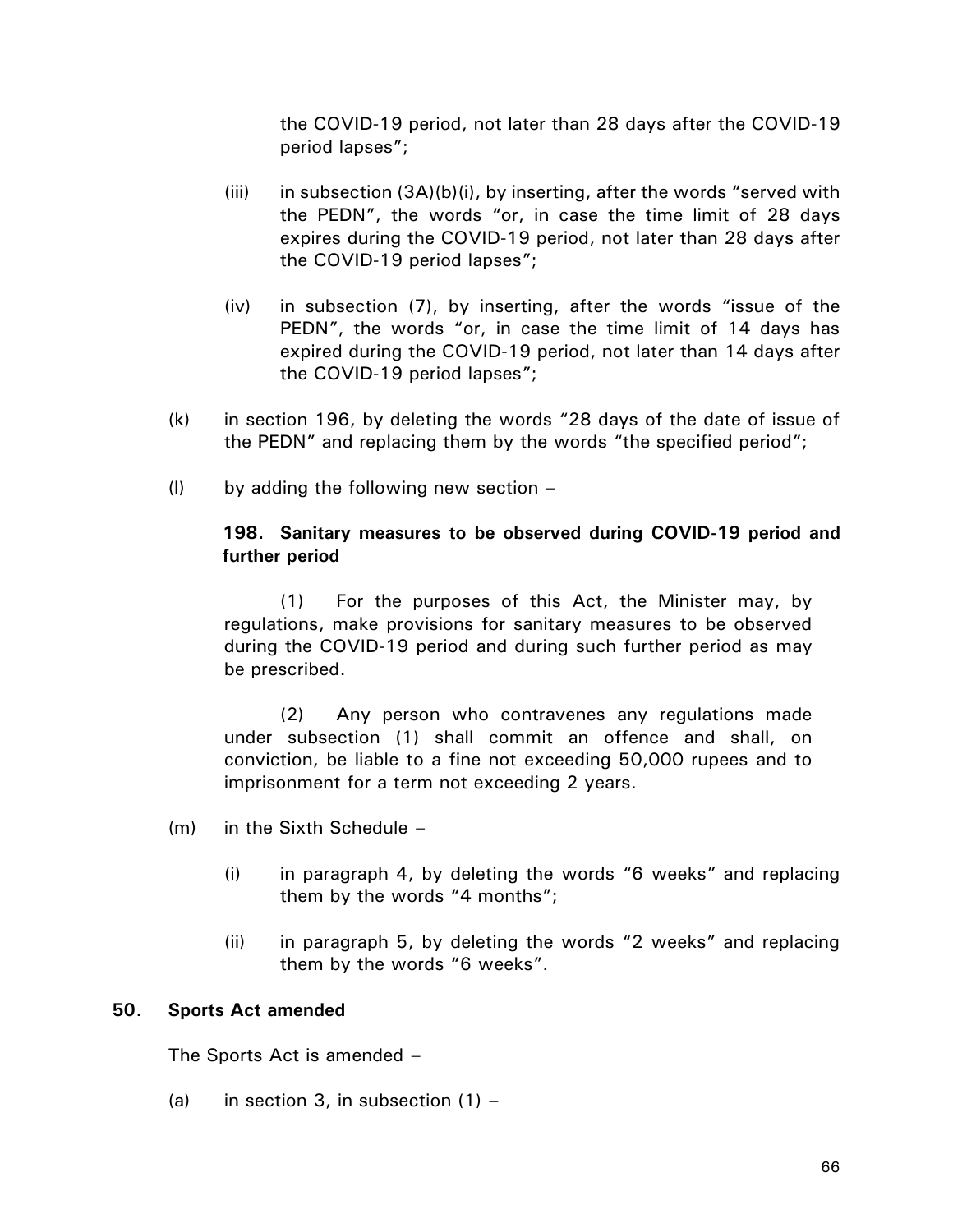- (i) by inserting, after the words "sports activities", the words ", whether for training or competition purposes,";
- (ii) by adding the following new paragraph, the full stop at the end of paragraph (e) being deleted and replaced by the words "; and" and the word "and" at the end of paragraph (d) being deleted –
	- (f) during the COVID-19 period and such further period as may be prescribed, adhere to any protocol set up by the Mauritius Sports Council and Sports Medical Unit.
- (b) in section 4, by adding the following new subsections  $-$

(6) A National Sports Federation and a sports club affiliated with it or with its regional sports committee shall abide by directives issued by the Minister during the COVID-19 period and such further period as may be prescribed.

(7) (a) Subject to subsection (6), no National Sports Federation shall, during the COVID-19 period, organise, or authorise organisation of, activities locally and participate in international events abroad.

(b) During such further period as may be prescribed after the COVID-19 period lapses, a National Sports Federation may, with the authorisation of the Minister, organise, or authorise organisation of, activities locally and participate in international events abroad.

(c) in section 6, by adding the following new subsections  $-$ 

(5) A National Sports Federation shall ensure that all sanitary measures prescribed under any enactment are taken before resuming training and competition after the COVID-19 period lapses.

(6) Subject to subsection (5), a National Sports Federation shall ensure that training and competition are organised behind closed doors for such further period as may be prescribed after the COVID-19 period lapses.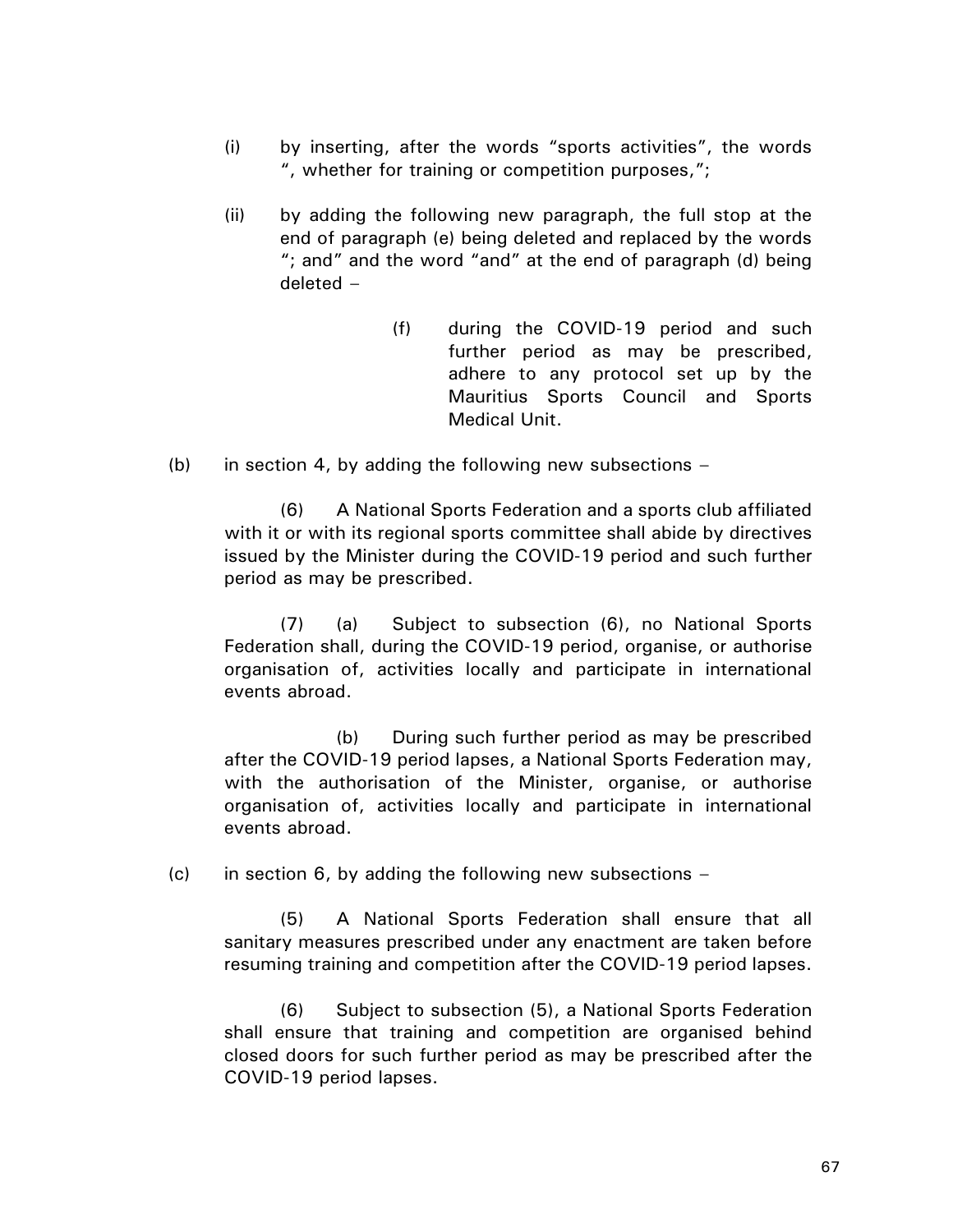- (d) in section  $10 -$ 
	- (i) in subsection (1), by inserting, after the word "may", the words ",except during the COVID-19 period,";
	- (ii) in subsection (4), by adding the following new paragraph, the full stop at the end of paragraph  $(q)$  being deleted  $-$

(h) comply with section 4(6) and (7).

(e) in section 11, by adding the following new subsection  $-$ 

(6) A Multisport Organisation shall abide by all the provisions made under this Act during the COVID-19 period and such further period as may be prescribed.

(f) in section 12, by adding the following new subsection  $-$ 

(5) A regional sports committee shall abide by all the provisions made under this Act during the COVID-19 period and such further period as may be prescribed.

(g) in section 13, by adding the following new subsection  $-$ 

(5) A sports club shall abide by all the provisions made under this Act during the COVID-19 period and such further period as may be prescribed.

(h) in section 14, by adding the following new subsection  $-$ 

(6) The Mauritius Olympic Committee shall abide by all the provisions made under this Act during the COVID-19 period and such further period as may be prescribed.

 $(i)$  in section 15, by adding the following new subsection –

(6) The Mauritius Paralympic Committee shall abide by all the provisions made under this Act during the COVID-19 period and such further period as may be prescribed.

(i) in section 17, by adding the following new subsection  $-$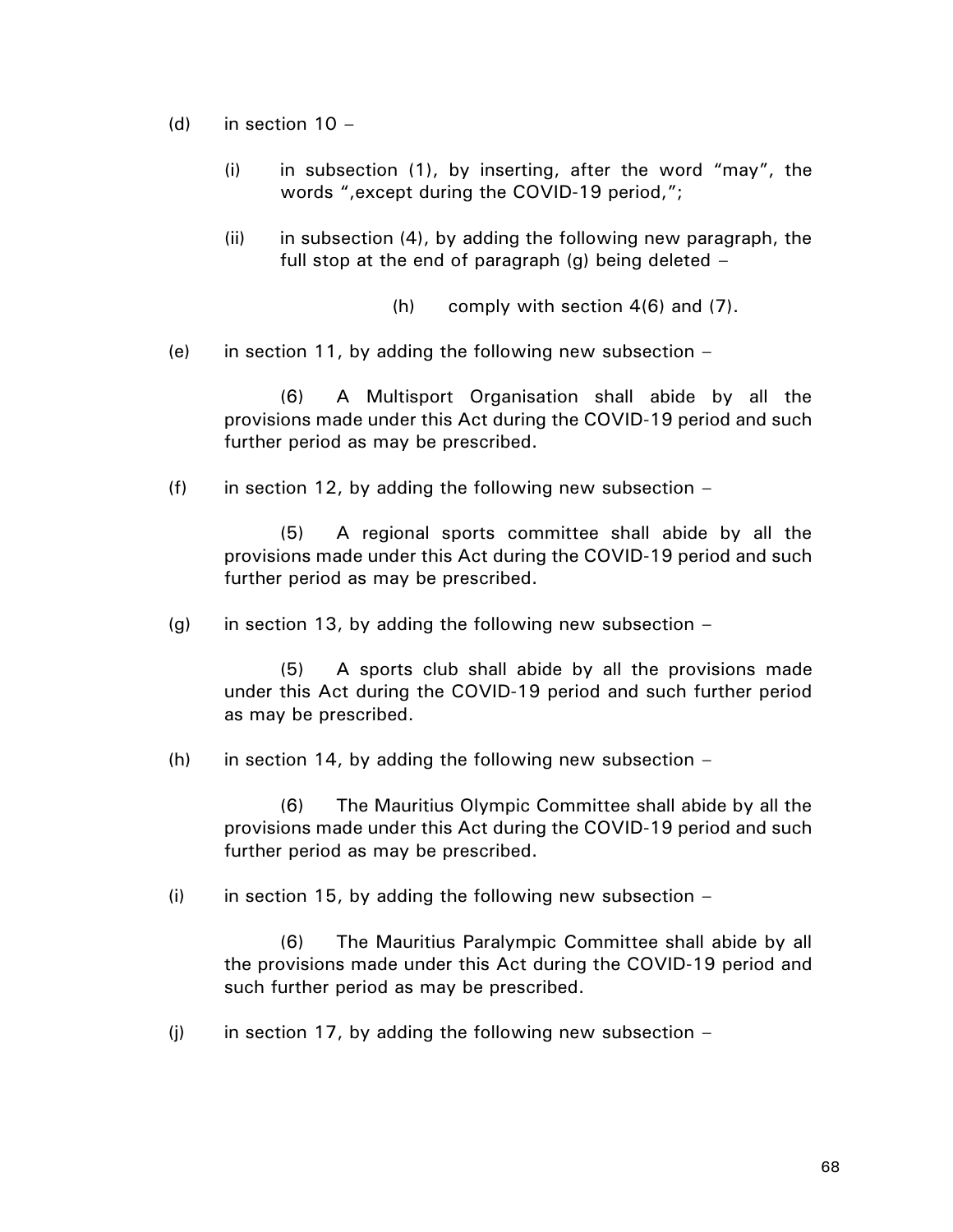(3) The Council shall abide by all the provisions made under this Act, and any directives issued by the Minister, during the COVID-19 period and such further period as may be prescribed.

(k) in section 27, in subsection (4), by adding the following new paragraph –

(c) The National Women's Sports Commission shall abide by all the provisions made under this Act, and any directives issued by the Minister, during the COVID-19 period and such further period as may be prescribed.

(l) in section 31, in subsection (5), by adding the following new paragraph –

(c) The NCSSU shall abide by all the provisions made under this Act, and any directives issued by the Minister, during the COVID-19 period and such further period as may be prescribed.

(m) in section 35, by adding the following new subsection –

(3) The Institute shall abide by all the provisions made under this Act, and any directives issued by the Minister, during the COVID-19 period and such further period as may be prescribed.

(n) in section 44, by inserting, after subsection (1), the following new subsection –

(1A) Subsection (1) shall, in addition, apply during the COVID-19 period and such further period as may be prescribed.

- (o) in section  $48 -$ 
	- $(i)$  by numbering the existing provision as subsection  $(1)$ ;
	- $(ii)$  by adding the following new subsection  $-i$

(2) Subsection (1) shall not apply during the COVID-19 period and such further period as may be prescribed.

(p) in the Second Schedule, in paragraph 1, by adding the following new subparagraph, the full stop at the end of subparagraph (k) being deleted and replaced by a semicolon –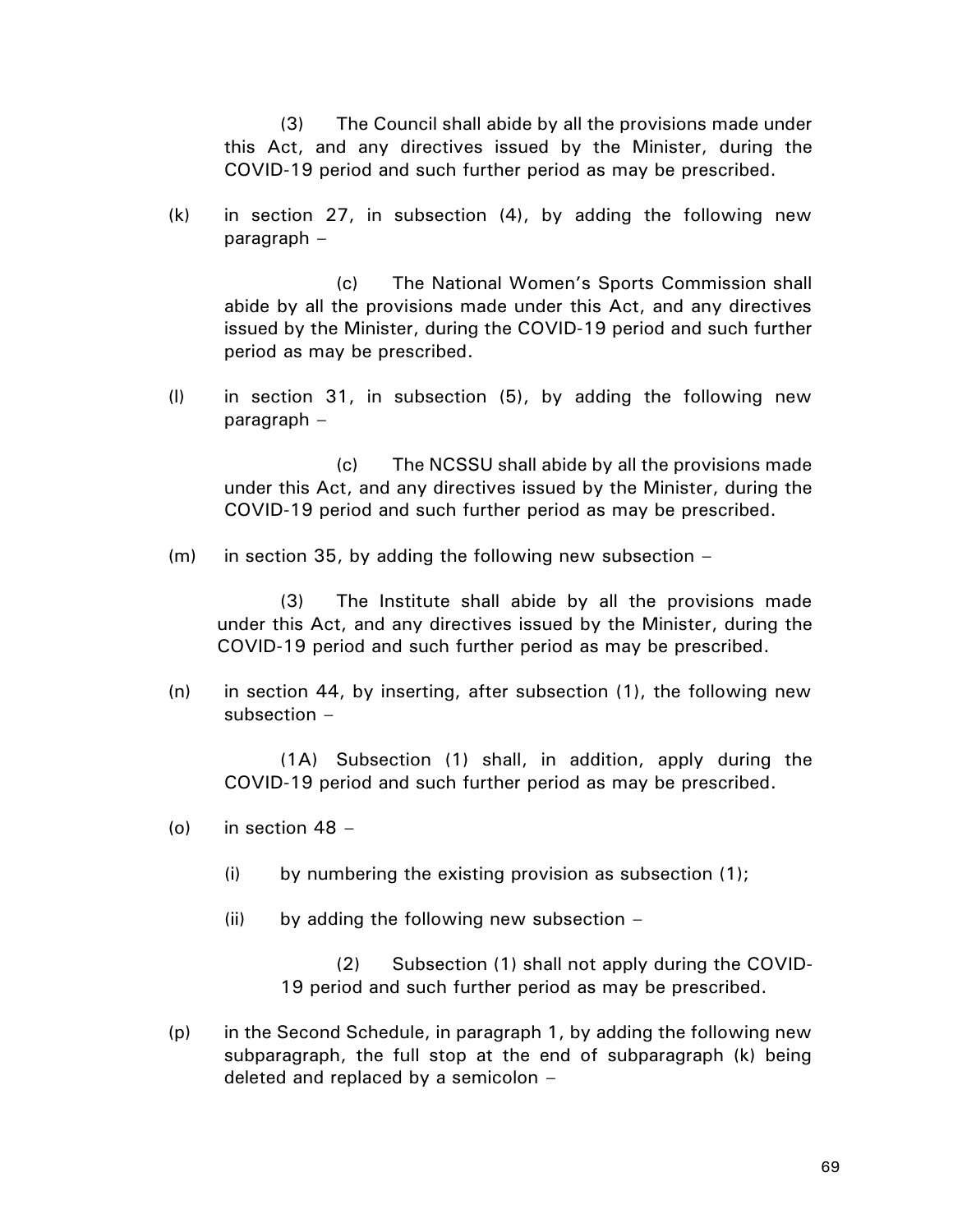- (l) for specific measures to be taken by athletes, coaches and any other relevant person during the COVID-19 period and such further period as may be prescribed.
- (q) in the Fourth Schedule, in paragraph 1, by adding the following new subparagraph, the full stop at the end of subparagraph (d) being deleted and replaced by the words "; and" and the word "and" at the end of subparagraph (c) being deleted –
	- (e) abide by directives issued by the Minister or its National Sports Federation during the COVID-19 period and such further period as may be prescribed.

# **51. Statutory Bodies (Accounts and Audit) Act amended**

The Statutory Bodies (Accounts and Audit) Act is amended, in section 3 –

- (a) by numbering the existing provision as subsection (1);
- (b) by adding the following new subsection  $-$

(2) (a) During the COVID-19 period, a meeting of a Board may be held either –

- (i) by a number of the members who constitute a quorum, being assembled together at the place, date and time appointed for the meeting; or
- (ii) by means of audio, or audio and visual, communication by which all the members participating and constituting a quorum can simultaneously hear each other throughout the meeting.

(b) A resolution in writing, signed or assented to by all members then entitled to receive notice of a meeting, shall be as valid and effective as if it had been passed at a meeting duly convened and held.

(c) A resolution under paragraph (b) may consist of several documents, including facsimile, electronic mail or other similar means of communication, each signed or assented to by one or more members.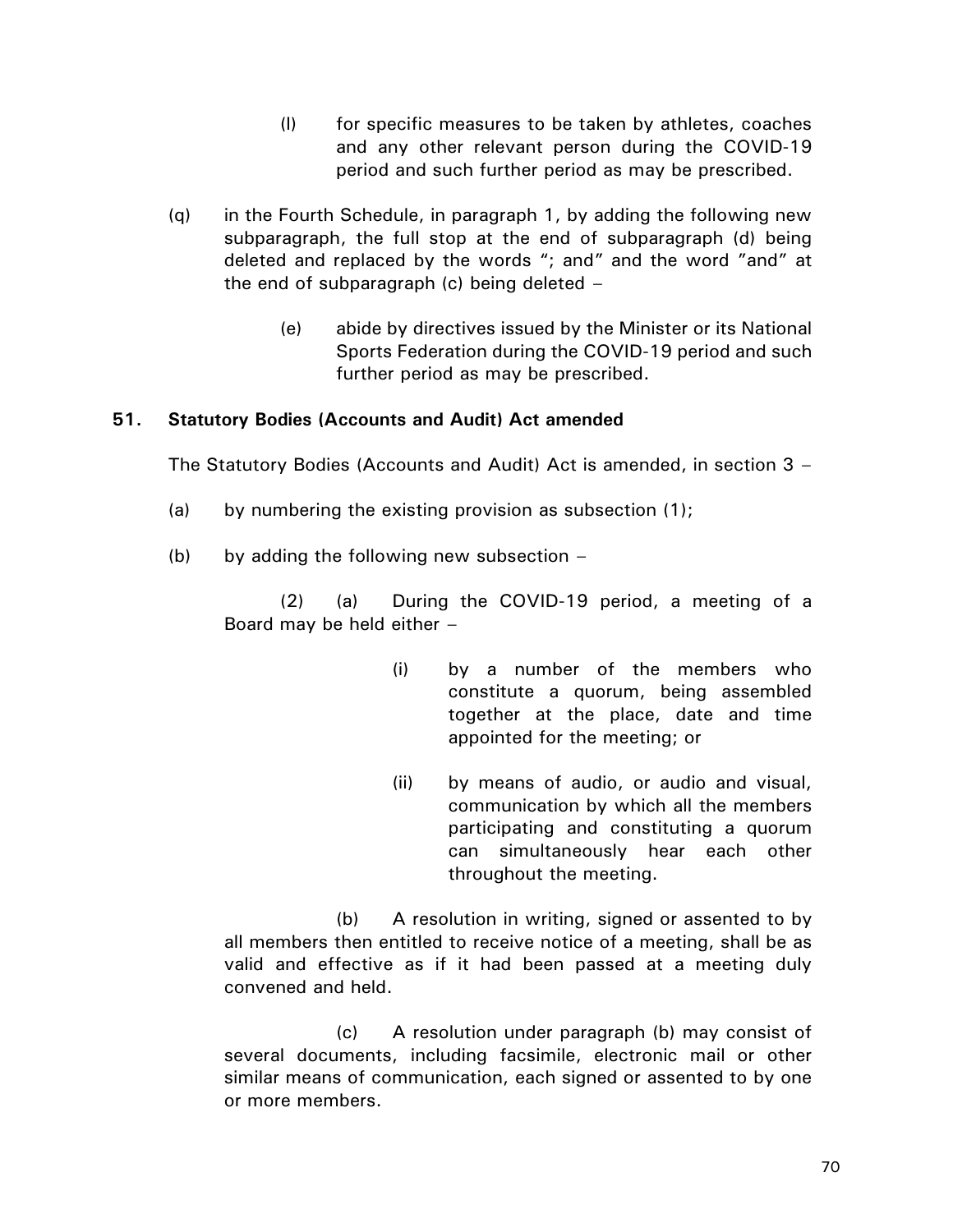## **52. Sugar Insurance Fund Act amended**

The Sugar Insurance Fund Act is amended by inserting, after section 56,the following new section –

## **56A. Temporary measures during COVID-19 period**

(1) The crop year for year 2020 shall start on 1 February 2020 and end on 28 February 2021.

(2) Notwithstanding section 24(4), the general insurance premium and the provisional estimate for crop year starting on 28 February 2020 shall be recovered –

- (a) through the Syndicate on or before 15 July 2020 of the crop year for which the premium is payable; or
- (b) from the insured after 15 July 2020.

(3) Notwithstanding section 40(2), every planter or *métayer* shall, not later than such period as may be prescribed after the COVID-19 period lapses, register with the Board all his cane plantations for the following crop year.

(4) Notwithstanding this Act, a crop year shall, on account of the COVID-19 period, start on such date as the Minister may determine and end on the following year on such date as the Minister may determine, provided that it does not end not later than 30 April in that following year.

## **53. Tourism Authority Act amended**

(a) by inserting, after section 71, the following new section  $-$ 

# **71A. Restrictions on ground of public health**

(1) Notwithstanding this Part, the Authority may, on the ground of public health and for such period as it considers appropriate, issue guidelines to holders of pleasure craft licences for the purpose of  $-$ 

> (a) restricting the number of passengers authorised on board pleasure crafts at any one time; and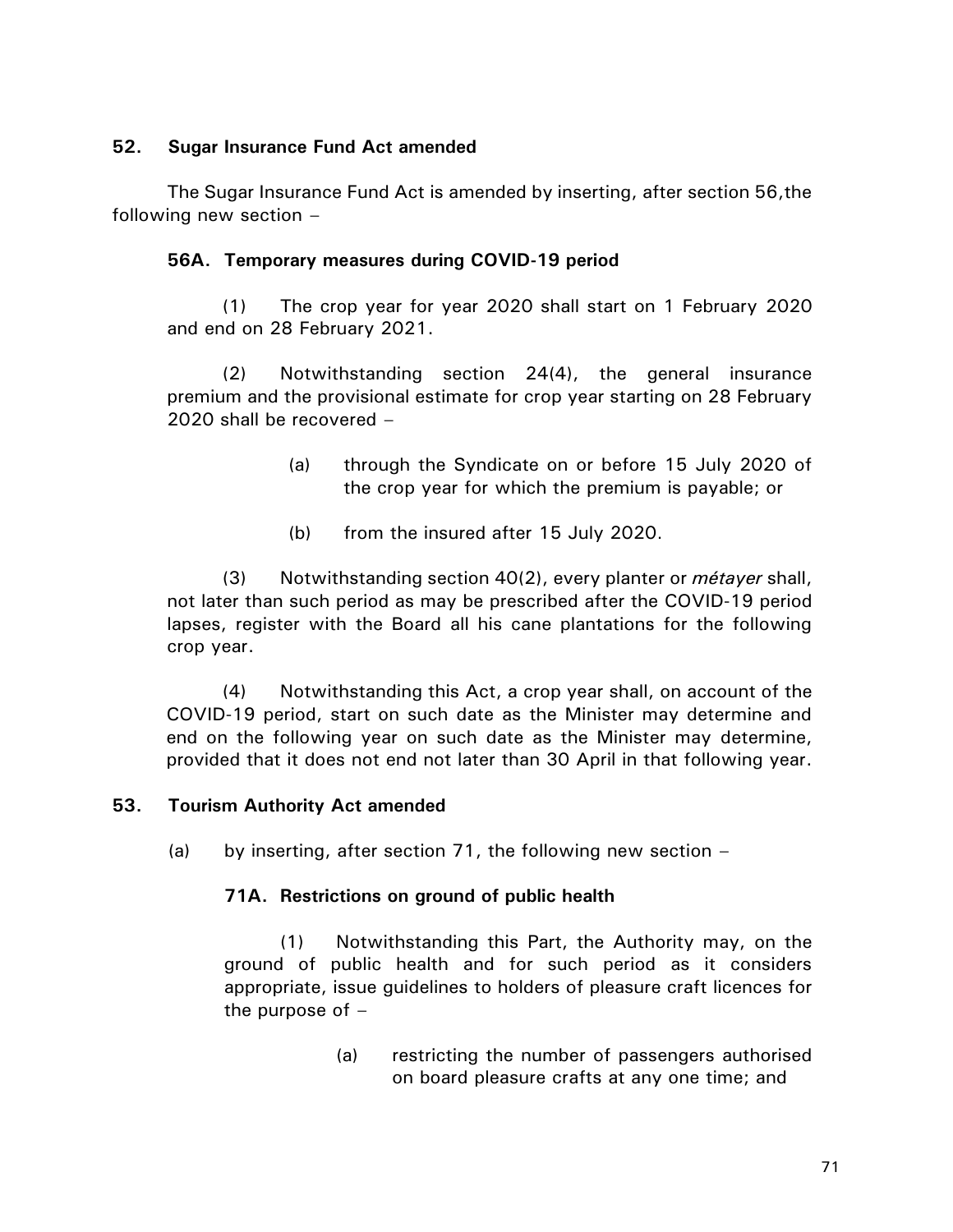(b) imposing such other conditions as may be necessary.

(2) Any holder of a pleasure craft licence who fails to comply with any guidelines issued, or conditions imposed, under subsection (1) shall commit an offence.

- (b) in section  $126A -$ 
	- (i) by inserting, after subsection (4), the following new subsection –

(4A) Where, pursuant to subsection (4), the time period of 14 days expires, or falls wholly or partly, during –

- (a) the COVID-19 period, the person who is served with the notice under subsection (1) shall, notwithstanding the time imposed, pay the penalty not later than 3 months after the COVID-19 period lapses; or
- (b) a period of 30 days after the COVID-19 period lapses, the person who is served with the notice under subsection (1) shall, notwithstanding the time imposed, pay the penalty not later than 3 months after the period of 30 days lapses.
- (ii) in subsection (5), by inserting, after the words "time limit specified in the notice", the words "or the time period specified in subsection (4A), as the case may be";
- (c) in section 131, by adding the following new subsection  $-$

(6) (a) Where, pursuant to section 25A, 29, 64 or 75, the time to renew a tourist accommodation certificate, tourist enterprise licence, pleasure craft licence or canvasser permit expires, or falls wholly or partly, during –

> (i) the COVID-19 period, the tourist accommodation certificate, tourist enterprise licence, pleasure craft licence or canvasser permit shall, notwithstanding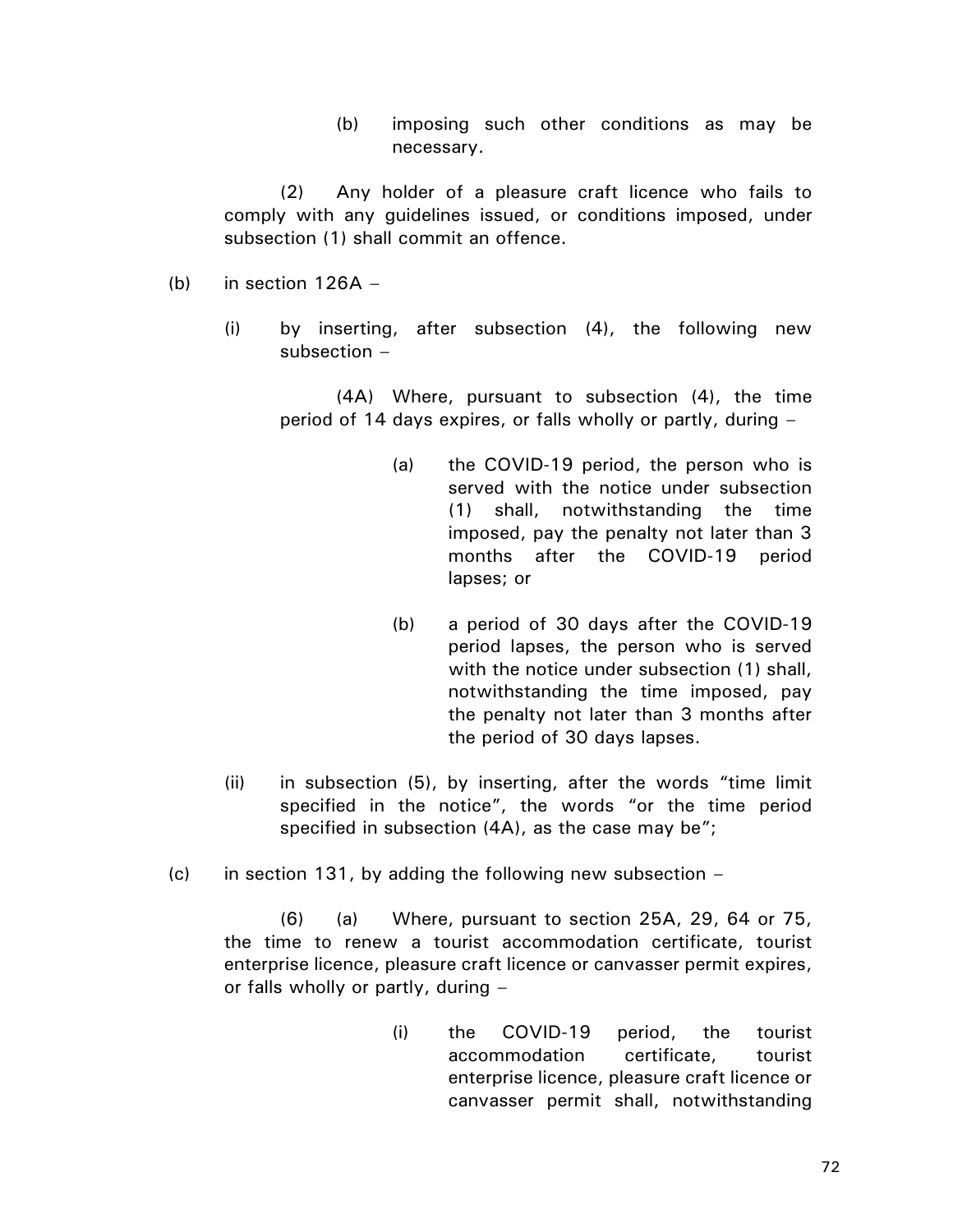the time imposed, be deemed not to have expired and shall remain valid for a period of 12 months after the COVID-19 period lapses; or

(ii) a period of one month after the COVID-19 period lapses, the tourist accommodation certificate, tourist enterprise licence, pleasure craft licence or canvasser permit shall, notwithstanding the time imposed, be deemed not to have expired and shall remain valid for a period of 12 months after the period of one month lapses.

(b) The payment of the renewal fee in respect of the tourist accommodation certificate, tourist enterprise licence, pleasure craft licence or canvasser permit may, for the period the licence or permit is renewed under paragraph (a), be made in equal monthly instalments.

(c) Where a person fails to pay 3 consecutive monthly instalments, the tourist accommodation certificate, tourist enterprise licence, pleasure craft licence or canvasser permit, as the case may be, shall lapse.

#### **54. Transcription and Mortgage Act amended**

The Transcription and Mortgage Act is amended, in section 63, by inserting, after subsection (1), the following new subsection –

(1A) Notwithstanding subsection (1), no fee shall, for the month of April 2020 or such other month as may be prescribed, be payable for searches in the mortgage or transcription books, or in the MIPD.

## **55. Utility Regulatory Authority Act amended**

The Utility Regulatory Authority Act is amended –

- (a) in section 17, in subsection (1)(b), by inserting, after the words "such information", the words ", electronically or otherwise,";
- (b) in section 25, by inserting, after subsection (2), by the following new subsection –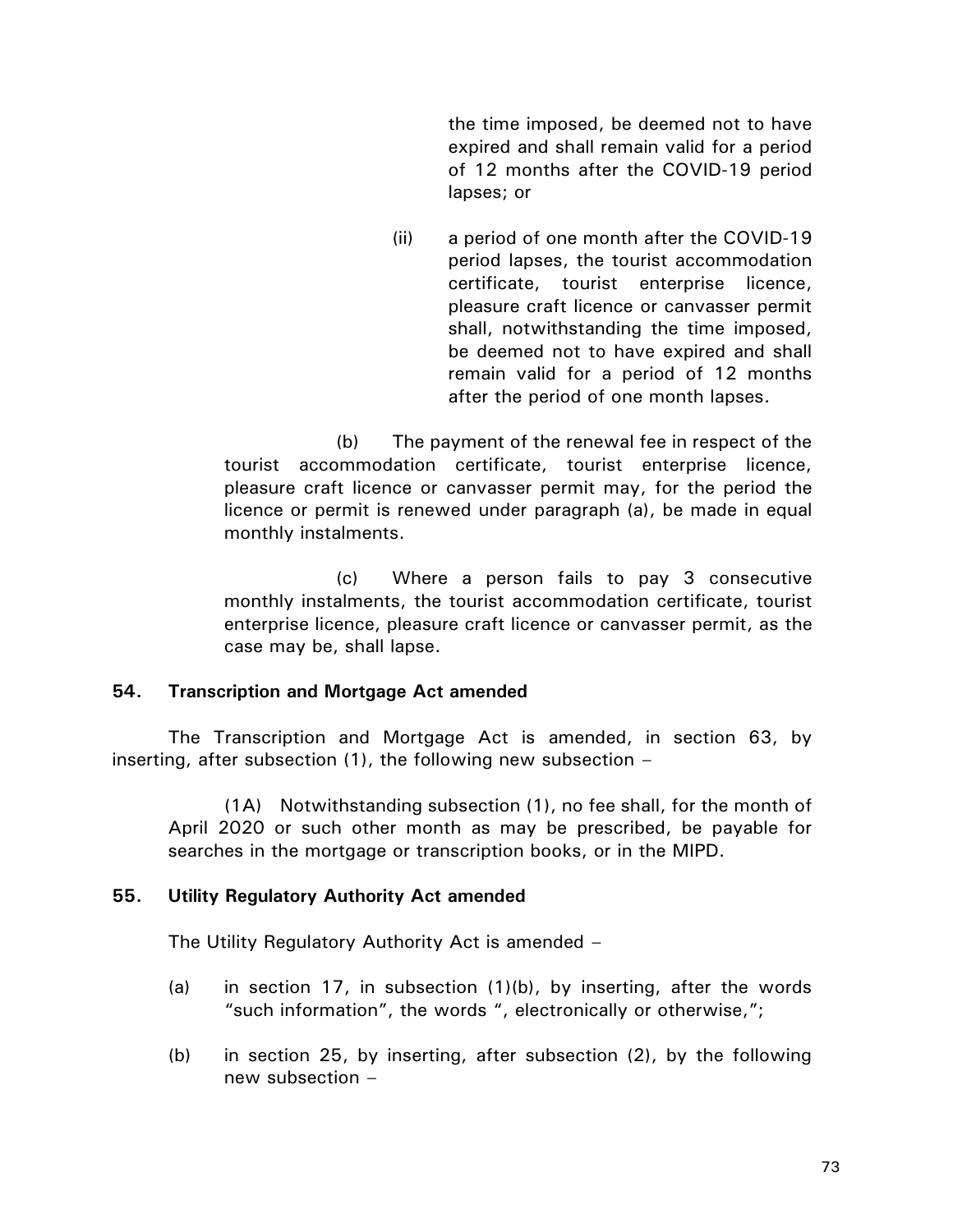(2A) Notwithstanding subsection (2), any person who wishes to inspect the public register electronically shall make a request to the Authority and the Authority shall take necessary action to provide the person with electronic copies of the public register.

## **56. Value Added Tax Act amended**

The Value added Tax Act is amended, in the Fifth Schedule, by adding the following new items –

39. Protective masks against dust, odours and the like of H.S Code 6307.90.30.

40. Other breathing appliances and gas masks, excluding protective masks having neither mechanical parts nor replaceable filters of H.S Code 9020.00.00.

41. Hand sanitisers of H.S Code 3808.94.10.

## **57. Workers' Rights Act 2019 amended**

The Workers' Rights Act 2019 is amended –

- (a) in section  $2 -$ 
	- (i) by deleting the definition of "past service" and replacing it by the following definition –

"past service" means service with an employer from the period commencing on the date a worker is employed by the employer up to the date preceding the date prescribed under section 94;

- (ii) in the definition of "worker", by deleting the words "sections  $5$ ," and replacing them by the words "sections 5, 17A,";
- (b) by inserting, after section 17, the following new section  $-$

## **17A. Work from home**

(1) An employer may require any worker to work from home provided a notice of at least 48 hours is given to the worker.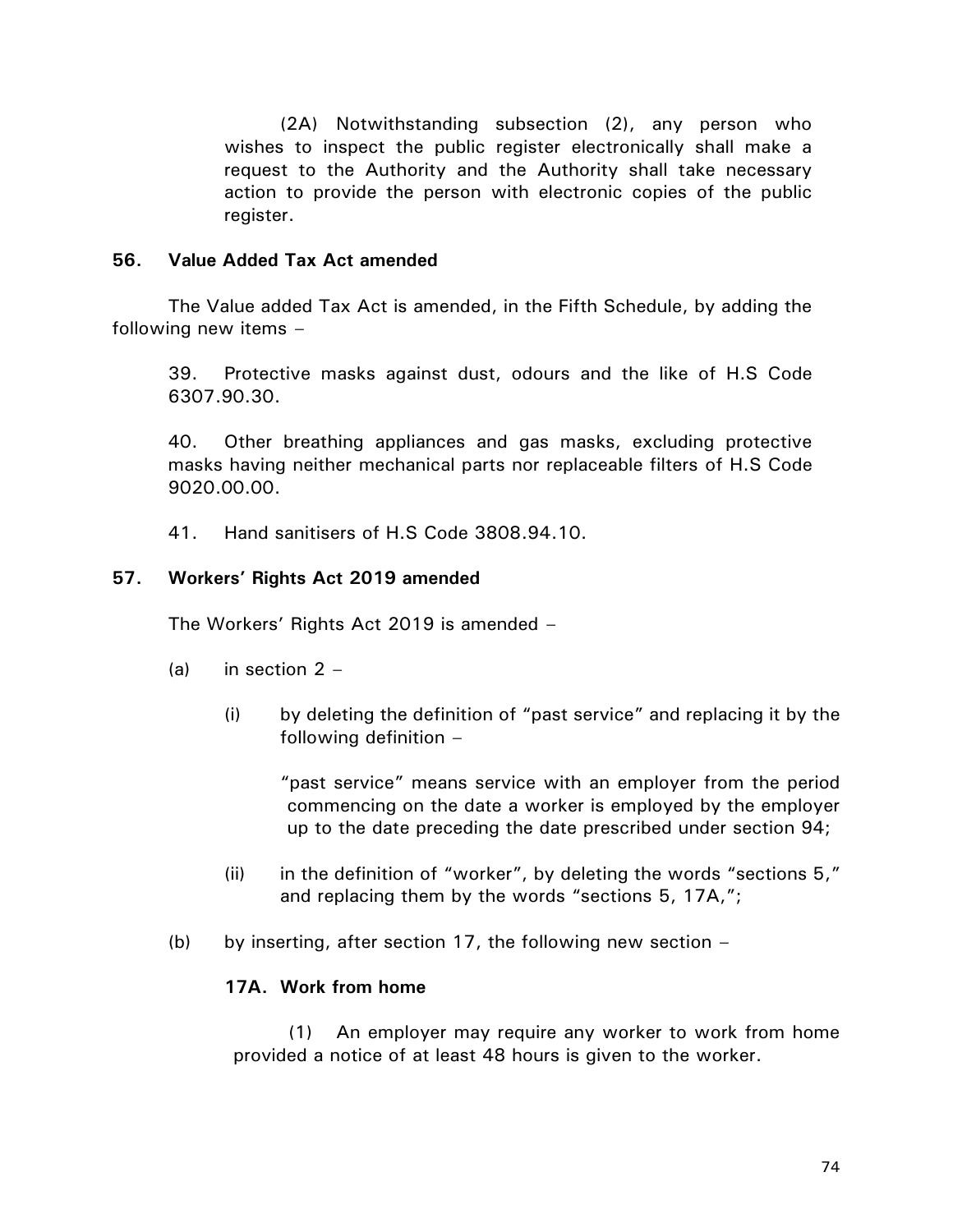(2) The Minister may, for the purpose of this section, make such regulations as he thinks fit.

- $(c)$  in section 22
	- (i) in subsection (1), by adding the words "provided a notice of at least 48 hours is given to the worker";
	- (ii) in subsection (3), by deleting the words "to care for his child where the child is below school age or the child has an impairment";
	- (iii) in subsection (7), by deleting the definition of "school age", the semi-colon at the end of the definition of "reasonable business grounds" being deleted and replaced by a full stop;
- (d) section 23, by adding the following new subsection –

(7) Notwithstanding subsection (6), a worker who is employed on shift work shall not, during the COVID-19 period and such further period as may be prescribed, be entitled to any allowance for work performed on night shift.

(e) by inserting, after section 24, the following new section  $-$ 

#### **24A**. **Overtime in connection with COVID-19 period**

(1) Notwithstanding any provision to the contrary in section 24, where a worker, other than a watchperson, employed in any of the sectors specified in the Ninth Schedule, works during the COVID-19 period or such further period as may be prescribed, the worker may  $be -$ 

- (a) remunerated for any work which is performed
	- (i) on a public holiday, at not less than twice the basic hourly rate for every hour of work;
	- (ii) in excess of 45 hours or such lesser number of agreed hours of work in any week, not being hours of work referred to in subparagraph (i), at not less than one and a half times the basic hourly rate per hour for every additional hour of work performed; or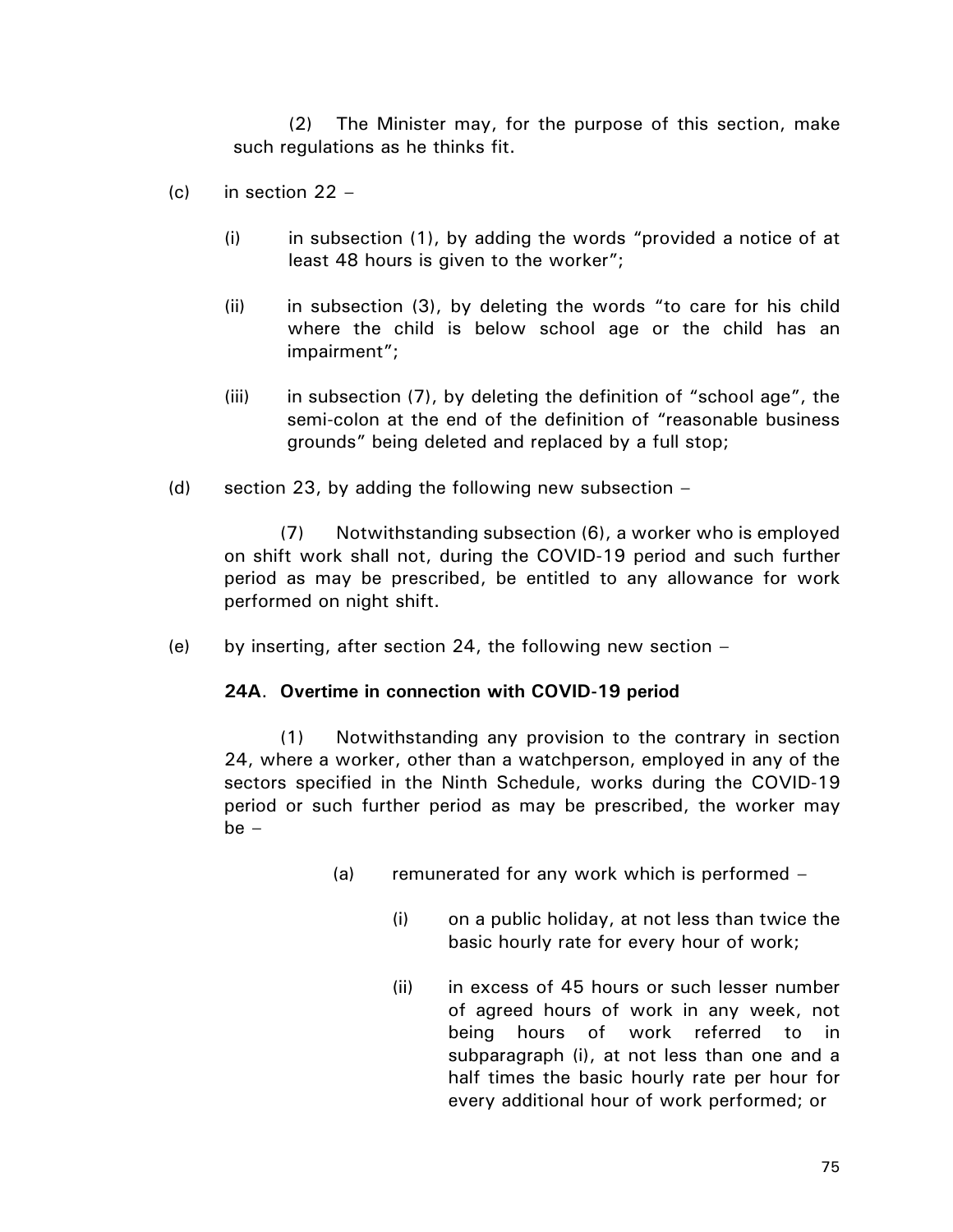(b) granted in any pay period, in lieu of remuneration under paragraph (a), such number of hours of paid time-off calculated in accordance with the rate at which remuneration is paid under that paragraph.

(2) (a) Paid time off in any pay period may be granted to a worker by the employer or at the request of the worker.

(b) Where a worker has not been granted paid time off wholly or partly under paragraph (a), any outstanding period of time off shall be accumulated up to the date the worker ceases, in any manner whatsoever, to be in the employment of the employer or 31 December 2021 or such other date as may be prescribed, whichever is applicable.

(3) Where a worker cannot avail himself of the total number of hours of time off accumulated under paragraph (2)(b), he shall be paid remuneration in lieu of any time off left at the rate specified in subsection (1)(a) and such payment shall be made at the time the worker ceases, in any manner whatsoever, to be in the employment of the employer or as at 31 December 2021 or such other date as may be prescribed, whichever is applicable.

(4) For the purpose of computing the additional hours of work under paragraph (1)(a), any authorised leave, whether with or without pay, including injury leave, shall be deemed to constitute attendance at work.

(f) in section 45, by adding the following new subsection  $-$ 

(12) (a) Notwithstanding any provision to the contrary in subsections (7) to (10) and subject to paragraph (b), an employer may, during a period of 18 months following the expiry of the COVID-19 period, withhold up to 15 days' annual leave, or such other number of annual leave as may be prescribed, from the aggregate of the annual leave specified in subsection (1) which accrues to a worker as from the beginning of the year of the COVID-19 period or such further period as may be prescribed.

(b) Where a worker has performed work during the COVID-19 period, excluding the period starting from 15 May 2020 and ending on 1 June 2020, the employer shall not withhold more than half of annual leave specified in paragraph (a).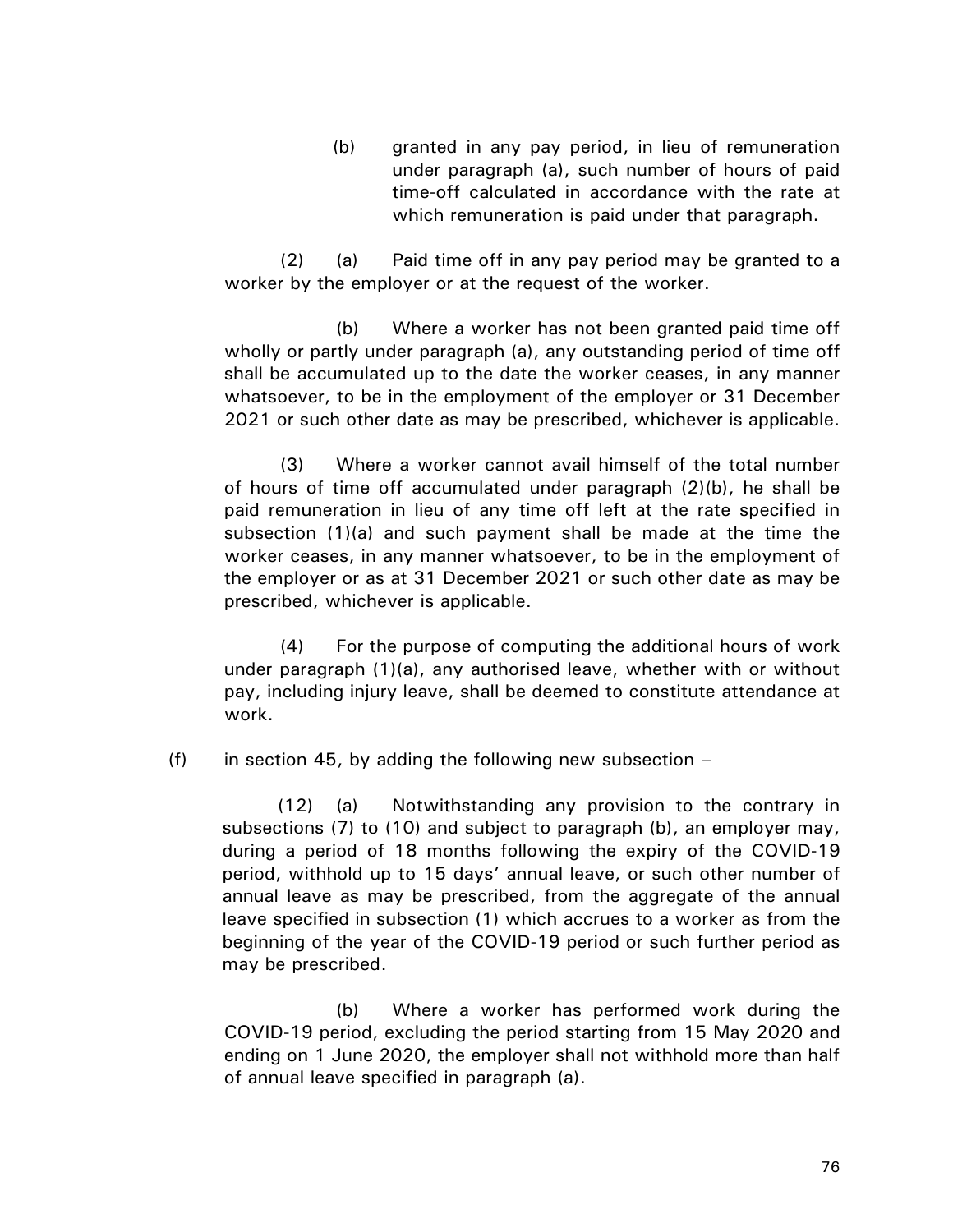(c) Where the worker is a part-time worker, the employer may withhold from the aggregate of the annual leave referred to in subsection (5), such number of annual leave computed in accordance with the following formula –

15/W x Y, where  $-$ 

"W" means the number of working days in a week of a comparable full-time worker; and

"Y" means the number of days of work he is required to perform in a week.

(d) For the purpose of computing the aggregate annual leave accruing to a worker under this section, any annual leave entitlement for a period of less than 12 consecutive months shall be prorated, to the next round figure, in accordance with the following formula –

 $N/12 \times Y$ , where –

"N" means the number of annual leave under subsection (1) or (5), as the case may be; and

"Y" means the number of months in the period of less than 12 consecutive months.

(g) in section 64, by inserting, after subsection (1) the following new subsection –

(1A) (a) Subject to subsection (2), an agreement shall not be terminated by an employer during any month in respect of which the employer is in receipt of financial assistance.

(b) In this subsection  $-$ 

"financial assistance" includes –

- (a) the allowance payable under the Wage Assistance Scheme pursuant to section 150B of the Income Tax Act; or
- (b) such other financial assistance which is paid to an employer by the State or an agent of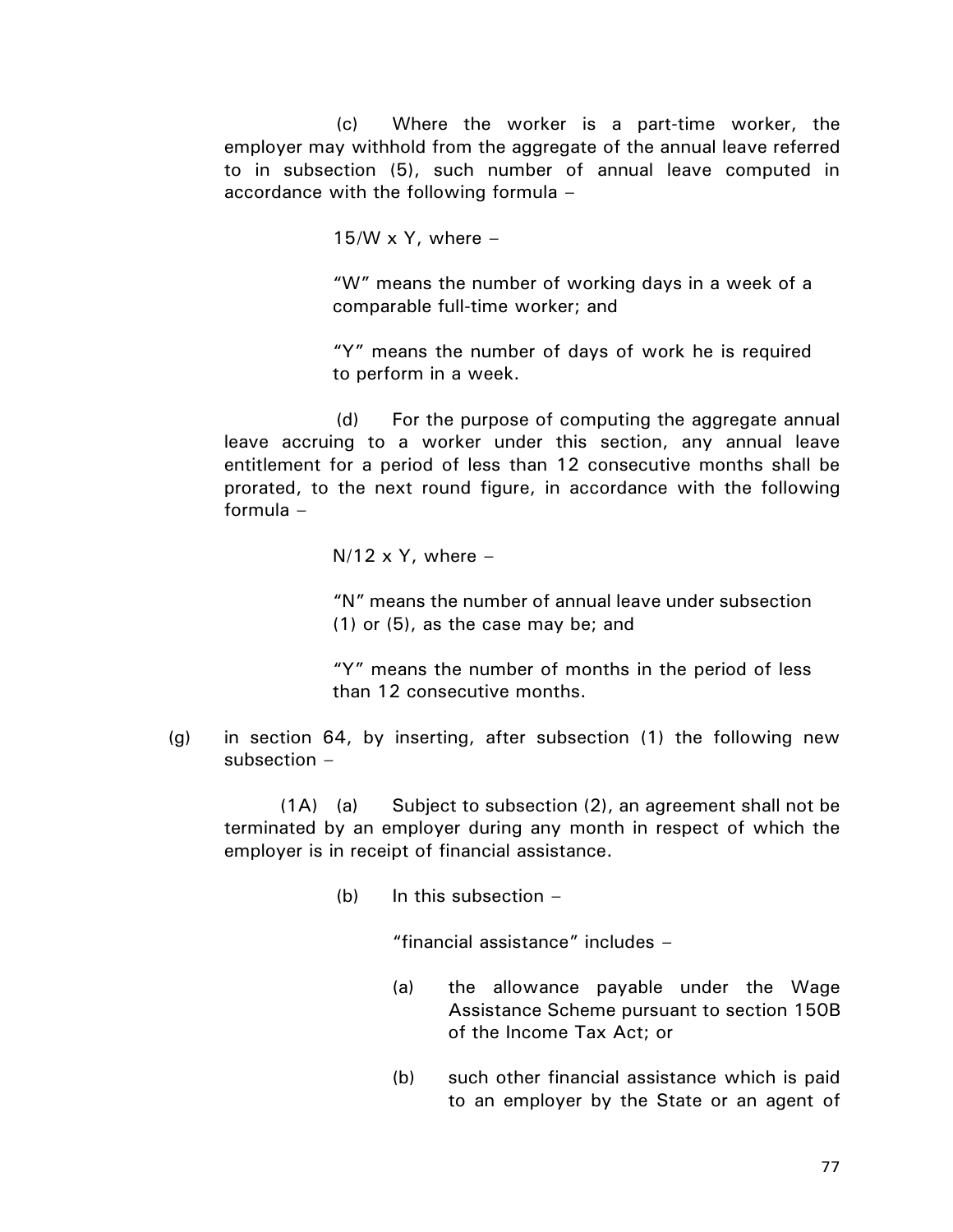the State, as the case may be, under any other enactment or otherwise.

- (h) in section 67, by adding the following new subsection  $-$ 
	- (6) The Minister may, by regulations
		- (a) exempt an employer who provides services in the sectors specified in the Third Schedule to the Employment Relations Act from the application of section 67; and
		- (b) make provisions for the terms and conditions on which a worker may be offered employment by a new employer following a transfer of undertaking or taking over of the trade or business of his former previous employer.
- (i) in section 70, in subsection  $(1)(b)$ , by inserting, after the words "section  $64(1)$ ,", the words " $(1A)$ ,";
- (j) in section  $72 -$ 
	- (a) in subsection (1) by deleting the words "An employer" and replacing them by the words "Subject to section 72A, an employer";
	- (b) by repealing subsection (10) and replacing it by the following subsection –

(10) Where the Board finds that the reasons for the reduction of the workforce or the closing down are unjustified, the Board shall, subject to subsection (11), order the employer to pay to the worker severance allowance at the rate of 3 months' remuneration per year of service.

 $(k)$  by inserting, after section 72, the following new section –

**72A. Reduction of workforce in certain enterprises in the services sector**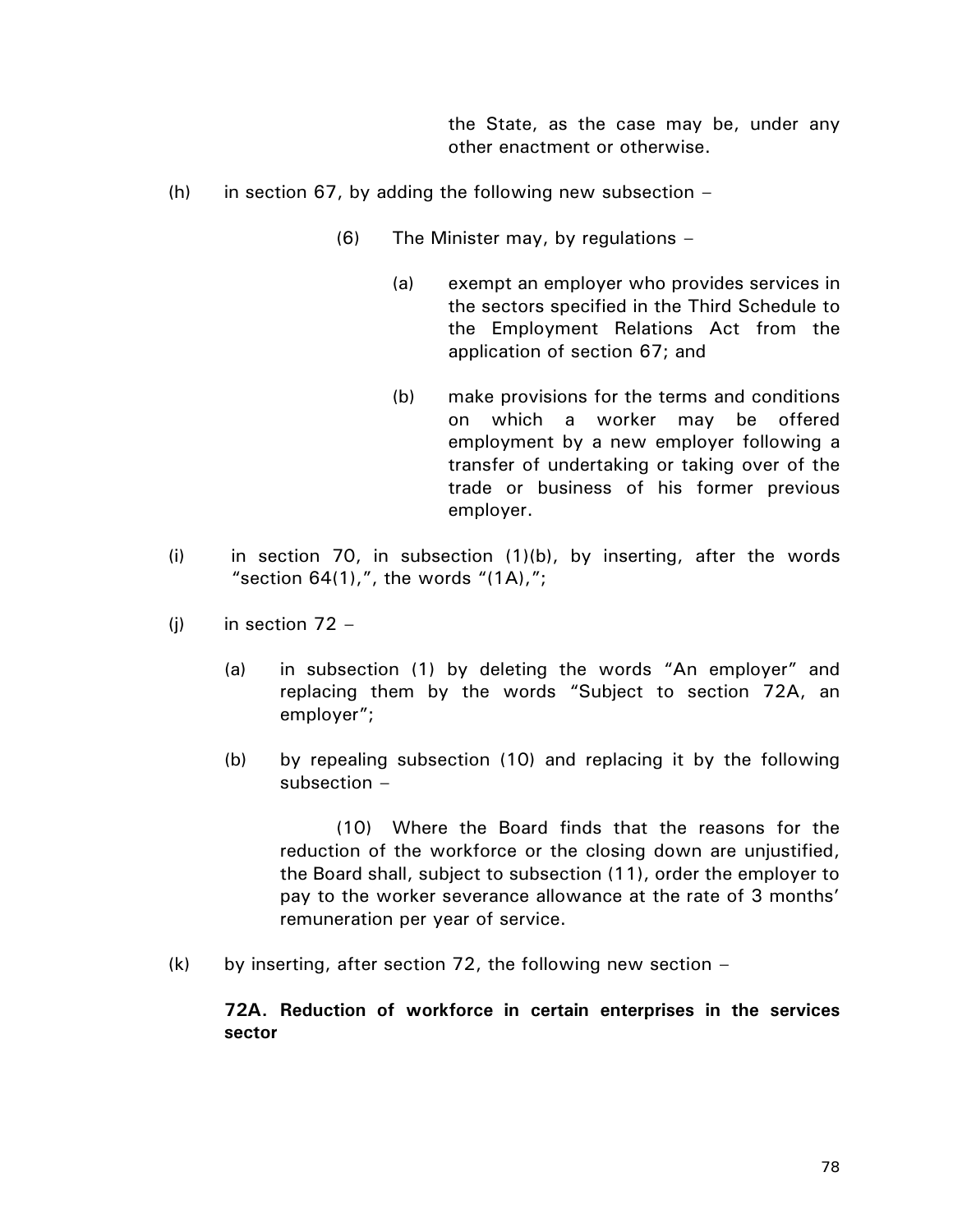(1) The Minister may, by regulations, exempt an employer who provides services in the sectors specified in the Third Schedule to the Employment Relations Act from the application of section 72.

(2) Where an employer who has been exempted pursuant to subsection (1) intends to reduce the number of workers in his employment, either temporarily or permanently, or close down his enterprise, the employer shall give written notice to the Board, together with a statement showing cause for the reduction or closure at least 15 days before the intended reduction or closing down, as the case may be.

(3) Notwithstanding section 75(8) and (9), the Board shall complete its proceedings within 15 days from the date of notification by the employer.

(4) (a) Where the Board finds that the reasons for the reduction of the workforce or the closing down are justified, the Board shall order that the worker shall be paid 30 days' wages as indemnity in lieu of notice.

(b) Where the Board finds that the reasons for the reduction of the workforce or the closing down are unjustified, the Board shall order the employer to pay to the worker severance allowance at the rate of 3 months' remuneration per year of service.

(5) Where the Board finds that the reasons for the reduction of the workforce or the closing down are justified under subsection 4(a), the Board shall, in lieu of the termination of employment, at the request of the employer and subject to the consent of the worker concerned, order that the worker, or such category of workers as the employer may designate, shall proceed on leave without pay for such period as the employer may specify in his notification subject to the condition that the resumption of employment be on such new terms and conditions, including pension benefits, as the employer may, prior to resumption of work, offer to the worker.

(6) Where the Board makes an order under subsection (4) or (5), the order shall be enforced in the same manner as an order of the Industrial Court.

(l) in section 84, in subsection (1), in subparagraph (a)(ii), by inserting, after the words "section  $64(1)$ ," the words " $(1)$ ,";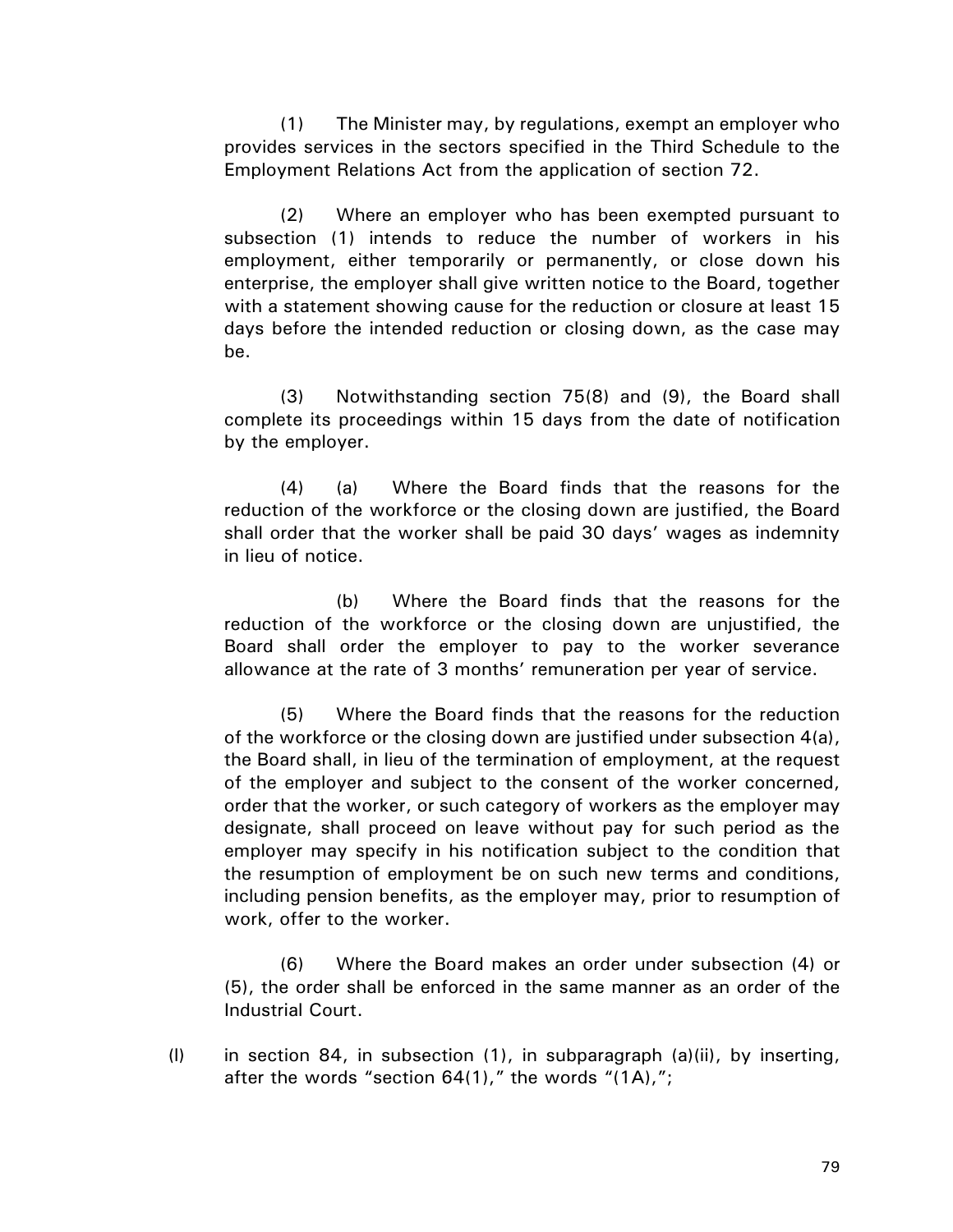- (m) in section 94, in subsection (1), by deleting the words "on the commencement of this Act' and replacing them by the words "on such date as may be prescribed";
- (n) in section 95, in subsections (1) and (3)(a), by deleting the words "this Act" and replacing them by the words "this Part";
- (o) in section 123, in subsection (1), by adding the following new paragraph, the comma at the end of paragraph (f) being deleted and replaced by a semicolon –
	- (g) contravenes sections 5, 8, 16, 24, 26, 27, 33, 54 and 118(4);
- (p) by adding the Ninth Schedule set out in the Fourth Schedule to this Act.

## **58. Commencement**

(1) Sections 2 to 7, 9, 11 to 13, 15 to 20, 21 in so far as it relates to paragraph (a)(ii), 22 to 42, 44 to 48, 50 to 55, and 57 shall be deemed to have come into operation on 23 March 2020.

(2) Sections 12 and 56 shall be deemed to have come into operation on 24 March 2020.

(3) Section 14 shall be deemed to have come into operation on 19 March 2020.

(4) Section 21(a)(i) and (b) shall come into operation on 1 May 2020.

 $\mathcal{L}_\text{max}$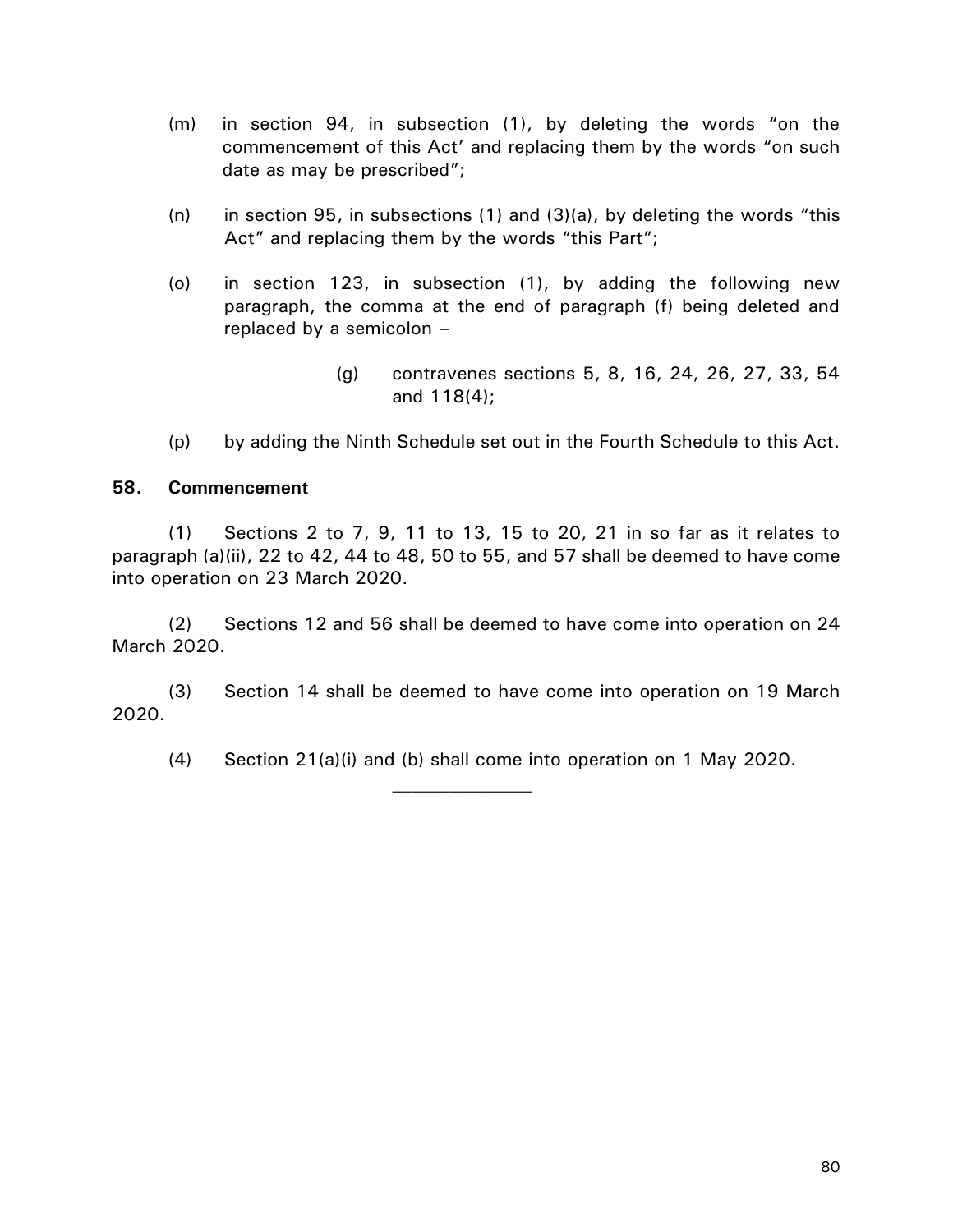# **FIRST SCHEDULE**

[Section 8(e)]

## **FIFTH SCHEDULE**

[Section 30A]

#### **FIXED PENALTY OFFENCES**

- **1.** Breach of section 3, 4, 5, 6, 8, 9, 12, 13, 14, 15, 16, 17, 18, 19, 20 or 21 of the Consumer Protection (Price and Supplies Control) Act
- **2.** Failing to submit a return of cost within 10 working days, in breach of regulation 3(1)(a) of the Consumer Protection (Consumer Goods) (Maximum Mark-Up) Regulations 1998
- **3.** Using Liquefied Petroleum Gas in small cylinders other than for domestic purposes, in breach of regulation 3(a) of the Consumer Protection (Use of Liquefied Petroleum Gas in Small Cylinders) Regulations 2012

 $\mathcal{L}_\text{max}$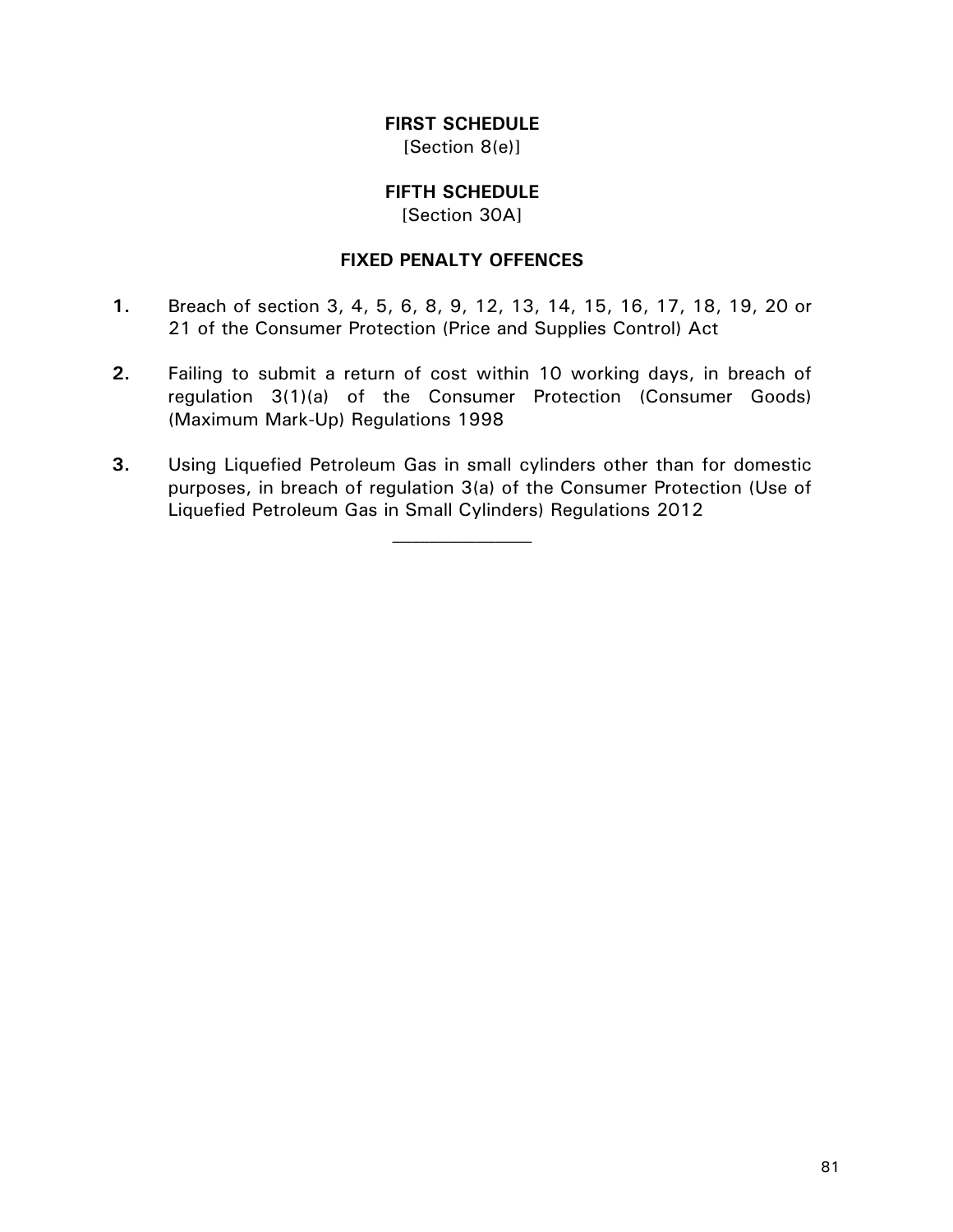## **SECOND SCHEDULE**

[Section 12(b)]

| H.S. Code  | <b>Description</b> | <b>Statistical</b><br>unit | General      | <b>COMESA*</b><br>Group I | <b>COMESA*</b><br><b>Group II</b> | <b>SADC</b>  | <b>IOC</b> | <b>INDIA</b>   | <b>PAKISTAN</b> | EC | <b>TURKEY</b> |
|------------|--------------------|----------------------------|--------------|---------------------------|-----------------------------------|--------------|------------|----------------|-----------------|----|---------------|
|            |                    |                            | %            | %                         | %                                 | %            | %          | %              | %               | %  | %             |
|            | -- Disinfectants - |                            |              |                           |                                   |              |            |                |                 |    |               |
| 3808.94.10 | --- Hand Sanitiser | kg                         | 0            | 0                         | $\mathsf{O}$                      | $\mathsf{O}$ | $\circ$    | $\circ$        | $\mathsf{O}$    | 0  | 0             |
| 3808.94.90 | --- Other          | kg                         | $\mathsf{O}$ | 0                         | $\mathsf{O}$                      | $\circ$      | $\circ$    | $\overline{O}$ | $\mathsf{O}$    | 0  | 0             |
|            |                    |                            |              |                           |                                   |              |            |                |                 |    |               |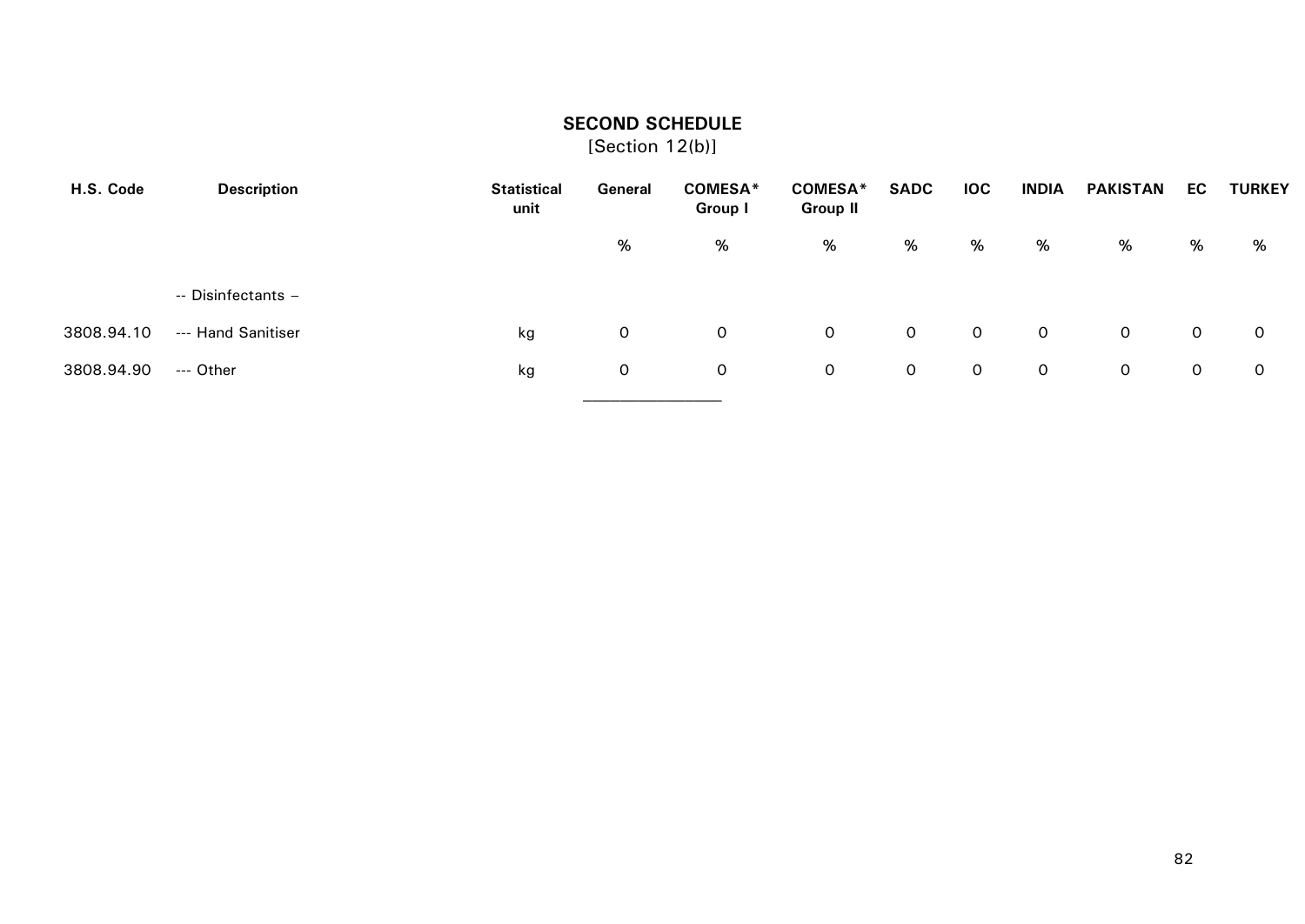## **THIRD SCHEDULE**

[Section 15(e)]

#### **THIRD SCHEDULE**

[Sections 70 and 81]

## **PART I**

Civil aviation and airport, including ground handling and ancillary services

Air traffic control

**Health** 

Hospital

Port, including cargo handling services and other related activities in the ports including loading, unloading, shifting, storage, receipt and delivery, transportation and distribution, as specified in section 36 of the Ports Act

#### **PART II**

Air transport

Customs

Electricity

Hotel services

Radio and television

Refuse disposal

Telephone

Transport of passengers and goods

Water supply

\_\_\_\_\_\_\_\_\_\_\_\_\_\_\_